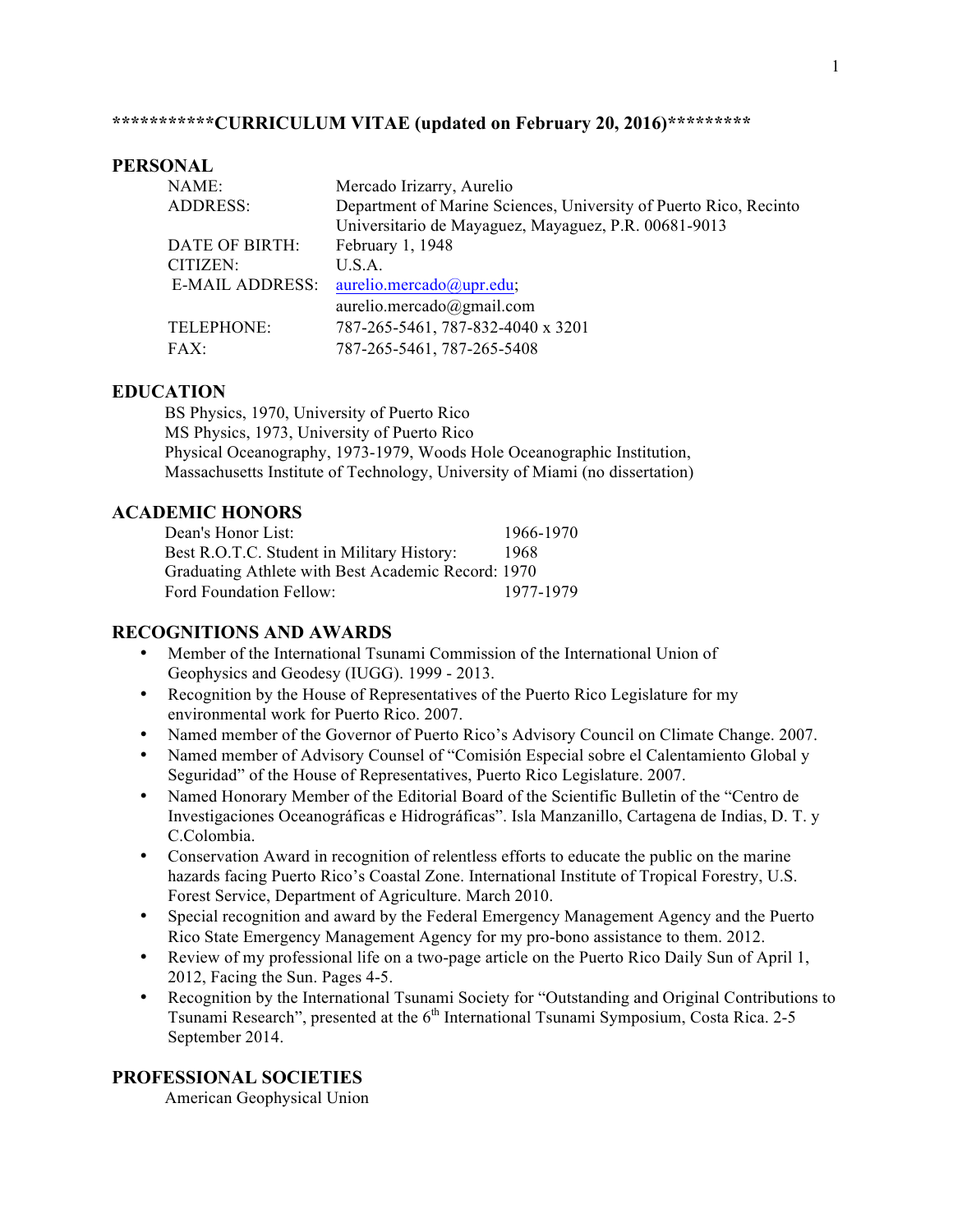The Oceanography Society The Tsunami Society Sigma Xi Scientific Research Society

# **PREVIOUS & PRESENT ACADEMIC POSITIONS**

| 1969-1973    | Auxiliary Instructor in Physics, U.P.R./RUM                                  |
|--------------|------------------------------------------------------------------------------|
| 1973-1975    | Research Assistant, Department of Meteorology, Massachusetts Institute of    |
|              | Technology                                                                   |
| 1975-1977    | Graduate Assistant, Dept. of Physical Oceanography, Rosenstiel School of     |
|              | Marine and Atmospheric Sciences, Univ. of Miami.                             |
| 1979-1984    | Instructor, Department of Marine Sciences, University of Puerto Rico.        |
| 1984-1991    | Assistant Professor, Dept. of Marine Sciences, Univ. of Puerto Rico.         |
| 1991-1998    | Associate Professor, Dept. of Marine Sciences, University of Puerto Rico,    |
| 1998-present | Professor, Department of Marine Sciences, University of Puerto Rico          |
| 2000-2012    | Coastal Hazards Specialist, University of Puerto Rico Sea Grant College      |
|              | Program                                                                      |
| 2002-2007    | Academic Senator                                                             |
| 2005-2009    | Team Leader: Caribbean Tsunami Forecasting Team, NOAA                        |
| 2005-2012    | Director, Coastal Hazards Center of the University of Puerto Rico @ Mayaguez |
|              |                                                                              |

## **COMMITTEES**

# **UNIVERSITY OF PUERTO RICO/RECINTO UNIVERSITARIO DE MAYAGUEZ**

President Library Committee, Department of Marine Sciences

Planning Committee, Department of Marine Sciences

President of "Comite de Informatica" of the Faculty of Arts & Sciences (1992-93)

Faculty of Arts and Sciences Library Committee (and past President)

Department of Marine Sciences Curriculum Committee

Member of the "Comite de Transito" of UPRM

Faculty of Arts and Sciences Curriculum Committee

Faculty of Arts and Sciences Advisory Committee for Seed Money proposals

Graduate Committee, Department of Marine Sciences

Computer Committee, Faculty of Arts and Sciences (and past President),

Admissions Committee, Department of Marine Sciences

Representative of Faculty of Arts and Sciences in RUM Total Quality Management Committee, RUM/UPR

Dialogo Committee, Faculty of Arts and Sciences

Faculty of Arts & Sciences Seed Money Proposal Evaluation Committee

Faculty representative in the RUM/UPR Transit and Parking Committee

Fac. Arts & Sciences Representative in RUM Institutional Library Resources Committee Alternate Faculty Representative to University of Puerto Rico's "Junta Universitaria" (2002-2003)

#### **OTHER COMMITTEES/POSITIONS**

| 1987-1992 | Appointed member of United Nations Environment Programme Task Team on the         |
|-----------|-----------------------------------------------------------------------------------|
|           | "Implications of Climatic Changes in the Ocean (Wider Caribbean Region)".         |
| 1992      | Appointed to the Scientific Committee of the Advisory Council of the Jobos Bay    |
|           | National Reserve Estuary, Department of Environmental and Natural Resources       |
|           | of Puerto Rico.                                                                   |
| 1995      | Appointed to the Interagency Hazard Mitigation Team set up by FEMA and the        |
|           | State Civil Defense to assess the damage by Hurricane Marilyn on Culebras Island, |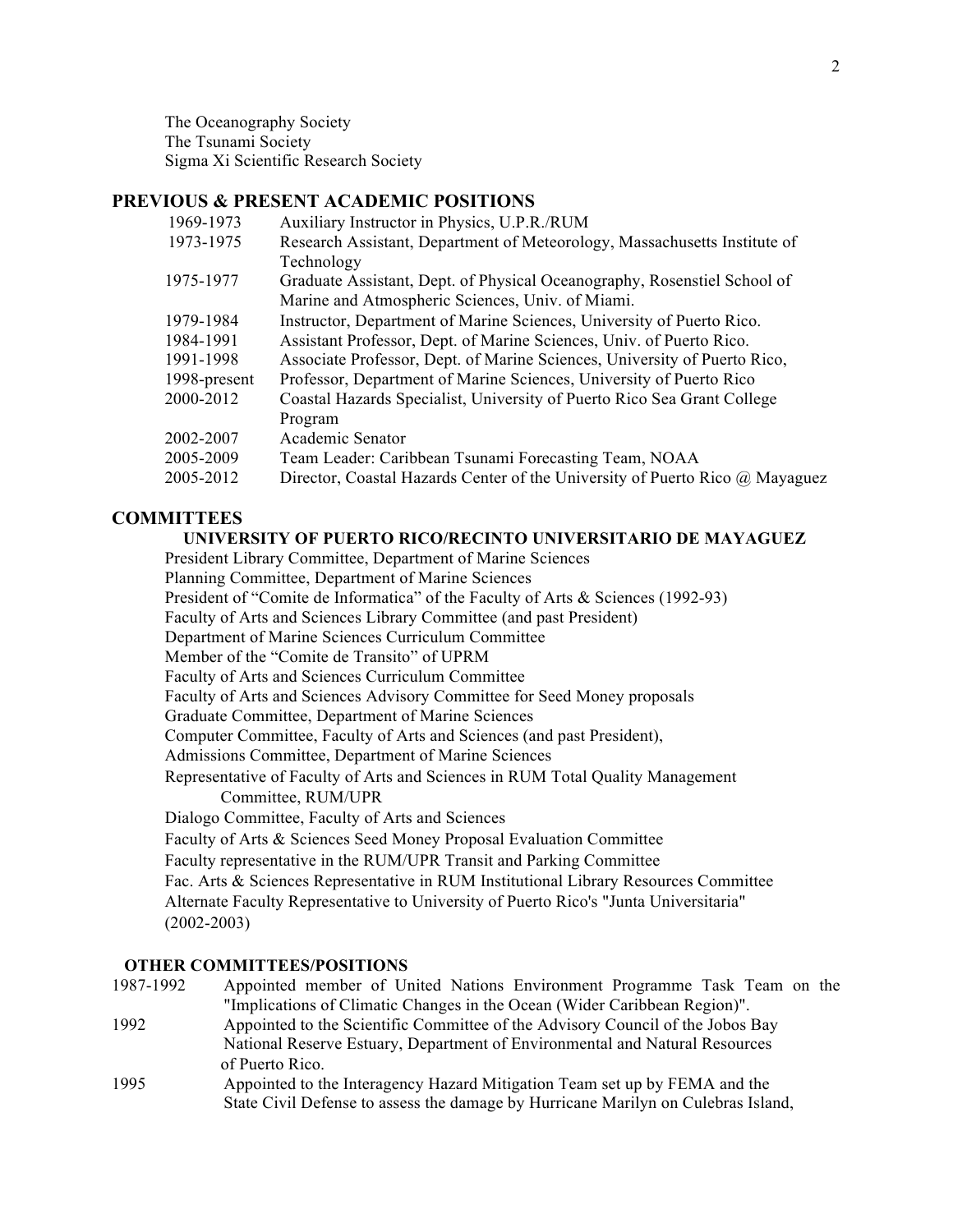|           | Puerto Rico.                                                                          |
|-----------|---------------------------------------------------------------------------------------|
| 1995      | Appointed member of the Model Evaluation Group for the San Juan Bay Estuary           |
|           | Program Hydrodynamic and Water Quality Mathematical Model. U.S.A. Environmental       |
|           | Protection Agency, San Juan, P.R.                                                     |
| 1996      | Appointed to Tsunami Scientific Steering Committee. Intergovernmental                 |
|           |                                                                                       |
|           | Oceanographic Commission - Caribbean and Adjacent Regions (IOCARIBE -                 |
|           | UNESCO).                                                                              |
| 1996      | Appointed to the Interagency Hazard Mitigation Team set up by FEMA and the            |
|           | State Civil Defense to assess the damage by Hurricane Hortense on Puerto Rico.        |
| 1998      | Appointed to the Interagency Hazard Mitigation Team set up by FEMA to assess the      |
|           | damage by Hurricane Georges on Puerto Rico.                                           |
| 1999      | Appointed to Sea Grant Assessment Team that visited Honduras after Hurricane          |
|           | Mitch.                                                                                |
| 1999-     | Elected to the International Tsunami Commission of the International Union of         |
|           | Geophysics and Geodesy (IUGG)                                                         |
| 2001      | Appointed to the Interagency Hazard Mitigation Team set up by FEMA related            |
|           | with the May 6-7, 2001, rains on Puerto Rico.                                         |
| 2003-2007 | Principal Member, Physical Oceanography Committee, USA National Section, Pan          |
|           | American Institute of Geography and History.                                          |
| 2004-2007 | Puerto Rico Tsunami Technical Review Committee                                        |
| 2006-     | Member of the USA National Tsunami Hazard Mitigation Program Mapping and              |
|           | Modeling Sub-committee.                                                               |
| 2006-2012 | Chair and Inter-Session Chair, Working Group 1: Tsunami and Coastal Inundation        |
|           | Hazard Risk Assessment and Research, First Session of the IOC Intergovernmental       |
|           | Co-ordination Group for the Tsunami and other Coastal Hazards Warning System for      |
|           | the Caribbean Sea and Adjacent Regions, United Nations House, Bridgetown,             |
|           | Barbados, 10-12 January. Member of the USA Delegation.                                |
| 2006-2008 | Comité Asesor Externo, Oficina de Plan de Uso de Terrenos, Junta de Planificación     |
|           | de Puerto Rico.                                                                       |
| 2006-     | Caribbean Regional Association Technical Steering Committee                           |
| 2007-2008 | Named to the Puerto Rico Environmental Council by the Puerto Rico Legislature.        |
| 2007-2008 | Named to the El Nuevo Día Scientific Council (May)                                    |
| 2007-2008 | Named member of the Governor of Puerto Rico's Advisory Council on Climate             |
|           | Change                                                                                |
| 2007-2009 | Elected President of the Physical Oceanography Committee, Geophysics                  |
|           | Commission, Pan American Institute of Geography and History, Mexico City,             |
|           | Mexico.                                                                               |
| 2007-     | Named liaison between the IUGG Tsunami Commission and the Intergovernmental           |
|           | Coordination Group for the Caribbean Early Warning System for Tsunamis and            |
|           | Other Coastal Hazards                                                                 |
| 2007-2008 | Member of Advisory Counsel of "Comisión Especial sobre el Calentamiento Global        |
|           | y Seguridad" of the House of Representatives, Puerto Rico Legislature                 |
| 2007-2009 | Named Chair, Working Group 2: Hazard Assessment, IOC Intergovernmental Co-            |
|           | ordination Group for the Tsunami and other Coastal Hazards Warning System for the     |
|           | Caribbean Sea and Adjacent Regions, Preparatory Meeting, Cartagena, Colombia,         |
|           | Dec $5-7$ . (for 2 years)                                                             |
| 2008      | Named to ad hoc National Research Council panel as external reviewer of the National  |
|           | Academy of Engineering/National Research Council review of the Interagency            |
|           | Performance Evaluation Task Force (IPET) report VIII, titled "The Engineering and     |
|           | Operational Risk and Reliability Analysis". This is one of 8 reports produced by IPET |
|           |                                                                                       |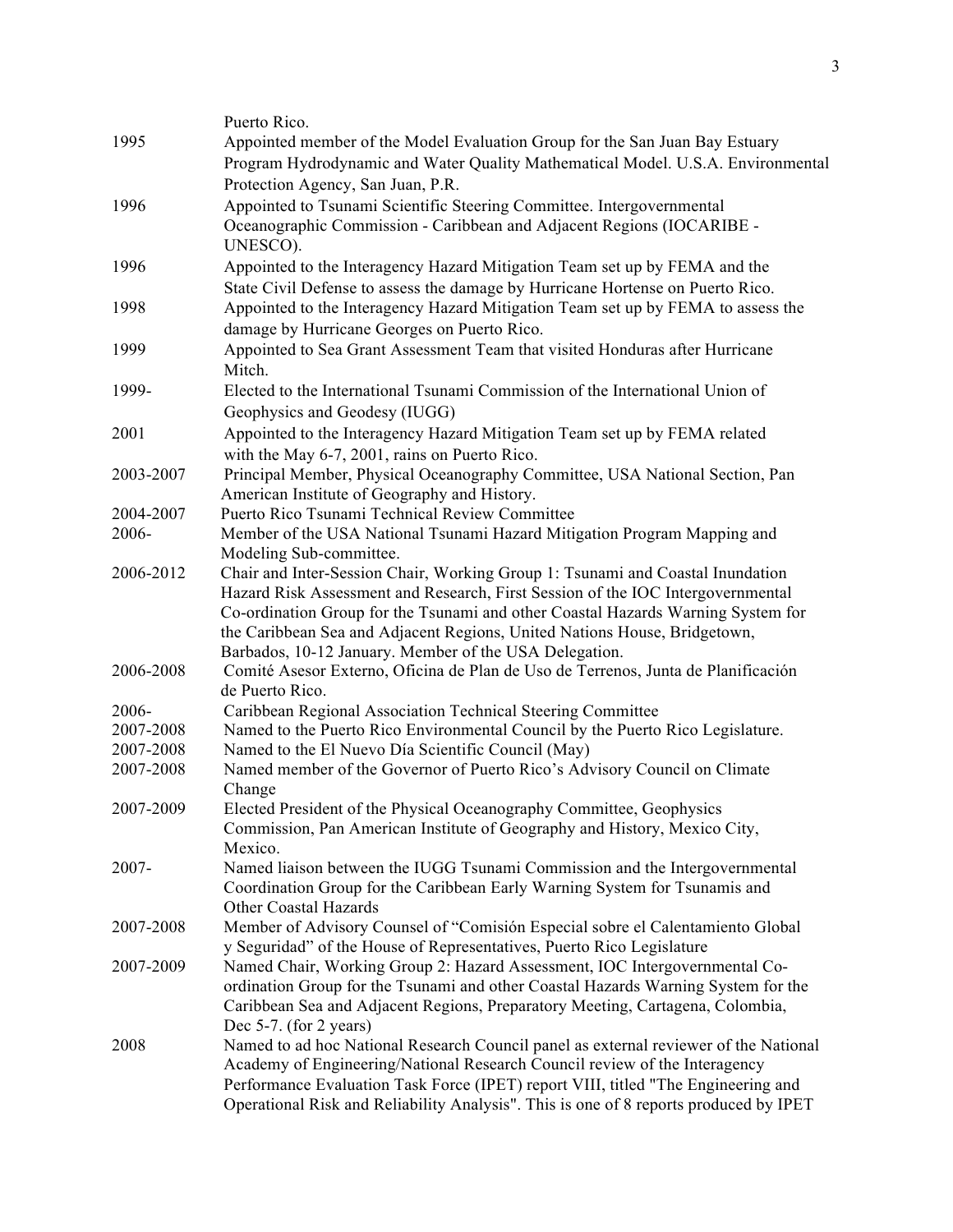|           | related with the Hurricane Katrina/New Orleans disaster, ordered by the US Congress to |
|-----------|----------------------------------------------------------------------------------------|
|           | the National Academy of Sciences. January 3.                                           |
| 2008      | Named Honorary Member of the Editorial Board of the Scientific Bulletin of the "Centro |
|           | de Investigaciones Oceanográficas e Hidrográficas". Isla Manzanillo, Cartagena de      |
|           | Indias, D. T. y C. Colombia.                                                           |
| 2010-2012 | Selected by the United Nations Development Programme to be quality control expert on   |
|           | tsunami and coastal hazards for the Regional Risk Reduction Initiative (R3I) project   |
|           | (funded by the European Commission) involving the English and Dutch countries          |
|           | and territories in the Caribbean                                                       |
| 2010-2011 | UNESCO's World Meteorological Organization advisory committee for Coastal              |
|           | Inundation Forecasting Demonstration Project in the Dominican Republic.                |
| $2010-$   | External advisor to the Puerto Rico Climate Change Council. Puerto Rico Coastal Zone   |
|           | Management Program. Department of Environmental and Natural Resources.                 |
| 2012      | Named to NSF's George E. Brown, Jr., Network for Earthquake Engineering Simulation     |
|           | (NEES) Research (NEESR) proposal review panel.                                         |
| 2013      | Named to NSF's NSF virtual panel to evaluate proposals submitted to Coastal SEES       |
|           | (Science, Engineering and Education for Sustainability). March 26.                     |
| 2013      | Named to the Puerto Rico Coastal Outreach and Education Program's Coastal Outreach     |
|           | Advisory Team (COAT) set up by FEMA and URS. April 4.                                  |
| 2013      | Proposal reviewer for NSF's Sedimentary Geology and Paleobiology Program. April.       |
| 2015      | Named to the US Virgin Islands Tsunami Maritime Preparedness Taskforce. December.      |
|           |                                                                                        |

# **FUNDED ACADEMIC RESEARCH EXPERIENCE**

(Quantity in parenthesis at the end states amount of external funds, not including the University of Puerto Rico's share or contribution)

- 1977- Participant in Coastal Upwelling and Ecosystem Analysis Experiment, JOINT-11,
- 1978 Peru.
- 1983- Principal Investigator in Phase I of Storm Surge Modeling for Puerto Rico and the U.S. Virgin
- 1984 Islands. Done for Federal Emergency Management Agency and the Dept. of Natural Resources of Puerto Rico. *(\$17,500)*
- 1984- Principal Investigator, Flood Insurance Study for Puerto Rico and the U.S. Virgin Islands.
- 1990 Done for the Federal Emergency Management Agency, Washington, D.C. *(\$100,000)*
- 1985 Principal Investigator, Puerto Rico Electric Power Authority North Coast Wave Power Study. Done for Center for Energy and Environmental Research, University of Puerto Rico. *(\$15,000)*
- 1988 Principal Investigator for Hazard Analysis, San Juan Metropolitan Area Hurricane Evacuation Study. Done for U.S. Army Corps of Engineers, Jacksonville, FL. *(\$8,000)*
- 1988 Principal Investigator for Hazard Analysis, Hurricane Evacuation Study for Playa de Ponce, Ponce, and Humacao, P.R. Done for NOAA's Coastal Zone Management Program through the Department of Natural Resources of Puerto Rico. *(\$7,504)*
- 1988- Principal Investigator, "Wave Elevation Determination and V-Zone Mapping Between Punta
- 1989 Jaguey, Cabo Rojo, and Santa Isabel, P.R.", Department of Natural Resources and Federal Emergency Management Agency, Washington, D.C. *(\$2,600)*
- 1988 Summer Research, Coastal Engineering Research Center, U.S. Army Corps of Engineers, Vicksburg, Miss. *(Expenses covered by research project)*
- 1988*-* Principal Investigator, "A Regression Model for Storm Surge Prediction for Puerto Rico", Seed
- 1989 Money Project, Faculty of Arts and Sciences, UPR/RUM *(\$950.00)*
- 1988- Principal Investigator, "Extreme Wave Height Climatology Around Puerto Rico and the U.S.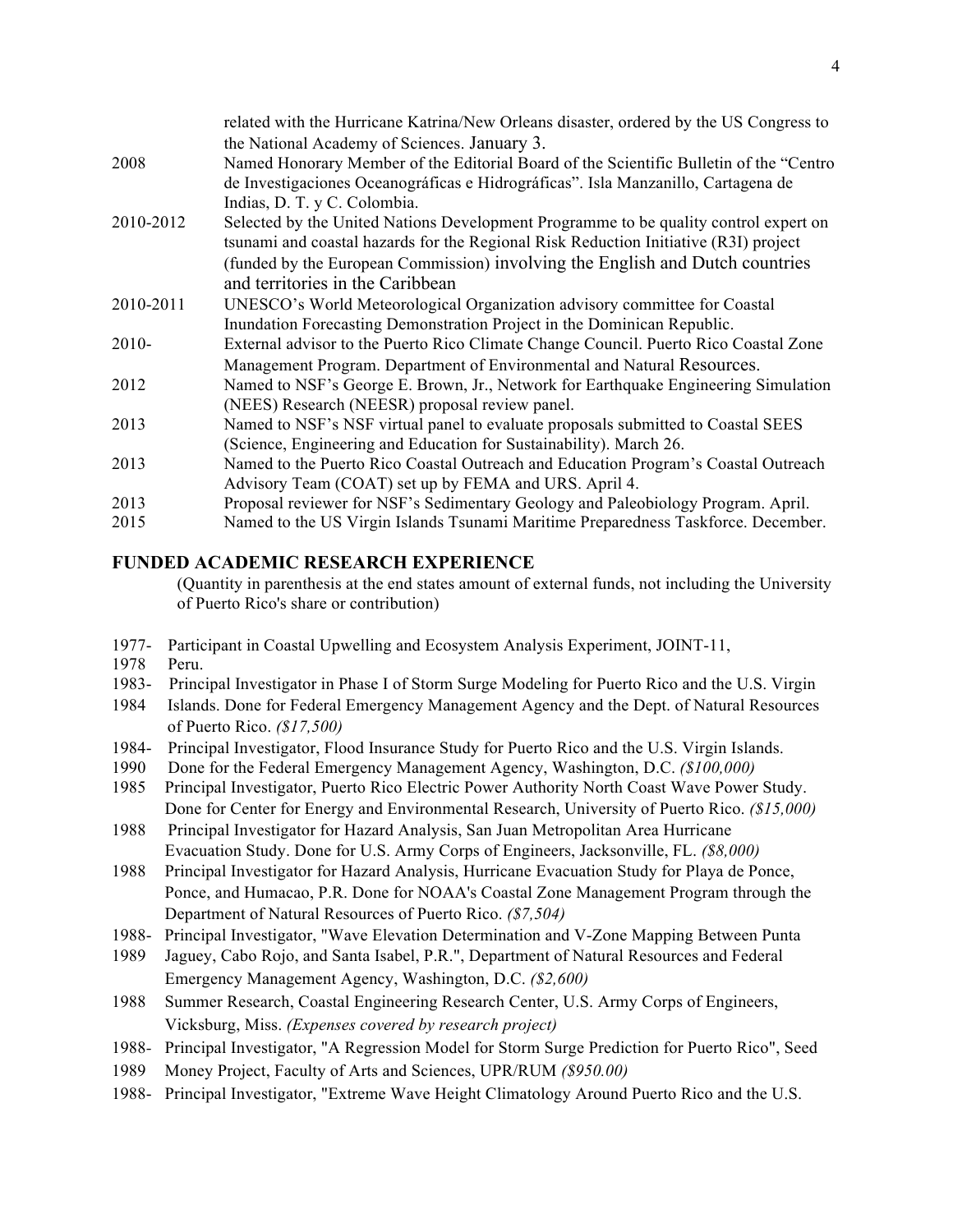- 1992 Virgin Islands", Sea Grant Program, University of Puerto Rico. *(\$63,600.00)*
- 1988 Principal Investigator, Flood Insurance Study, La Guancha Hilton Hotel, Ponce Playa, Ponce, P.R.Done for the Department of Natural Resources of Puerto Rico. *(pro-bono)*
- 1988 Co-PI, "Bringing NSFNet to Puerto Rico", (proposal for making accessible to UPR researchers NSF's supercomputers). National Science Foundation (in collaboration with Dr. W. McCann, Geology, Dr. D. Bollman -Mathematics, and a group from UPR/Rio Piedras). *(\$300,000)*
- 1989- Co-PI "Methodology for a Vulnerability Analysis of Structures to Extreme Winds", Minority
- 1992 Research Center of Excellence Program (MRCE), National Science Foundation, Natural Hazards Center, Department of Civil Engineering (in collaboration with Dr. Jose F. Lluch and Dr. Rafael Jimenez, from the Department of Civil Engineering). *(\$262,910)*
- 1989 Principal Investigator for Hazard Analysis, Hurricane Evacuation Study for Juana Diaz and Santa Isabel, P.R. Done for the NOAA's Coastal Zone Management Program through the Department of Natural Resources of Puerto Rico. *(\$7,500)*
- 1992- Co-Principal Investigator, "An Analysis of Coastal Erosion in Puerto Rico", Sea Grant College
- 1996 Program, University of Puerto Rico (in collaboration with Dr. Jack Morelock, Department of Marine Sciences, RUM/UPR). *(\$48,575)*
- 1992- Co-Principal Investigator, "Evaluation of U.S. Geological Survey Coastal Erosion Study",
- 1996 Department of Natural Resources of Puerto Rico/Coastal Zone Management Program. (In collaboration with Dr. J. Morelock, Department of Marine Sciences, UPR/RUM) *(\$44,000)*
- 1993- Co-Investigator, "Wind Speed Assessment Considering Local Topographic Effects", Minority
- 1995 Research Center of Excellence/National Science Foundation, Natural Hazards Center. (In collaboration with Dr. Raul Zapata and Dr. Ricardo Lopez, from the Department of Civil Engineering, RUM/UPR) *(\$172,972)*
- 1993- Co-Principal Investigator, "Geophysical Fluid Dynamics Scientific Visualization Laboratory", Office of Naval Research.
- 1994 PI, "Digitization of National Ocean Survey Hydrographic Survey "Smooth Sheets" for Puerto Rico and the US Virgin Islands". Seed money, Sea Grant Program, UPR.
- 1994 PI. Department of Defense- EPSCoR, Office of Naval Research, U.S. Navy (in collaboration with Dr. J. Capella, Department Of Marine Sciences, RUM/UPR). *(\$69,929)*
- 1994- Principal Investigator, "Non-linear Internal Wave Forcing of Large Amplitude Coastal Seiches
- 1996 Along the Caribbean Coast of Puerto Rico", Office of Naval Research, U.S. Navy (in collaboration with Dr. J. Capella, Department of Marine Sciences, RUM/UPR, and Dr. G. Giese, Woods Hole Oceanographic Institution). *(\$136,567)*
- 1996- Principal Investigator, "Ocean Thermal Energy Conversion Power Plant Feasibility Study for
- 1997 Punta Tuna Punta Yeguas, P.R., and Punta Vaca, Vieques Island, P.R.". Sponsored by Ocean Energy Resources, Inc., San Juan, P.R. and Ocean Energy Affairs Administration of Puerto Rico (in collaboration with Dr. J. Capella, Dr. J. Corredor, and Mr. J. Morell, Department of Marine Sciences, RUM/UPR). *(\$150,250)*
- 1994- Principal Investigator, "Shoreline Defense Structures of Puerto Rico and Adjacent Islands", Seed
- 1997 Money Project, Sea Grant College Program, University of Puerto Rico *(\$2,650.50)*
- 1996- Co-Principal Investigator, "Caribbean-Atlantic Exchange Through Mona Passage", Department
- 1999 of Defense EPSCoR. (in collaboration with Dr. J. Capella, Department of Marine Sciences) *(\$330,866)*
- 1998- Co-PI, "An interactive PC-based Tsunami Travel Time Program for the Caribbean Region". With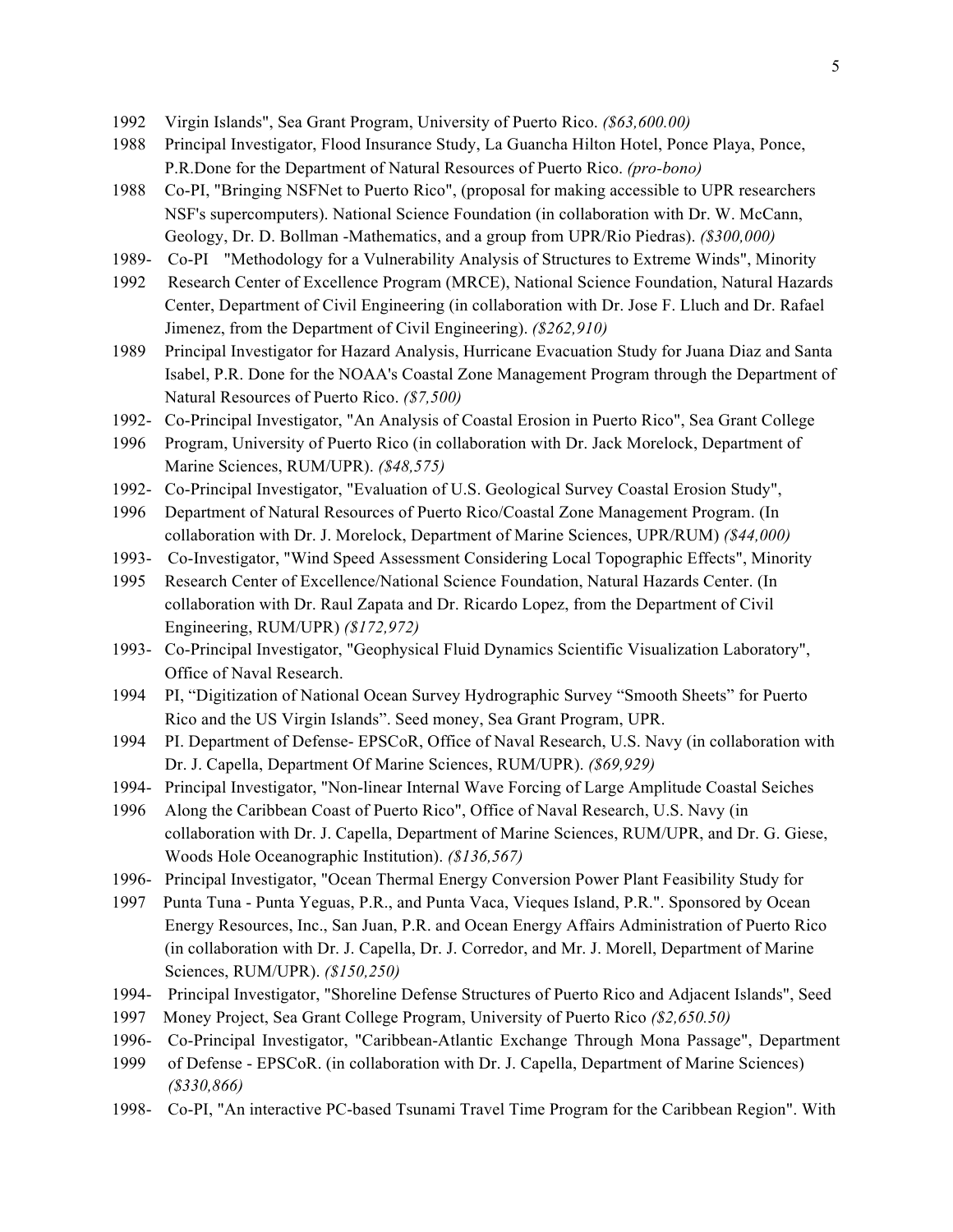- 1999 V. Gusiakov and A. Lyskovsky, Russia. *(\$5,500)*
- 1999 PI, "Digitization of Unpublished Smooth Sheets from the island of Hispaniola", Sea Grant Program, UPR/RUM Seed money *(\$1,500,00)*
- 1994- Co-Investigator, "Atmosphere-Ocean Interactions", NASA-EPSCoR Center for Tropical
- 1999 Atmospheric Sciences, University of Puerto Rico (in collaboration with Dr. Jorge Capella, RUM/UPR). *(\$200,400 for first 3 years + \$126,800 for 2 year extension)*
- 1997- Principal Investigator, "Determination of the tsunami hazard for western Puerto Rico from local
- 2001 sources". Sponsored by Sea Grant College Program, University of Puerto Rico. With W. McCann. *(\$58,349)*
- 2000- PI, "Update of Coastal Topography and Bathymetry for Puerto Rico and Adjacent Islands 2001
- 2001 (Vieques, Culebra, and Mona)". Sponsored by FEMA through the Governor's Authorized Representative and by the Government of Puerto Rico, through the Puerto Rico Planning Board. *(\$833,211) This is the first LIDAR topographic and bathymetric survey in Puerto Rico.*
- 1998- PI, "Investigation of the Potential Tsunami Hazard on the North Coast of Puerto Rico due to
- 2002 Submarine Slides Along the Puerto Rico Trench". CoPI: Dr. Philip L.-F. Liu, Cornell University, Patrick Lynett, Ph.D. candidate (Cornell) and Dr. Nancy Grindlay, University of North Carolina. Sponsored by the Puerto Rico State Civil Defense (through FEMA) and Sea Grant Program, University of Puerto Rico. *(\$ 77,839.84)*
- 2000- PI, "Puerto Rico Tsunami Mitigation and Warning Program". Sponsored by FEMA (through the
- 2003 Governor's Authorized Representative) and by the University of Puerto Rico. *(\$483,899)*
- 2003 Co-PI: "Creation of NASA Topographic LIDAR Data Products for Management of the Puerto Rico Coastal Zone". Submitted with J. Brock, US Geological Survey, St. Petersburg, FL, to Puerto Rico Coastal Zone Management Program, Department of Natural and Environmental Resources of Puerto Rico. *(\$59,000)*
- 1998- Principal Investigator, "Estimate of the tsunami hazard in the Greater Antilles from local,
- 2003 earthquake-related tsunami sources". Co-PI: Dr. William McCann. Sponsored by Sea Grant College Program, University of Puerto Rico, Mayaguez. *(\$58,349)*
- 2000- PI, "GIS-based Coastal Flooding Mapping for Puerto Rico and the U.S. Virgin Islands Using PC
- 2003 ARC/INFO". Sponsored by Sea Grant Program, UPR/RUM *(\$12,773 for 2 years)*
- 2002- PI: "An Evaluation of the Main Ports and Bays in Puerto Rico and the U.S. Virgin Islands as to
- 2004 their Exposure to Hurricane Wave Attack". Sea Grant Program. *(\$61,142)*
- 2004- CoPI: "Continuidad al programa de alerta y mitigación de maremotos de Puerto Rico". Submitted
- 2004 to the Puerto Rico State Emergency Management Agency. With Prof. C. von Hillebrandt *(\$30,000)*
- 2004- Co-PI: "Population Composition, Geographic Distribution, and Natural Hazards: Vulnerability in
- 2006 Coastal Regions of Puerto Rico". Sea Grant Program. With Dr. Havidan Rodrigues and Dr. Walter Diaz. *(\$121,351*)
- 2006- Co-PI, Puerto Rico Tsunami Hazard and Mitigation Program (continuation). Puerto Rico State
- 2007 Emergency Management Agency *(\$130,000)*
- 2005- Co-PI Puerto Rico Tsunami Ready Tide Gauge Stations, FEMA 1552 DR-PR, Project PR-0008 2007 (\$763,864)
- 2006- Co-Inv, PR-National Tsunami Hazard Mitigation Program. USA National Tsunami Hazard
- 2007 Mitigation Program *(\$100,000)*
- 2005-2006 Team Leader, Caribbean Tsunami Forecasting Team, NOAA *(\$343,440)*
- 2006-2007 Team Leader, Caribbean Tsunami Forecasting Team, NOAA (\$289,325)
- 2007-2008 Team Leader, Caribbean Tsunami Forecasting Team, NOAA (\$253,742)
- 2008-2009 Team Leader, Caribbean Tsunami Forecasting Team, NOAA (\$54,898.71)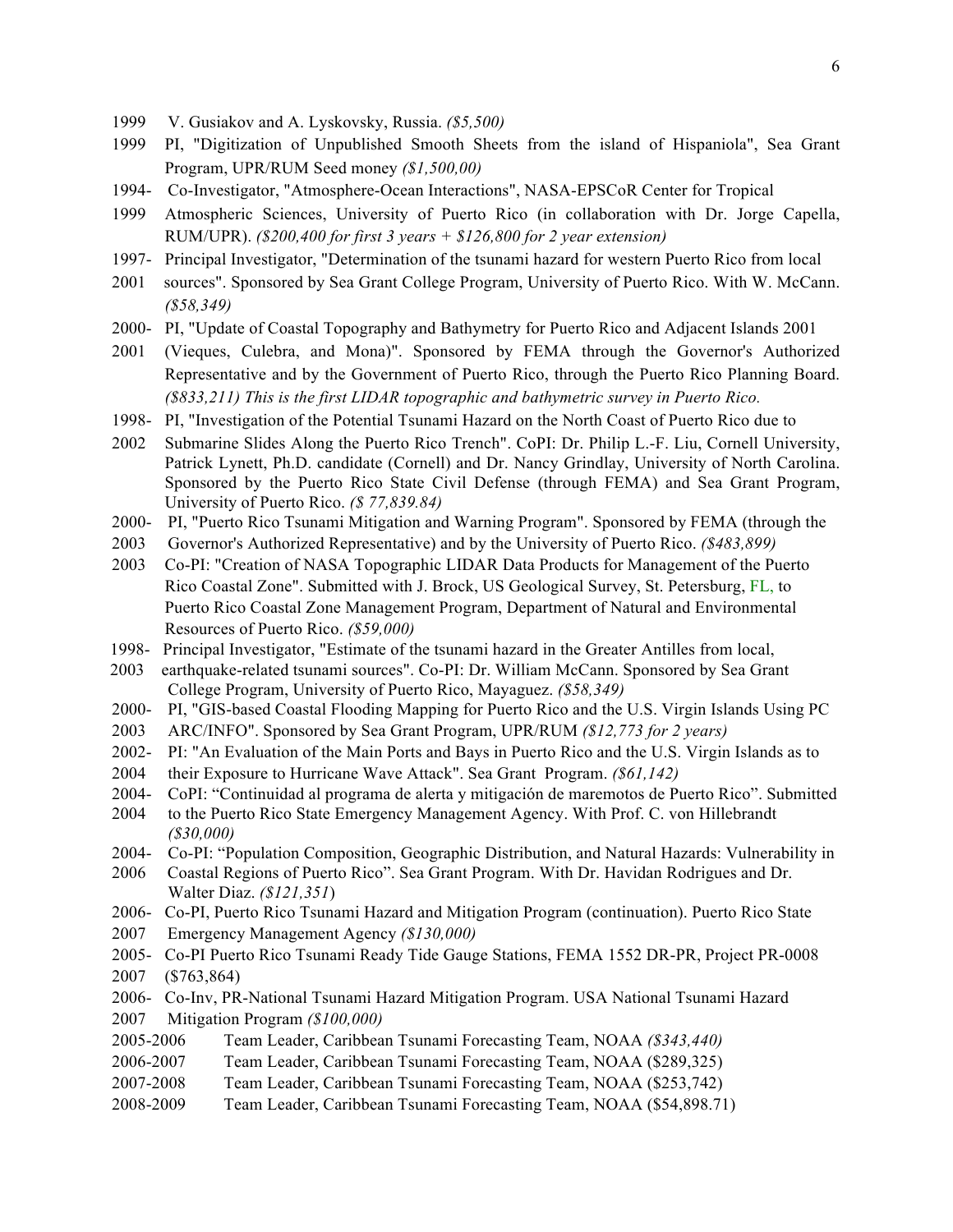- 2007- Co-Inv, PR-National Tsunami Hazard Mitigation Program. USA National Tsunami Hazard
- 2008 Mitigation Program (\$300,000)
- 2008- Co-Inv, PR-National Tsunami Hazard Mitigation Program. USA National Tsunami Hazard
- 2009 Mitigation Program (\$300,000)
- 2006 Co-PI: "NEESR-SG: TSUNAMOS: A Validated, Multi-Scale Tsunami Model for Hybrid
- 2009 Numerical-Experimental Simulation", with P. Lynett (Texas A&M U), P. Liu (Cornell), M. Teng (U of Hawaii), C. von Hillebrandt (UPRM), National Science Foundation *(\$1,100,000 of which \$219,804 were assigned to UPRM)*
- 2008- Co-PI: "Modeling studies in support of the establishment of an official baseline reference for the
- 2010 delineation of the maritime-terrestrial zone of Puerto Rico". Department of Natural and Environmental Resources of Puerto Rico *(\$125,000)*
- 2008- Co-PI. Implementation of the Caribbean Region Integrated Ocean Observing System
- 2012 (CariCOOS). NOAA *(\$2,117,979)*
- 2011- Co-PI. Advancing the Caribbean Region Integrated Ocean Observing System
- 2012 (CariCOOS). NOAA *(\$1,412,000)*
- 2012- 2013 Co-PI. Advancing the Caribbean Coastal Ocean Observing System (NOAA; Award NA11NOS0120035) (\$1,409,730)
- 2013-2014 PI. Storm Surge Modeling in Puerto Rico in Support of Emergency Response, Risk Assessment, Coastal Planning and Climate Change Analysis; approved by the Puerto Rico Coastal Zone Management Program. (\$44,000 for 1 year) Department of Natural and Environmental Resources of Puerto Rico/Puerto Rico Coastal Zone Management Program/NOAA.

# **ON-GOING FUNDED ACADEMIC RESEARCH**

(Quantity in parenthesis at the end states amount of external funds, **not** including the University of Puerto Rico's share or contribution.)

- 2009- 2013 Co-PI. Puerto Rico Component of the USA National Tsunami Hazard Mitigation Program (NOAA; 535018) (\$1,000,000 per year)
- 2013 2017 Co-PI. . A Community Coastal and Ocean Modeling Testbed to Improve Understanding and Operational Forecasts (Southeastern Universities Research Association)
- 2014 2017 Co-PI Support of Deployment of Storm Surge Data Loggers (HOBO's) in Puerto Rico and in Collaboration with the United States Geological Survey (USGS) and National Weather Service. Sea Grant Program/University of Puerto Rico.

# **CONFERENCES ORGANIZED**

- 1997 "Caribbean Tsunami Workshop". Sponsored by University of Puerto Rico Sea Grant College Program, with the following co-sponsors: UPR/RUM Center for Research and Development, Puerto Rico State Civil Defense, Puerto Rico Department of Natural and Environmental Resources, U.S. Army Corps of Engineers. Held at the Best Western Hotel, Mayaguez, P.R., June 11-13, 1997. *(Budget: \$35,439).* This was the first ever tsunami workshop dedicated exclusively to tsunamis.
- 2000 Intra-Americas Sea Tsunami Meeting for the Caribbean Tsunami Warning Center. Held at the University of Puerto Rico, Mayaguez Campus (UPRM), December 19-21. Sponsored by the Intergovernmental Oceanographic Commission (UNESCO), NOAA, Sea Grant College Program of UPRM, and the Center for Research and Development of UPRM.
- 2003 "Hacia una definición precisa de la Zona Marítimo Terrestre". Sponsored by the Sea Grant Program, University of Puerto Rico. Embassy Suites Hotel and Casino, San Juan, P.R., November 6.
- 2004 "National Science Foundation Caribbean Tsunami Workshop". Co-sponsors: Puerto Rico State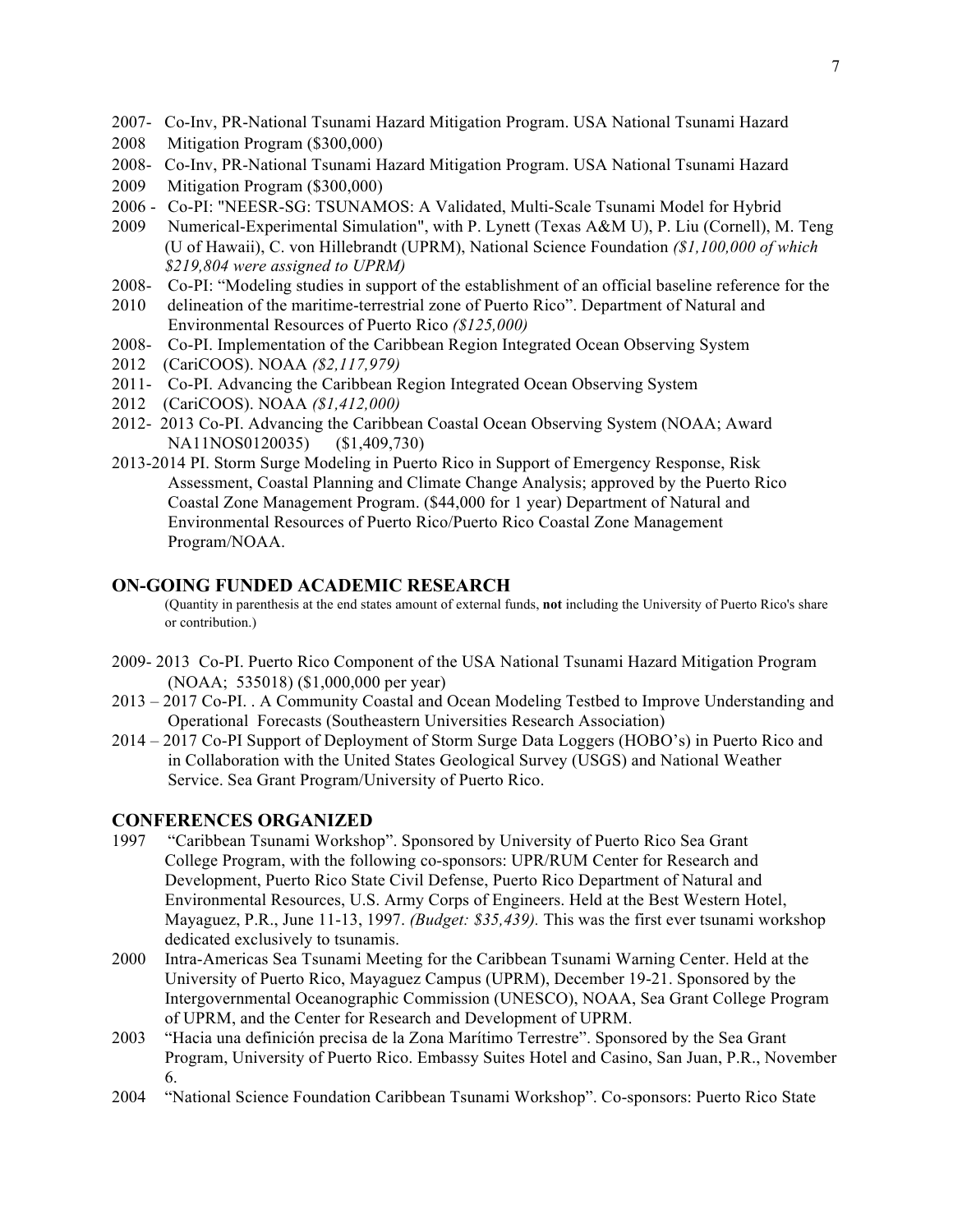Emergency Management Agency, Department of Marine Sciences and Sea Grant Program, University of Puerto Rico. Held at San Juan Beach Hotel, San Juan, P.R. (*Budget: \$33,500*)

- 2007 "Facing the Consequences of Climate Change in Puerto Rico". Roundtable discussion. Sponsored by: University of Puerto Rico at Mayaguez, Sea Grant Program, Coastal Hazards Center or UPRM, CoHEMIS, Department of Natural and Environmental Resources, National Wildlife Federation. May 8-10. Embassy Suites Hotel, Isla Verde, Carolina.
- 2007 Co-convener: Neotectonics, Tsunami Hazard, and Monitoring in the Caribbean. American Geophysical Union Joint Assembly. May 22-25, Acapulco, Mexico.

#### **CONFERENCES CHAIRED**

- 1998 "Tsunami Prediction Session", International Symposium on Marine Positioning 1998 (INSMAP98). December, Melbourne, FL.
- 1999 "Tsunamis", at USGS Workshop Regarding Seismic, Tsunami and Landslide Hazards in Puerto Rico and the Virgin Islands, March 23-24, College of Surveyors and Engineers, San Juan, P.R.
- 2001 International Tsunami Symposium Atlantic Tsunami Session, Univ. of Washington, Seattle, WA, August 7-9.
- 2003 Tsunami Session: "Seismological Tools for the Advancement of Tsunamis Modeling and Warning". 2003 Seismological Society of America Annual Meeting. Hotel Caribe Hilton, San Juan, Puerto Rico. April 29-May 4.

### **PUBLICATIONS: PEER REVIEWED**

- Mercado, A., and J. Gonzalo, 1973. Ferroelectric Behavior ofTryglycine Fluoberillate Near Tc. *Phys. Rev.,* B7: 3074-3079. Mercado, A., and J. Gonzalo, 1973.Brillouin Scattering in Triglycine Fluoberillate. *Ferroelectrics,* 5: 229-234.
- Mercado, A., and J. C. Van Leer, 1976. Near Bottom Velocity and Temperature Profiles Observed by Cyclesonde. *Geophysical Research Letters,* 3(10): 633-636.
- Lizano, 0., A. Mercado, and M. Hernandez, 1993. El impacto de las olas generadas por un huracán sobre arrecifes coralinos: inferencias basadas en modelos numericos. *Revista Geofisica, Institute Panamericano de Geografia e Historia,* No. 38:91-110.
- Mercado, A. 1997. Numerical simulations of marine natural hazards in the Caribbean island of Puerto Rico.. Proc. Coastal Zone '97.
- Mercado, A., 1994. On the use of NOOA's storm surge model, SLOSH, in managing coastal hazards the experience in Puerto Rico. *Journal of Natural Hazards,* Vol. 10:235-246.
- Mercado, A. and W. McCann, 1998. Numerical simulation of the 1918 Puerto Rico tsunami. *Journal of Natural Hazards,* **Vol.** 18:57-76.
- Morell, J. M., J. Capella, A. Mercado, J. Bauza, and J. Corredor, 2001. Nitrous oxide fluxes in the Caribbean and Tropical Atlantic waters: evidence for near surface production. *Marine Chemistry,* 74:131-143.
- Lugo, A.E.,Â A. Ramos-Alvarez, A. Mercado, D.L.L. Feliciano, G. Cintron, L. Marquez D'Acunti, R. Chaparro, J. Fernandez Porto, S.J. Peisch, and J. Rivera Santana. 2004**.** Cartilla de la Zona Marítimo-Terrestre**,** Acta Científica 18:(1-3),1-148.
- Mercado, A., von Hillebrandt, C., and V. Huerfano, 2005. The Puerto Rico Tsunami Warning And Mitigation Program. *J. Coastal Res.*, SI 39 (Proceedings 8<sup>th</sup> Int. Coastal Symposium, Santa Catarina, Brazil)
- Ortiz, J.C, and A. Mercado, 2008. An intercomparison of SWAN and Wavewatch III models with data from NDBC-NOAA buoys at oceanic scales. *Coastal Engineering J*., Vol. 50 No. 1
- Anselmi-Molina, C. M., M. Canals, J. Morell, J. Gonzalez, J. Capella, and A. Mercado. 2012. Development of an operational nearshore forecast system for Puerto Rico and the US Virgin Islands. *J. Coastal Res.*, Doi: 10.2112/JCOASTRES-D-11-001321.1.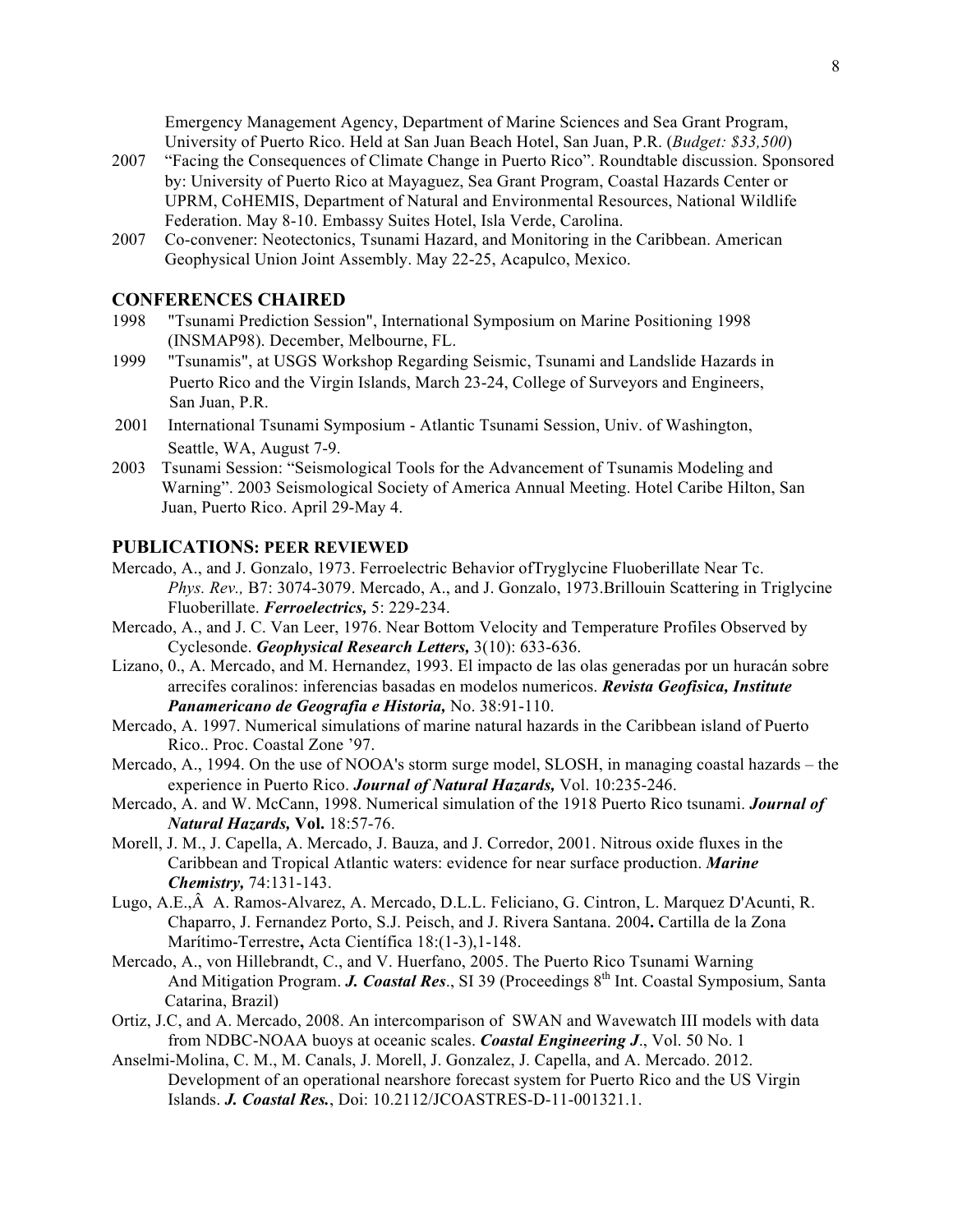- Lopez-Venegas, A., J. Horrillo, A. Pampel-Manis, V. Huerfano, and A. Mercado, 2014. Advanced Tsunami Numerical Simulations and Energy considerations on 3D-2D coupled models: The case of the October 11, 1918 Mona Passage Tsunami. Pure and Applied Geophysics, Vol. 171, No. 11.
- Macias, J., A. Mercado, J. M. Gonzalez, and M.J. Castro. 2016. Comparison and numerical performance of Tsunami-HySEA and MOST models for LANTEX 2013 scenario. Impact assessment on Puerto Rico. Submitted to Pure and Applied Geophysics.

#### **PUBLICATIONS: NON-PEER REVIEWED**

- Mercado, A., 1988. "Storm Surge Modeling in Puerto Rico and the U.S. Virgin Islands". Proc. Hazard Mapping Meeting of Experts, p. 89-101, Kingston, Jamaica, Nov. 30- Dec. 4, 1987. Pan Caribbean Disaster Preparedness and Prevention Project, Organization of American States, United Nations Disaster Relief Organization.
- Mercado, A. 1990. "On the use of NOAA's Storm Surge Model, SLOSH, in Managing Coastal Hazards: the Experience in Puerto Rico", Proc. of the Coastal Society International Conference: "Our Coastal Experience: Assessing the Past; Confronting the Future", San Antonio, Texas, Oct. 21-24. pp. 661-666.
- Mercado, A., 1991. "On the Use of NOAA's Storm Surge Model, SLOSH, in Managing Coastal Hazards - The Experience in Puerto Rico". Proc. International Workshop for Hong Kong's Infrastructure Development, J-C Chen and J.L. Beck, editors, Commercial Press, Hong Kong.
- Mercado, A., 1995. Nonlinear Internal Wave Forcing of the Coastal Waters of Puerto Rico. Presented at the American Geophysical Union Chapman Conference on Circulation of the Intra-America Sea. January 22-26, La Parguera, P.R.. Intergovernmental Oceanographic Commission Workshop Report No. 111, UNESCO.
- Mercado. A., 1997. Overlooked threat of tsunamis to the Caribbean discussed. EOS, Transactions American. Geophysical Union, Vol. 78, No. 50, December 16.
- Mercado. A., 1998. "Numerical simulation of the 1918 Puerto Rico tsunami". Proc. Inter.. Conf. Tsunamis, Paris, France, pp. 365-382. European Commission Directorate General for Science, Research and Development and UNESCO.
- Mercado, A., 1998. "An overview of the Caribbean tsunami threat". Proc. Int. Symp. Marine Positioning JNSMAP 98, P. J. Fell, M. Kumar, G. Maul, and G. Seeber (ed), Florida Institute of Technology, Melbourne, FL. 30 Nov - 4 Dec. Organized by Marine Geodesy Committee, Marine Technology Society, pp. 370-379.
- Mercado, A., 1998. "Numerical simulation of the 1918 Puerto Rico tsunami". Proc. Int. Symp. Marine Positioning .INSMAP 98, P. J. Fell, M. Kumar, G. Maul, and G. Seeber (ed), Florida Institute of Technology, Melbourne, FL. 30 Nov - 4 Dec. Organized by Marine Geodesy Committee, Marine Technology Society, pp. 380-390.
- Gusiakov, V. K., D. V. Ivaikin, A. V. Lyskovsky, and A. Mercado. 1998. "An Integrated PC-Based Tsunami Travel Time Program for the Caribbean Region". Proc. Int. Symp. Marine Positioning JNSMAP 98, P. J. Fell, M. Kumar, G. Maul, and G. Seeber (ed), Florida Institute of Technology, Melbourne, FL. 30 Nov - 4 Dec. Organized by Marine Geodesy Committee, Marine Technology Society, pp. 360-369.
- Geist, E., and A. Mercado, 1999. Tsunamis Working Group Report, in Seismic and tsunami hazard in Puerto Rico and the Virgin Islands. U.S. Geological Survey Open-File Report 99-353.
- Mercado, A. and W. McCann, 2000. Evaluation of the tsunami hazard for western Puerto Rico. Proc. Tsunami Risk Assessment Beyond 2000: Theory, Practice and Plans. Joint IOC-IUGG International Workshop, Moscow, Russia, p. 3-14.
- Mercado, A., 2000. Natural coastal hazards in the Caribbean. Sea Grant in the Caribbean, UPR Sea Grant College Program, July-Sept 2000:4-8.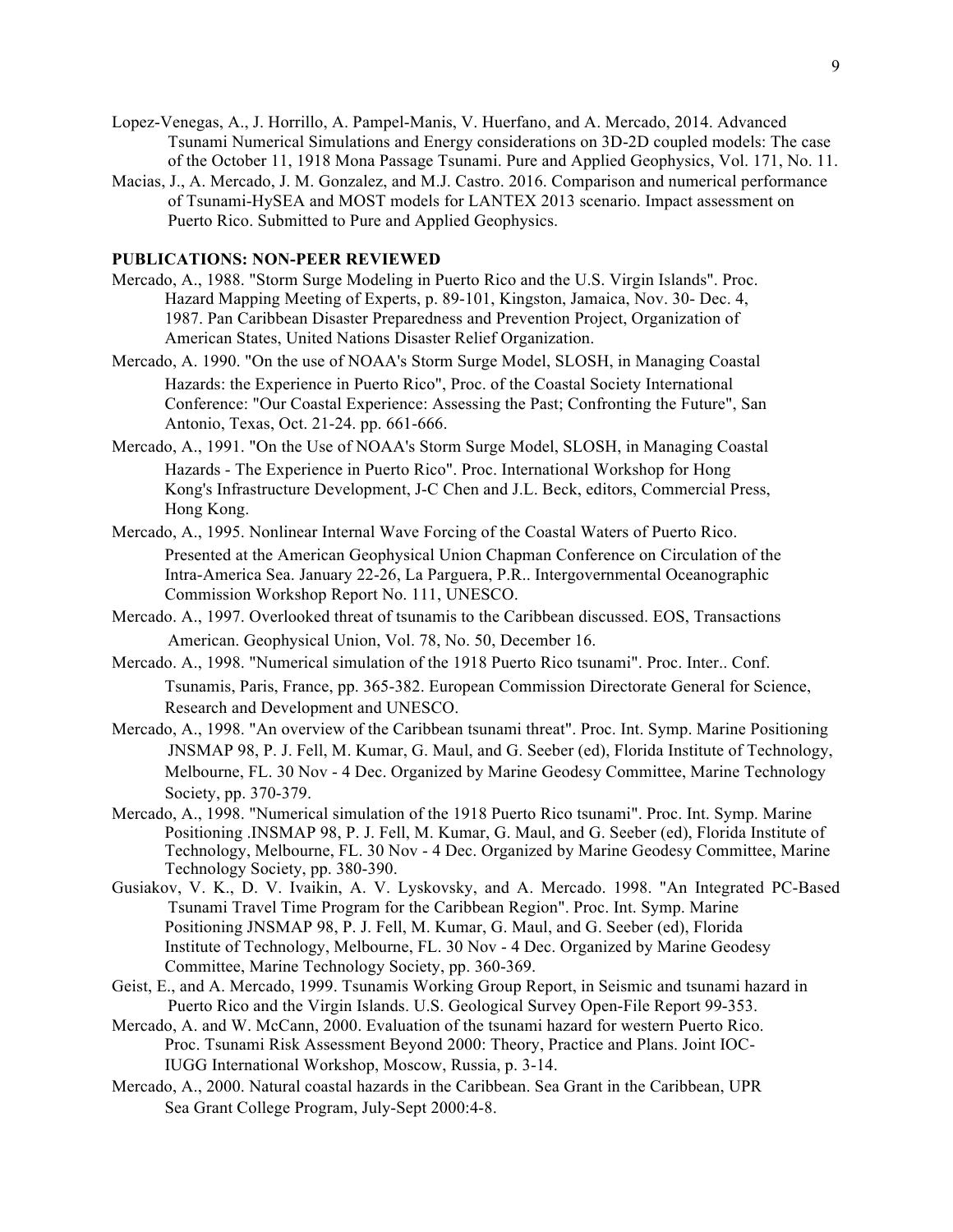- Mercado, A., 2000. Nueva información Topográfica para Puerto Rico. Boletin Marino, UPR Sea Grant, Vol. XXI, Num. 10-12, octubre-diciembre.
- Mercado, A., 2001. Los tsunamis, el Caribe y el Programa Sea Grant. Partes I, II, III and IV. Boletin Marino, Sea Grant College Program, University of Puerto Rico. Vol. XXI, No. 7- 9:13-16; Vol. XXII, No. 4-6: 9-11; Vol. XXII, No. 7-9:10-13.
- Moya, J. C. and A. Mercado, 2006. Geomorphologic and stratigraphic investigations on historic and prehistoric tsunami in northwestern Puerto Rico: Implications for long tern coastal evolution. Caribbean Tsunami Hazard, NSF Caribbean Tsunami Workshop, March 30-31.
- Mercado, A., C. von Hillebrandt and V. Huerfano, 2006. The Puerto Rico Tsunami Warning and Mitigation Program. Caribbean Tsunami Hazard, NSF Caribbean Tsunami Workshop, March 30- 31.
- Ortiz, J. C., and A. Mercado, 2006. Estudio preliminar del impacto del oleaje de huracanes en la línea costera del Departamento del Atlántico. Centro de Investigación de la Armada Colombiana.
- Mercado, A., 2007. "Cambios Climáticos y los Riesgos Costeros". ¿Una Isla sin Costas?, Ambiente, Publicación de la Cumbre Social, Vol. 1, junio, p. 12-13.
- Lugo, A., Rámos, A., Mercado, A., Feliciano, D., Cintrón, G., Márquez, L., Chaparro, R., Fernández, J., Peisch, S., Rivera, J., 2008. Cartilla de la Zona Marítimo-Terrestre. Published by U.S. Forest Service, Sea Grant Program.
- Mercado, A., 2009. "Nuestras playas: una verdad inconveniente". El Nuevo Dia. January 25.
- Mercado, A., 2009. "En ascenso nuestro mar". Ciencia. El Nuevo Día. December 21.
- Mercado, A. 2010. Sobre el concepto de marea "sensible" versus "no sensible" en la definición de la zona marítimo-terrestre de Puerto Rico: una verdad inconveniente. Sea Grant Program.
- Mercado, A., 2010. "Sin respuesta ante un huracán mayor". Ciencia. El Nuevo Día.
- Mercado, A., 2010. "El verdadero valor de nuestras costas". Ciencia. El Nuevo Día.
- Mercado, A. 2012. "Perdemos las playas: Aumento record en el nivel del mar". El Nuevo Día. October 23.
- Mercado, A., "The coastal erosion problem in Anegada". Disaster Digest, British Virgin Islands. 3rd quarter of 2013.
- Mercado, A., 2015. Aumento en el Nivel del Mar Alrededor de Puerto Rico. La Regata, 20-22 de noviembre de 2015.

### **ABSTRACTS**

- Mercado, A., 1997. Numerical simulation of marine natural hazards in the Caribbean island of Puerto Rico. Presented and published at Coastal Zone 97, Boston, MA, July 19-25. M. Miller and J. Cogan, editors,
- Mercado, A., 2000. Comparison of piston velocity models for determination of air-sea fluxes of gases. Air-Sea Gas Exchange Workshop. Tropical Atmospheric Science Center, La Parguera, P.R. 31 July-3 August.
- Lopez, A., J. Horrillo, A. Mercado, and V. Huerfano. 2012. Modeling Tsunamis from Potential Submarine landslides in the Puerto Rico region. AGU 2012 Fall Meeting, San Francisco, CA.
- Mercado, A. 2012. Coastal Hazards Mitigation in Puerto Rico through Computer Modeling; Caribbean Waves 2, 22-25 January 2012. Guadeloupe, FWI.

#### **REFEREED JOURNALS**

Journal of Waterway, Port, Coastal, and Ocean Engineering; Amer. Soc. Civil Eng. Journal of Coastal Research Journal of Atmospheric and Oceanic Technology Pure and Applied Geophysics Natural Hazards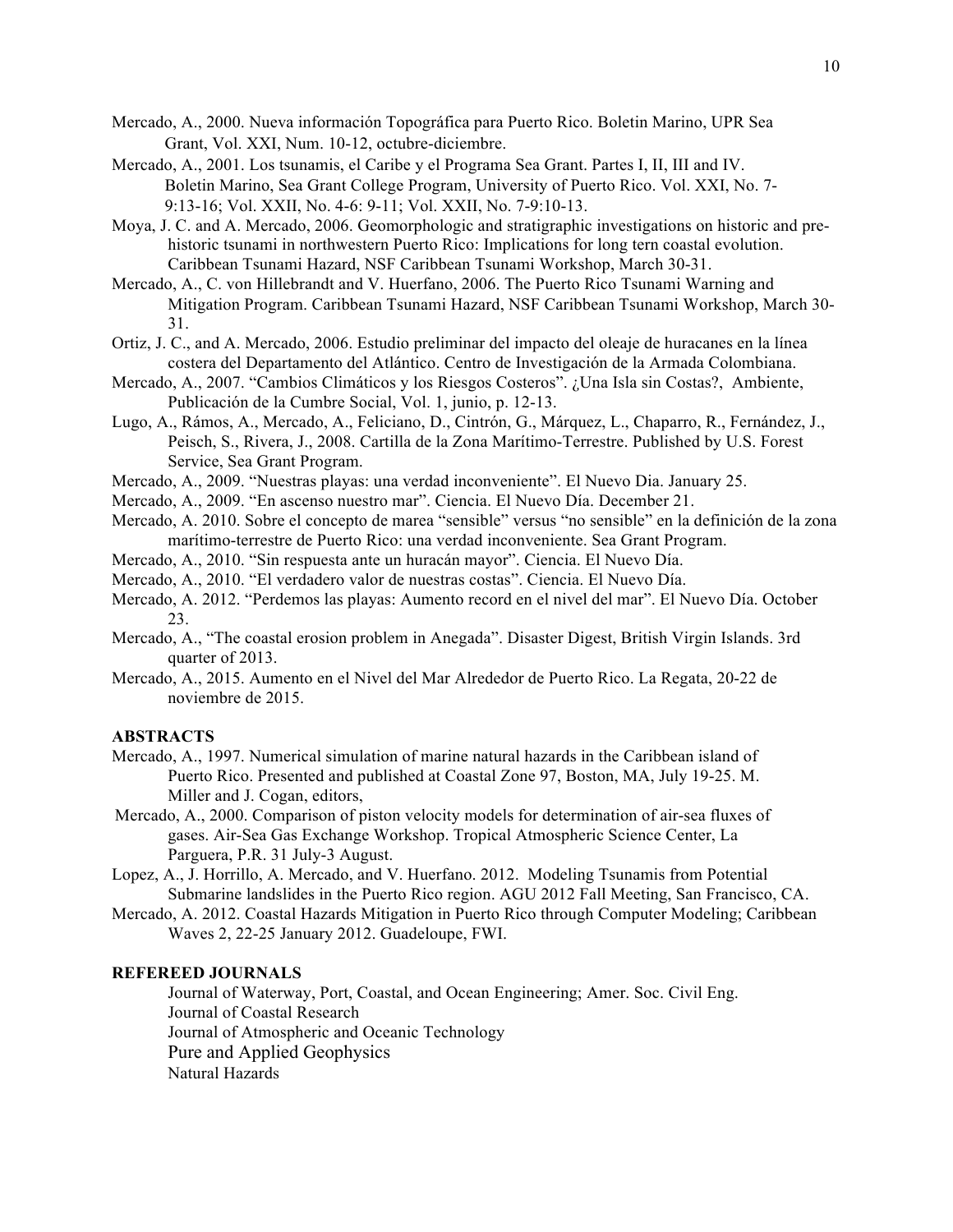#### **BOOKS EDITED**

2006 Tsunami Hazard in the Caribbean: Proceedings of the NSF Caribbean Tsunami Workshop, World Scientific Publishing Co., Singapore

### **UNIVERSITY OF PUERTO RICO TECHNICAL REPORTS**

- Hernandez Avila, M.L., A. Mercado, and A. Lugo, 1982. Tracking of Radiosonde Drogues at the Puerto Rico Pharmaceutical Dumpsite. Final Report, NOAA-NOS Contract No. NA79AA-00078.
- Mercado, A., 1984. Final Report on Phase I of Storm Surge Modeling for Puerto Rico and the U.S. Virgin Islands using SLOSH, prepared for the Department of Natural Resources of Puerto Rico and Federal Emergency Management Agency, Washington, D.C.
- Mercado, A. and 0. Lizano, 1985. Wave Climate Around Puerto Rico. Research Report, Center for Energy and Environmental Research, University of Puerto Rico. Submitted to Puerto Rico Electric Power Authority, 73 pp.
- Mercado.A., M.L. Hernandez-Avila, and 0. Lizano, 1986. An Assessment of Wave Energy Flux Along the North Coast of Puerto Rico. First Progress Report, submitted to Center on Energy and Environment Research, University of Puerto Rico, 38 pp.
- Mercado, A., 1988. San Juan Metropolitan Area Hurricane Evacuation Study: Hazard Analysis Technical Data Report. Prepared for the Department of the Army, Jacksonville District, Corps of Engineers, and the Federal Emergency Management Agency, Washington, D.C.
- Mercado, A., 1988. A Regression Model for Storm Surge Prediction for Puerto Rico. Seed Money Report. Dean of Arts and Sciences, University of Puerto Rico, 102 pp.
- Mercado, A., 1988. Flood Insurance Study: La Guancha Hotel, Ponce Playa, Ponce, P.R. Prepared for the Department of Natural Resources of Puerto Rico.
- Mercado, A., 1989. Hazard Analysis Hurricane Evacuation Study, Humacao, P.R.. Prepared for the Department of Natural Resources of Puerto Rico. May, 1989.
- Mercado. A., 1989. Hazard Analysis Hurricane Evacuation Study, Ponce, P.R. Prepared for the Department of Natural Resources of Puerto Rico, May, 1989.
- Mercado, A., 1989. Hazard Analysis Hurricane Evacuation Study, Juana Diaz and Santa Isabel, P.R.. Prepared for the Department of Natural Resources of Puerto Rico, May.
- Mercado, A., 1990. Flood Insurance Study for the Commonwealth of Puerto Rico and the U.S. Virgin Islands. Vols. 1 to 5. Submitted to the Federal Emergency Management Agency, Washington, D.C.
- Mercado. A., 1994. Digitization of National Ocean Survey Hydrographic "Smooth" Sheets for Puerto Rico and the U.S. Virgin Islands. Submitted to Sea Grant College Program, University of Puerto Rico. 116pp.
- Mercado. A.. 1995. Contributed to Federal Emergency Management Agency report titled "Puerto Rico - Mitigation Strategy Report", Hurricane Marilyn, FEMA-1068-DR-PR.
- Mercado, A., 1996. Wave transformation Study for Selected Puerto Rico Sites in Support of a Coastal Erosion Study. Submitted to Sea Grant College Program, University of Puerto Rico, and Department of Natural and Environmental Resources of Puerto Rico.
- Mercado. A., 1996. Contributed to Federal Emergency Management Agency report titled "Puerto Rico - Mitigation Strategy Report", Hurricane Hortense, FEMA-1136-DR-PR.
- Mercado, A., J. Capella, 1996. "Oceanographic Conditions at Vieques Island OTEC Site off Punta Vaca for 1996". Submitted to Ocean Energy Resources, Inc., Santurce, P.R., Gibbs & Cox, Arlington, VA, and General Ocean Thermal Energy Corp., St. Croix, USVI.
- Mercado. A., 1996. "Report for Punta Tuna Punta Yeguas, and Punta Vaca; Topics: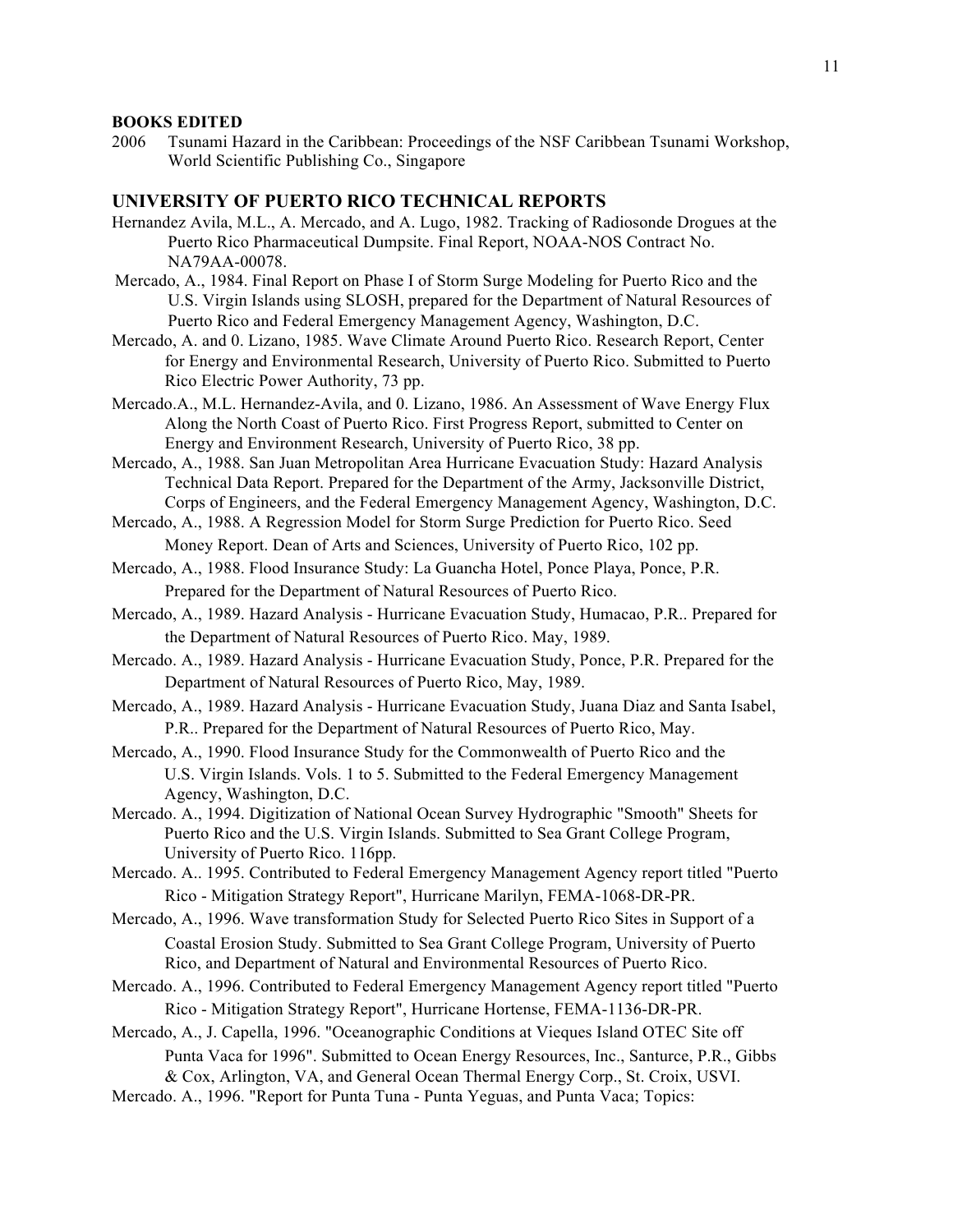Meteorology at Punta Tuna - Punta Yeguas, P.R., Meteorology at Punta Vaca, Vieques Island, P.R., Design Water depths near Punta Tuna - Punta Yeguas, P.R., and Punta Vaca, Vieques, P.R.; Measured Wave Data Availability; Tsunami Potential at Punta Tuna, Punta Yeguas. and Punta Vaca". Submitted to Ocean Energy Resources, Inc., Santurce, P.R., Gibbs & Cox, Arlington, VA, and General Ocean Thermal Energy Corp., St. Croix, USVI.

- Mercado, A., J. Capella, and K. Grove, 1996. "Isla de Vieques, P.R., Preliminary Bathymetric Survey for Area Bounded by Latitudes 18° 02' 42" N to 18° 05' 45" N, Longitudes 65° 29' 30" W to 65° 30' 30" W". Submitted to Ocean Energy Resources, Inc., Santurce, P.R., Gibbs & Cox, Arlington, VA, and General Ocean Thermal Energy Corp., St. Croix, USVI.
- Capella, J. and A. Mercado, 1996. "OER-GenOtec OTEC Feasibility Study: A Review of the CEER - OTEC Oceanographic Studies". Submitted to GenOtec, Inc., St. Croix, USVI.
- Mercado, A., 1997. "Computation of Air-Sea Fluxes of Nitrous Oxide (N,0) atNASA/TASC Stations C1-C3 and A1-A3". Submitted to Chemical Oceanography Group, Dept. Of Marine Sciences, Univ. of Puerto Rico, Mayaguez, P.R., 62 pp. Revised in September, 1998.
- Mercado, A., 1998. "User's Manual for the Pre- (Preparation of Grids) and Post-Processing of Data Given as Input to the Tsunami Propagation and Runup Model (Tsunami Modeling for Dummies)". Submitted to Sea Grant College Program, University of Puerto Rico.
- Mercado, A., 1999. Contributed to Federal Emergency Management Agency report titled "Puerto Rico - Mitigation Strategy Report", Hurricane George
- Mercado, A., 1999. "Why Puerto Rico's coastal topographic and bathymetric maps should be updated and upgraded". Submitted to different state and federal agencies. 63 pp.
- Mercado, A. and H. Justiniano, 2000, "Digitization of Nautical Charts and Smooth Sheets for Dominican Republic, Island ofHispaniola, Caribbean Sea". Submitted to Sea Grant College Program, University of Puerto Rico. Revised in 2001.
- Mercado, A., 2001, "The Determination of the Tsunami Hazard for Western Puerto Rico From Local Sources". Submitted to Sea Grant Program, University of Puerto Rico.
- Mercado. A., 2002. "Investigation of the tsunami hazard on the north coast of Puerto Rico due to submarine slides along the Puerto Rico Trench". Submitted to the Puerto Rico State Emergency Management Agency and Sea Grant Program, University of Puerto Rico.
- Mercado, A. and H. Justiniano, 2003. "Tsunami Coastal Flood Mapping for Puerto Rico and Adjacent Islands", with 12 appendices. Submitted to the Federal Emergency Management Agency and the University of Puerto Rico.
- Mercado, A., 2005. "An Evaluation of the Main Ports and Bays in Puerto Rico and the U.S. Virgin Islands as to their Exposure to Hurricane Wave Attack". Sea Grant Program. *(\$61,142)*
- Mercado, A., 2005. GIS-Based Coastal Flooding Mapping for Puerto Rico. Submitted to Sea Grant Program, University of Puerto Rico.
- Mercado, A. and W. Schmidt, 2006. A Standby Inundation Model of Mayaguez and San Juan, Puerto Rico, for Short-Term Inundation Forecasting for Tsunamis (SIFT), NOAA Technical Memorandum. Submitted to the NOAA/Pacific Marine Environmental Laboratory, Seattle, WA.
- Mercado, A., 2008. Development of the Stand-by Inundation Model for Garibaldi, OR. Submitted to NOAA.
- Mercado, A., 2008. Development of the Stand-by Inundation Model for Nantucket Island, MA. Submitted to NOAA.
- Mercado, A., 2008. Development of the Stand-by Inundation Model for Cape Hatteras, NC. Submitted to NOAA.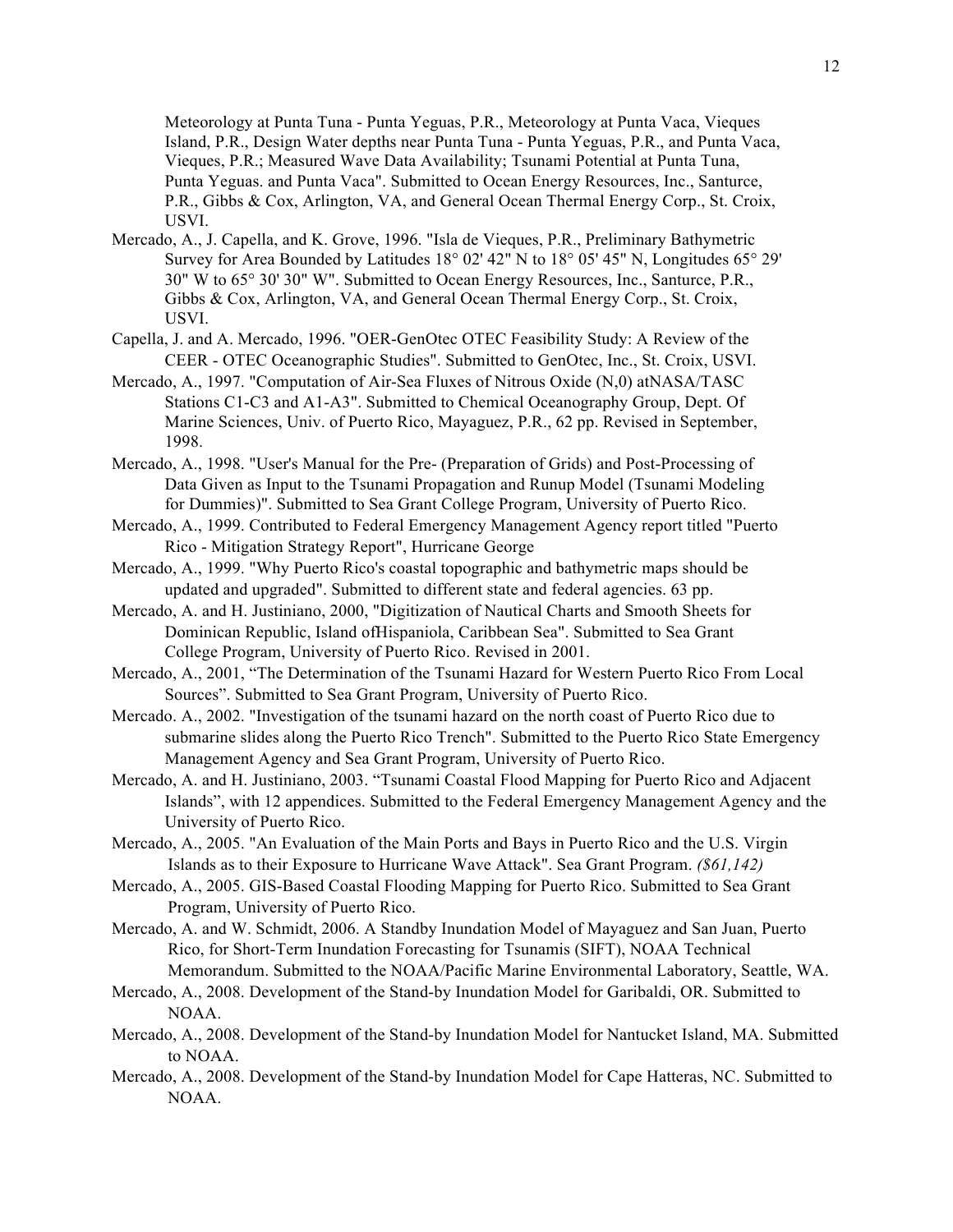- Mercado, A., 2008. Development of the Stand-by Inundation Model for Daytona Beach, FL. Submitted to NOAA.
- Mercado, A., 2008. Development of the Stand-by Inundation Model for Panama City, FL. Submitted to NOAA.
- Mercado, A., 2008. Development of the Stand-by Inundation Model for Virginia Beach, VA. Submitted to NOAA.
- Mercado, A, 2014. "Report on the Puerto Rico Tsunami Flood Maps for Local Events". Submitted to the Puerto Rico Component of the United States National Tsunami Hazard Mitigation Program and the Puerto Rico Seismic Network.
- Mercado, A. and G. Seijo, 2014. "Progress Report January to June 2014: New Regional Sources". Submitted to Puerto Rico component of the USA National Tsunami Hazard Mitigation Program and the Puerto Rico Seismic Network.
- Mercado, A., 2014. "Report on Puerto Rico Tsunami Flood Maps for Far-Field Events". Submitted to the Puerto Rico component of the United States National Tsunami Hazard Mitigation Program and the Puerto Rico Seismic Network.
- Benítez, J. and A. Mercado, 2014. A Storm Surge Atlas for the United States Virgin Islands". Report prepared for the Caribbean Coastal Ocean Observing System (CariCOOS), University of Puerto Rico.
- Mercado, A., and G. Seijo, 2015. "Revision to Report on Puerto Rico Tsunami Flood Maps For Regional Events (of February 2014)". Submitted To Puerto Rico Component of the USA National Tsunami Hazard Mitigation Program and the Puerto Rico Seismic Network.
- Seijo, G. and A. Mercado, 2015." Report on the Minimum Water Depth, and Distance from the Shoreline, Required for Moving Ships and Boats Outside of the Danger Zone due to Tsunami Currents". Submitted to the Puerto Rico Seismic Network as part of the Puerto Rico Component of the National Tsunami Hazard Mitigation Program.
- Benítez, J. and A. Mercado, 2015. "Storm Surge Modeling in Puerto Rico in Support of Emergency Response, Risk Assessment, Coastal Planning and Climate Change Analysis'. Report prepared for the Caribbean Coastal Ocean Observing System (CariCOOS)/NOAA, University of Puerto Rico/Mayaguez, P.R. and the Puerto Rico Coastal Zone Management Program, Department of Natural and Environmental Resources, Puerto Rico.

### **CHAPTERS IN BOOKS**

- Mercado, A., J. Dana Thompson, J. C. Evans, 1992. "Requirements for Modeling of Future Storm Surge and Ocean Circulation". Chapter 2.3, in "Climate Change in the IntraAmerican Sea-Implications of Past, Present and Future Climate in the Marine and Coastal Regions of the Gulf of Mexico, Caribbean Sea, Bahamas, and Northeastern South America", G. Maul (editor). United Nations Environment Programme, Intergovernmental Oceanographic Commission. Edward Arnold Publishers, Ltd., London.
- Mercado, A., El Impacto Humano en las Costas, 2010. Capitulo 2.3. Islas en Extinción. El Impacto Ambiental en las Islas de Puerto Rico. Ediciones SM, Cataño, P.R.
- Mercado, A. 2016. Aumento en el Nivel del Mar y su Impacto en Puerto Rico. Chapter 1, Impacto del Ascenso del Nivel del Mar (ANM) sobre la Infraestructura de Salud en Varias Ciudades del Caribe. J. Seguinot (editor). Editorial Académica Española. (summer of 2016).

**CONFERENCES, WORKSHOPS, PROCEEDINGS, PRESENTATIONS, AND INVITED PAPERS (NOTE: Invited speaker means invited with all expenses paid by sponsors; Speaker means my grants, or the Sea Grant program, paid for the expenses; Participant**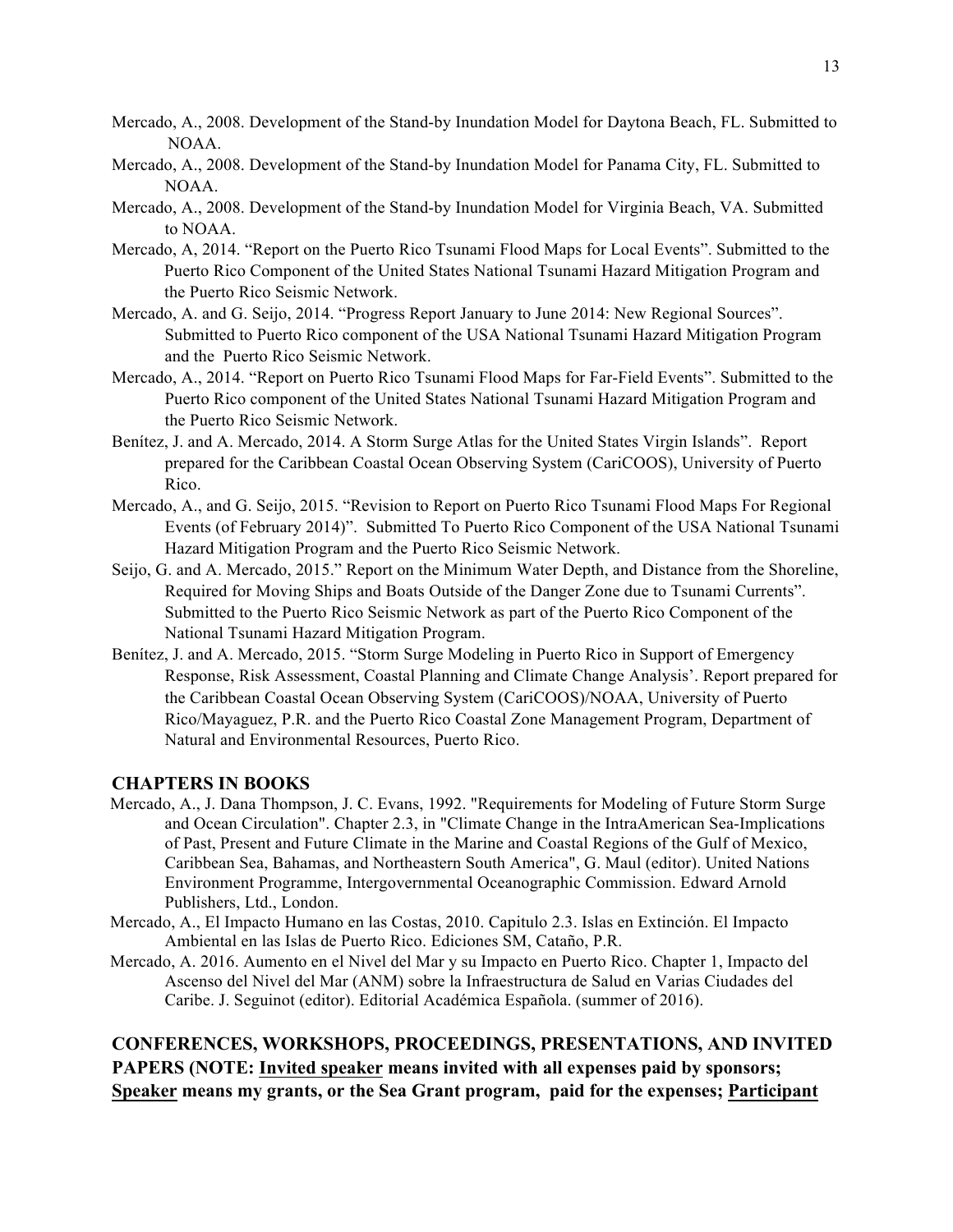### **means participated, gave no talk, and expenses paid by the sponsor or my grants)**

- 1983 Invited speaker. "Storm Surges". Workshop in Advances in Tropical Meteorology, San Juan, P.R., World Meteorological Organization.
- 1984 Participant. Conference on the Present and Potential Roles of Microcomputer & Micro-electronic Systems in Ocean Sciences and Technologies, University of New Hampshire.
- 1986 Invited speaker. "The SLOSH Storm Surge Model", Puerto Rico Hurricane Conference, Department of Natural Resources, San Juan, P.R.
- 1987 Invited speaker and panelist. Hazard Mapping Meeting of Experts, "Storm Surge Modeling in Puerto Rico", Pan-Caribbean Disaster Preparedness and Prevention Project, Organization of American States. Kingston, Jamaica, Nov-Dec.
- 1987 Invited speaker. Presentation given to the Special Commission on Security and Civil Protection, Puerto Rico Senate, on the topic of Coastal Flooding due to Hurricanes. Sept. 30, 1987.
- 1987 Presentation given to the Special Commission on Security and Civil Protection, Puerto Rico Senate, on the topic of Tsunamis and Its Implications for Puerto Rico, Nov. 18, 1987.
- 1988 Invited speaker. Puerto Rico Hurricane Conference, Department of Natural Resources, San Juan, P.R.
- 1989 Invited speaker and panelist. "Update of Storm Surge and Wave Modeling in Puerto Rico and the U.S. Virgin Islands", Caribbean Hurricane Conference, Miami, FL. Pan Caribbean Disaster Preparedness Project, Organization of American States.
- 1989 Invited speaker. "What if Gilbert Had Struck Puerto Rico". Puerto Rico Hurricane Conference, Department of Natural Resources, San Juan, P.R.
- 1989 Invited speaker. "Sea Level Rise and Its Impact on the Coastline", Conference on Greenhouse Effect and Sea Level Rise. Sponsored by the Puerto Rico Water Resources Association, June 30, San Juan, P.R.
- 1989 Invited speaker and Rapporteur, "Hurricane Hazard and Vulnerability Analysis in the Caribbean Sea Region", Second International Congress on Disasters, Cuban Academy of Sciences, Ministry of the Interior and Cuban Red Cross, Havana, Cuba.
- 1989 Invited speaker. "Factors to Consider When Constructing in the Coastal Zone", given at the Symposium on Environmental Considerations in the Development of Coastal Municipal Projects. Sponsored by the University of Puerto Rico's Sea Grant Program, Sept. 22. University of Puerto Rico, Mayaguez, P.R.
- 1990 Invited speaker. "Symposium: Perspectives in Marine Resources and Coastal Use". Sponsored by the University of Puerto Rico's Sea Grant Program and Colegio Universitario Tecnologico de Ponce, Colegio Universitario Tecnologico de Ponce. October.
- 1990 Invited speaker. "Modelaje de marejada ciclonica en Puerto Rico". Twelfth Session of the Regional Association IV Hurricane Committee, World Meteorological Organization, Havana, Cuba, March.
- 1990 Invited speaker. "Forum: Natural Risks in the Process of Planning for the Protection of Lives and Properties". Sponsored by the Puerto Rico Society of Planners, U.P.R., Rio Piedras, February.
- 1990 Invited speaker. "Conference: Six Months After Hugo Preliminary Findings". Sponsored by the National Science Foundation and the School of Engineering, U.P.R., Mayaguez, March.
- 1990 Invited speaker. "Hurricanes, their Impact on the Coastal Zone, and Modeling", Organization of American States Seminar on Erosion, Pollution and Recovery of the Coastal Zone and Its Resources in Latin America and the Caribbean. Buenos Aires, Argentina, March-April.
- 1990 Invited speaker. "La Simulacion de los Vientos y Marejadas Ciclonicas Asociados con el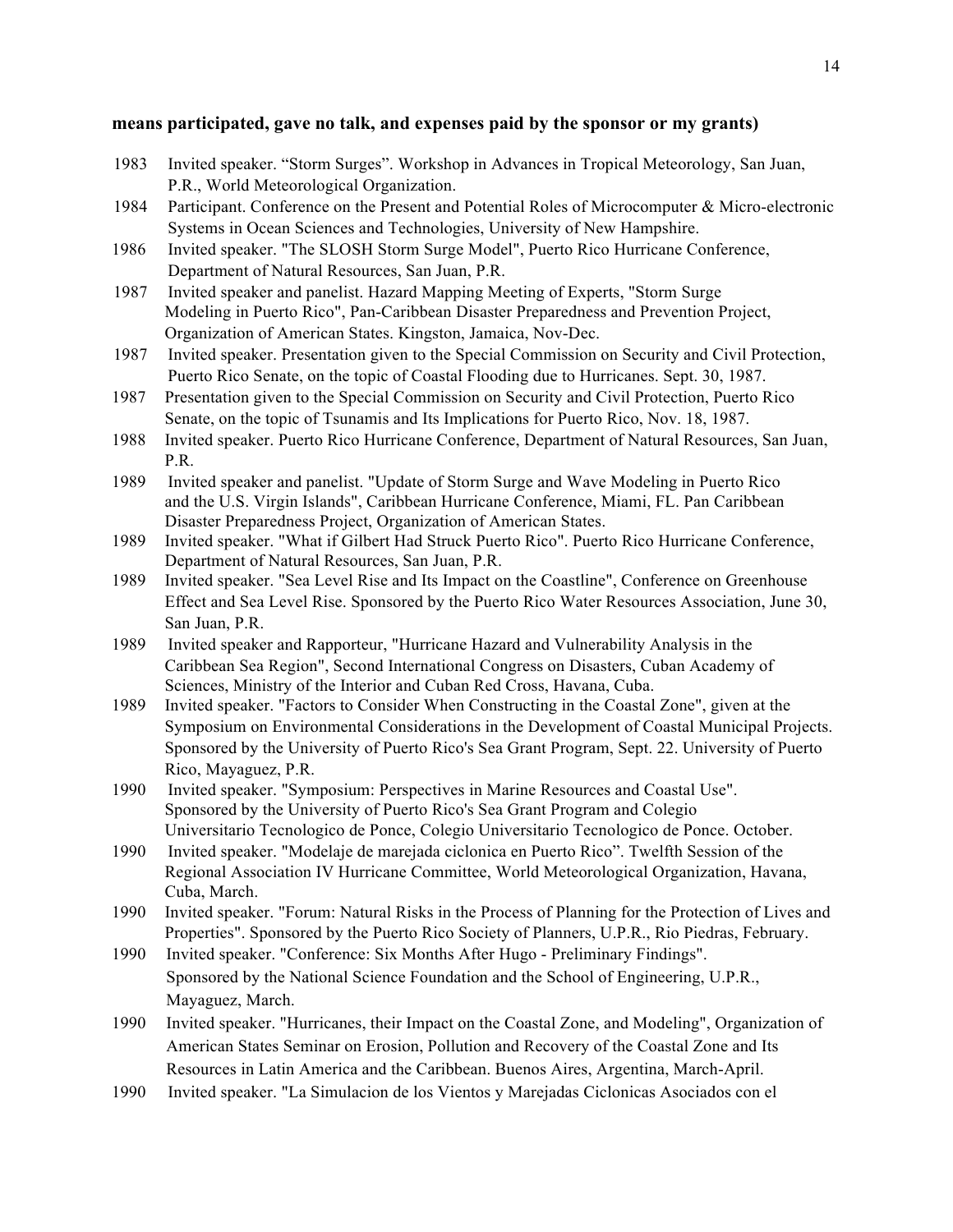Huracan Hugo por Medio del Modelo SLOSH", Puerto Rico Hurricane Conference, Department of Natural Resources, San Juan, P.R., June.

- 1990 Participant, International Workshop on Long Wave Runup, University of Southern California, Aug. 15-17
- 1990 Invited panelist. "Flood Insurance Awareness Forum", sponsored by the Flood Insurance Producers National Committee, San Juan, P.R., Nov. 9.
- 1990 Invited speaker. "Consultation on University Disaster Research and Training in the Caribbean", Pan Caribbean Disaster Preparedness and Prevention Project, Organization of American States, Barbados, Dec. 14-15.
- 1991 Zapata, R., R. Lopez, and A. Mercado, 1991. Hurricane wind velocity estimates. Presented at 3rd. EPSCoR and American Association for the Advancement of Science (AAAS) Annual Research Conference, San Juan, P.R., Oct. 24..
- 1993 Invited speaker. Workshop on a Regional Approach to Land-Sea Interface Studies Using Remote Sensing. Stennis Space Center, Miss.
- 1994 Invited speaker. "Applications of Computer Models to Coastal Engineering Problems in Puerto Rico". Conference on Coastal Studies. Sponsored by the U.S. Geological Service, San Juan, P.R.
- 1995 Morelock, J., R. Barreto, R. Miller, and A. Mercado. "Shoreline Changes in Western Puerto Rico". Presented at the Third Thematic Conference on Remote Sensing for Marine and Coastal Environments. Seattle, WA.
- 1996 Invited speaker. "Leciones del Huracan Marilyn Marejada Ciclonica"; sponsored by the Dept. of Civil Engineering, University of Puerto Rico, Recinto Universitario de Mayaguez. Feb. 29.
- 1996 Invited speaker. "Predicting and Modeling of Tsunami Effects". Intergovernmental Oceanographic Comission - Caribbean Region (10CARIBE; UNESCO) Consultation of Experts on Tsunami Hazards Meeting. University of the Virgin Islands, Eastern Caribbean Center, V.I. Environmental Resource Station, St. John, USVI, May 23-24.
- 1997 Invited speaker. "The Numerical Simulation of the 1918 Puerto Rico Tsunami". Caribbean Tsunami Workshop, Sea Grant Program. June 11-13, Mayaguez, P.R.
- 1997 Invited speaker. "Tsunamis and their Coastal Impact". Puerto Rico Coastal Hazards Conference. Sponsored by the Puerto Rico Department of Natural and Environmental Resources. Tropimar Beach Club Hotel, San Juan, P.R., Sept. 4.
- 1997 Invited speaker. "10CARIBE and Tsunami Research in the Caribbean". 16"' Session of the International Co-ordination Group for the Tsunami Warning System in the Pacific (ITSU-XIV). Sponsored by the Intergovernmental Oceanographic Commission, UNESCO, and the Navy Hydrographic and Navigation Directorate, Republic of Peru; Lima, Peru. September 23- 25.
- 1997 Invited speaker. "The Tsunami Hazard in the Caribbean and Steps for Its Mitigation". Emergency Planning and Management Workshop for Industrial Disasters. Sponsored by the National Emergency Management Agency, Government of Trinidad & Tobago, Pan American Health Organization/World Health Organization, United Nations Development Program, and the University of the West Indies. Hilton International Hotel. Port of Spain, Trinidad & Tobago. Oct. 8-11.
- 1997 Invited speaker. "Numerical Simulation of the 1918 Puerto Rico Tsunami". Puerto Rico Annual Earthquake Conference: Tsunamis - the Forgotten Hazard. Sponsored by the Puerto Rico Civil Defense. Best Western Hotel, Mayaguez, P.R. Oct. 15.
- 1997 Invited speaker. "Tsunamis in the Caribbean". Conference on Tsunamis. Sponsored by the Centro de Investigacion Social Aplicada (CISA), Dept. of Social Sciences, RUM/UPR. November 18.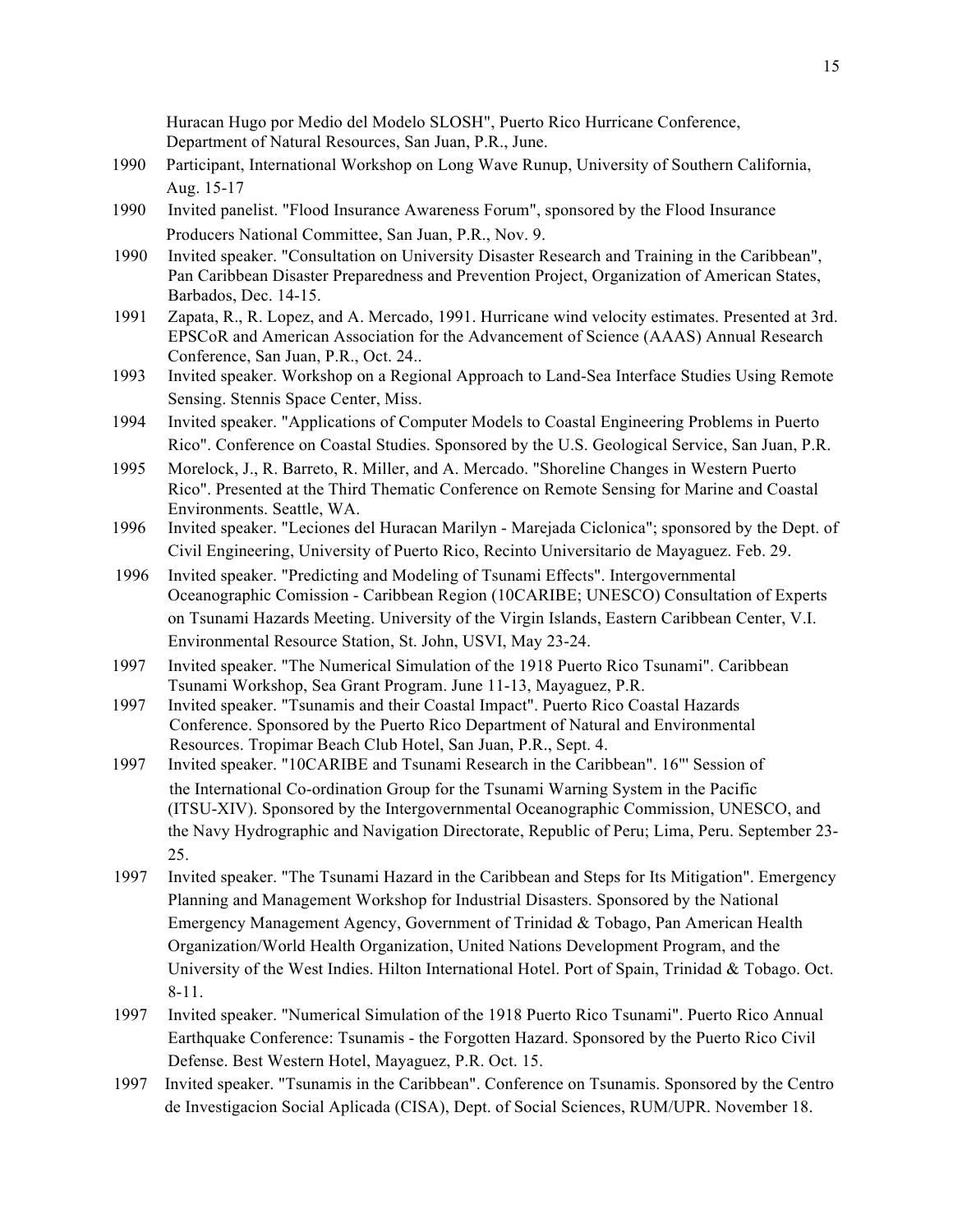RUM.

- 1998 Participant. International Workshop on Bathymetry and Coastal Topography Data Management. University of Washington, Seattle, WA. March 20-21.
- 1998 Invited speaker. "Los Maremotos y Puerto Rico: La Situación Actual En Cuanto a Su Mitigación". Presented to the Commission on Natural Resources, Environmental Affairs, and Energy, Puerto Rico Senate. March 26.
- 1998 Speaker. "Numerical Simulation of the 1918 Puerto Rico Tsunami". Presented at the International Tsunami Conference, UNESCO, Paris, France, May 26-28.
- 1998 Invited speaker. "Caribbean Tsunamis", Presented at the Puerto Rico Hurricane Evacuation Meeting. Sponsored by the Federal Emergency Management Agency, U.S. Army Corps of Engineers, National Weather Service, and P.R. Civil Defense. June 25, San Juan, P.R.
- 1998 Participant. "An Invitational Symposium: Reducing America's Vulnerability to Coastal Hazards". Sponsored by NOAA, NASULGC, USGS, UCAR, Subcommittee on Natural Disaster Reduction. Washington, DC, American Geophysical Union, Oct. 15.
- 1998 Invited speaker. "The numerical simulation of the 1918 Puerto Rico tsunami". International Symposium on Marine Positioning 1998. Melbourne, FL. December 1-4.
- 1998 Invited speaker. "An overview of the Caribbean tsunami threat". International Symposium on Marine Positioning, December 1-4, Melbourne, FL.
- 1998 Invited speaker. "An interactive PC-based Tsunami Travel Time Program for the Caribbean Region". (presented for V. Gusiakov and A. Lyskovsky). International Symposium on Marine Positioning. Melbourne, FL. December 1-4.
- 1999 Invited speaker. "Tsunami Modeling in Puerto Rico", USGS Workshop Regarding Seismic, Tsunami and Landslide Hazards in Puerto Rico and the Virgin Islands, Puerto Rico College of Engineers and Surveyors. San Juan, P.R. March 23-24.
- 1999 Participant. Tsunami Observations, Modeling and Hazard Reduction (IASPEI, IAPSO, IAVCEI, IUGG Tsunami Commission), International Union of Geophysics and Geodesy Symposium, Birmingham, England. July 29-30.
- 1999 Invited speaker. "Tsunami Hazard Mitigation in the Caribbean: Past and Ongoing Research at the University of Puerto Rico". 3rd Caribbean Conference on Natural Hazards, Barbados, West Indies. October 13-15.
- 1999 Invited speaker. "Caribbean Tsunamis", Conference on Geologic Hazards, Geological Society of Puerto Rico, University of Puerto Rico, October 27.
- 1999 Invited speaker. "Natural Hazard Modeling". Presented at the University of Puerto Rico/NOAA Memorandum of Understanding Meeting. Silver Springs, MD. November 12.
- 1999 Invited speaker. Inter-Agency Islands Task Force Meeting (Hurricane and Tsunamis in the Caribbean). Sponsored by FEMA and US Army Corps of Engineers. St. Thomas, USVI, December 1-3.
- 1999 Invited speaker. "Tsunami Hazard Mitigation in the Caribbean: Past and Ongoing Research at the University of Puerto Rico". Presented at the 3<sup>rd</sup> Caribbean Conference on Natural Hazards, Barbados, Oct. 12-15.
- 2000 Participant. Sea Grant Haznet Collegium, University of North Carolina at Wilmington, June 5.
- 2000 Speaker: "Evaluation of the Tsunami Hazard for Western Puerto Rico", presented at the "Tsunami Risk Assessment Beyond 2000: Theory, Practice and Plans". Moscow, Russia, June 14- 16.
- 2000 Invited speaker. "The Puerto Rico Tsunami Warning and Mitigation Program", presented at the I Meeting of the Special Committee on Natural Hazards of the Association of Caribbean States. Held at El Salvador, October 19-20.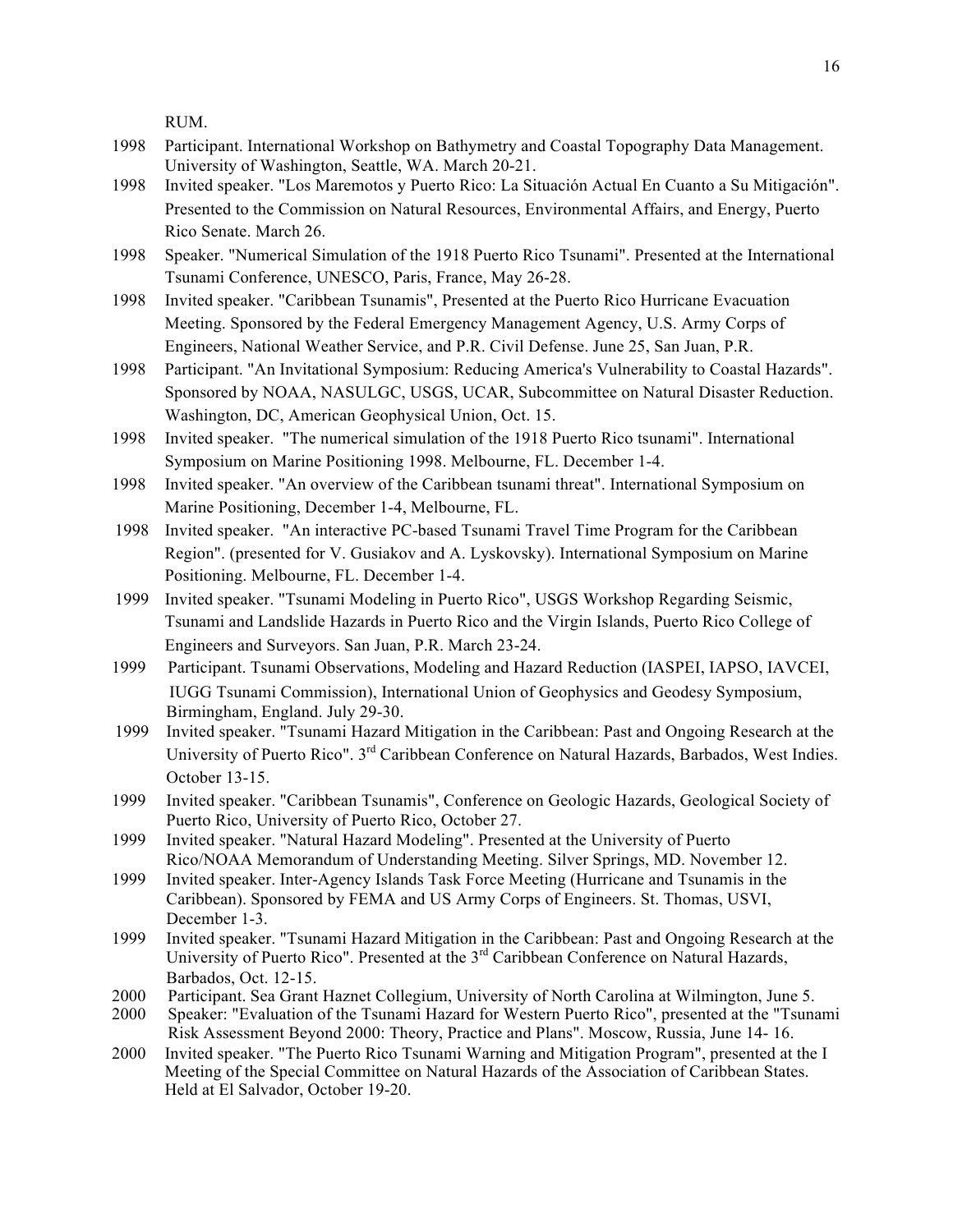- 2000 Invited speaker. "The Puerto Rico Tsunami Warning and Mitigation Program", Intra-Americas Sea Tsunami Meeting for the Caribbean Tsunami Warning Center. Held at the University of Puerto Rico, Mayaguez Campus (UPRM). Sponsored by the Intergovernmental Oceanographic Commission (UNESCO), NOAA, Sea Grant College Program of UPRM, and the Center for Research and Development of UPRM. December 19-21.
- 2001 Invited speaker. "Coastal Hazards", presented at the Sea Grant Marine Advisor's Training Workshop for the Centroamerican and Zamorano University. Held at Mayaguez, P.R., January 15.
- 2001 Invited speaker. "Tsunamis", presented at the Civil Defense Training Workshop, held at Hotel El Pedregal, Aguadilla, P.R., January 16.
- 2001 Invited speaker. "The Puerto Rico Tsunami Warning and Mitigation Program". Presented at Managing Beaches in the Caribbean: Investing in Our Future. Sponsored by the Sea Grant College Program, UPRM, Department of Environmental and Natural Resources, Compania de Parques Nacionales, UNESCO, Puerto Rico Tourism Co., Caribbean Alliance for Sustainable Tourism, and the Government of Puerto Rico. Held at San Juan, P.R.
- 2001 Invited speaker. "Ambiguity in the definition of the coastal maritime zone". Presented at Managing Beaches in the Caribbean: Investing in Our Future. Sponsored by the Sea Grant College Program, UPRM, Department of Environmental and Natural Resources, Compania de Parques Nacionales, UNESCO, Puerto Rico Tourism Co., Caribbean Alliance for Sustainable Tourism, and the Government of Puerto Rico. Held at San Juan, P.R. June.
- 2001 Invited speaker. Inter-Agency Islands Task Force Meeting, Ohau, Hawaii. Sponsored by the U.S. Army Corps of Engineers and the Federal Emergency Management Agency. June.
- 2002 Invited speaker. "The Puerto Rico Tsunami Warning and Mitigation Program", presented at "Simposio sobre Planificacion Sustentable ante Peligros Naturales" (Symposium on Sustainable Planification in the Face of Natural Disasters"), held at the Metropolitan University of Puerto Rico, School of Environmental Issues, February 22, 2002.
- 2002 Invited speaker. "The Puerto Rico Tsunami Warning and Mitigation Program", presented at 20<sup>th</sup> Annual Caribbean Geology Symposium: Geology and Tectonics of Puerto Rico, held at the University of Puerto Rico, Mayaguez Campus, February 27-30.
- 2003 Invited Panelist. First Caribbean Development Bank Vulnerability Assessment Forum: Vulnerability Assessment Techniques (VAT) III Workshop. Sponsored by the Caribbean Development Bank, Barbados, and NOAA. Barbados, December 4-5.
- 2003 Invited speaker. "Tsunami Investigations in Northwestern Puerto Rico". Presented with J. C. Moya at Coastal Sediments '03, May, 2003, Clearwater, FL.
- 2003 Poster. A. Mercado & V. Huerfano. The Puerto Rico Tsunami Warning and Mitigation Program. EPSCoR Annual Meeting, San Juan, P.R.
- 2004 Speaker. "The Puerto Rico Tsunami Warning and Mitigation Program", presented at the International Coastal Society 2004 Symposium, Itajai, Brazil. March 14-20.
- 2004 Speaker. "The Puerto Rico Tsunami Warning and Mitigation Program", presented at the NSF Caribbean Tsunami Workshop. San Juan Beach Hotel, San Juan, Puerto Rico. March 30-31.
- 2004 Invited speaker. "Tsunamis". Acércate a la Universidad, University of Puerto Rico Open House, Plaza Las Americas Shopping Mall, April 1.
- 2004 Participant. Second Workshop for an Integrated Tsunami Scenario Simulation. October 28-29, National Science Foundation, San Francisco, CA.
- 2004 Invited speaker. "Tsunamis". Tsunami Workshop for Southwestern Region of Puerto Rico. UPRM.
- 2004 Invited speaker. "Tsunamis". Puerto Rico State Emergency Management Agency 14<sup>th</sup> Annual Meeting, June 6, Wyndham Condado Plaza, San Juan.
- 2004 Invited speaker. "Tsunamis". Acércate a la Universidad, University of Puerto Rico, Mayaguez Campus Open House, Mayaguez Mall, September 25, Mayaguez, PR.
- 2004 Participant. Workshop on Integrated Tsunami Scenario Simulation, October 29-30, San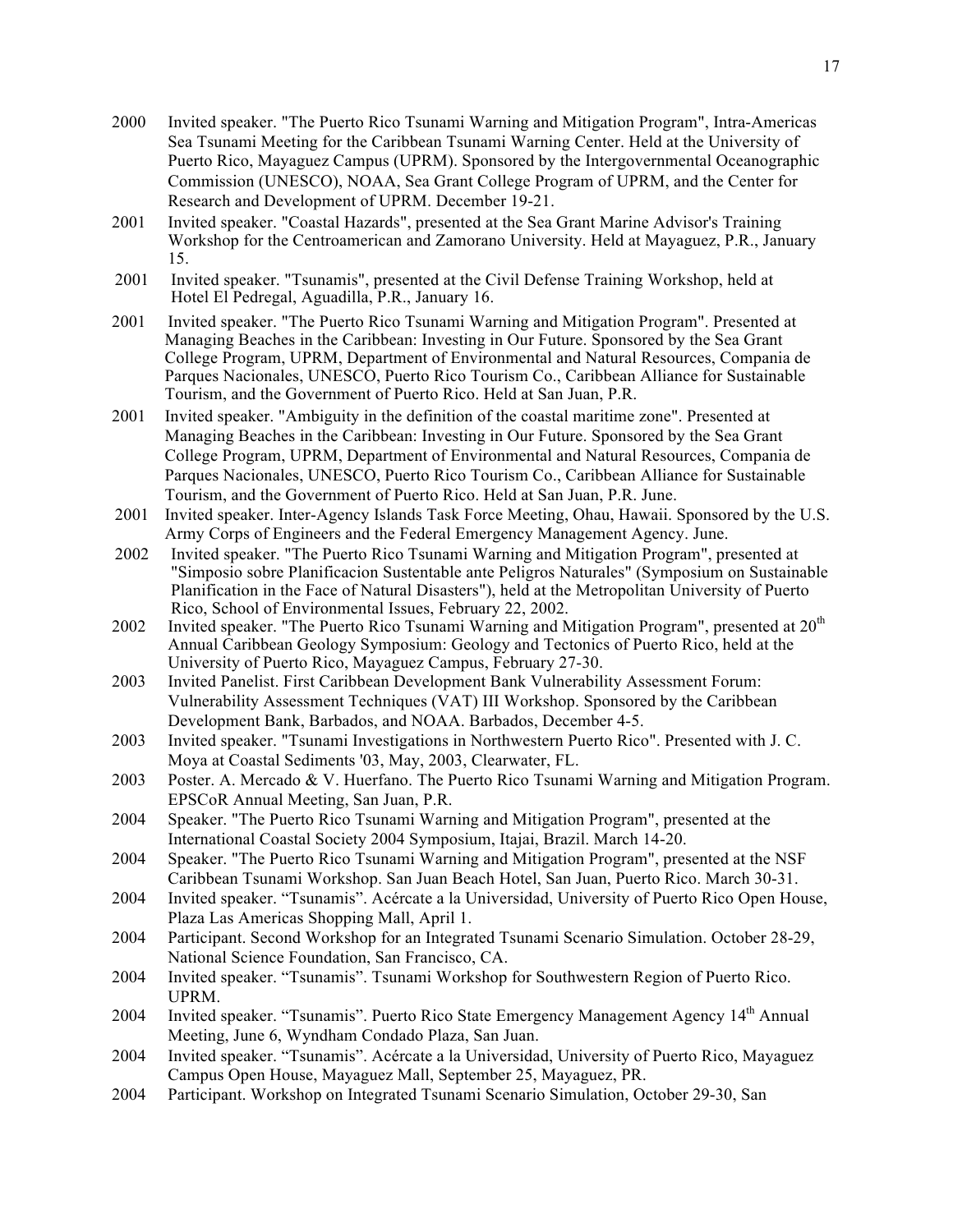Francisco, CA.

- 2004 Invited speaker. "The USA National Tsunami Hazard Mitigation Program". Puerto Rico Tsunami Technical Review Committee. PR State Emergency Management Agency. San Juan, PR.
- 2004 Invited speaker. "Tsunamis and tsunami flood mapping". PRTWMP Workshop for Zone I of PRSEMA. Dorado, P.R.
- 2004 Invited speaker. "Tsunamis and tsunami flood mapping". PRTWMP Workshop for Zone I of PRSEMA. Carolina, P.R.
- 2004 Invited speaker. "Tsunamis and tsunami flood mapping". PRTWMP Workshop for Zones II and III of PRSEMA. Aguadilla, P.R.
- 2004 Invited speaker. "The Puerto Rico Tsunami Warning and Mitigation Program". USA National Tsunami Hazard Mitigation Program. Oakland, CA.
- 2005 Invited speaker. "Tsunamis", Conference on Tsunamis and Planning in Puerto Rico, Department of Social Sciences, University of Puerto Rico, Arecibo Campus, February 16<sup>th</sup>.
- 2005 Invited speaker. "Tsunamis", Conference on Earthquakes, Tsunamis, and Coastal Construction; Program on Continuing Education, Puerto Rico College of Engineers and Surveyors, San Juan, PR, February  $17<sup>th</sup>$ .
- 2005 Invited Participant. Tsunami Regional Consultation Meeting; Caribbean Disaster Emergency Relief Agency (CDERA), Barbados, February 21<sup>st</sup>.
- 2005 Keynote speaker. "Tsunamis: the underrated hazard, the forgotten hazard", XVII Engineering and Surveying Congress, Puerto Rico College of Surveyors and Engineers, March 15. San Juan, PR.
- 2005 Invited speaker. "The Puerto Rico Tsunami Warning and Mitigation Program", presented to Public Security Commission of the Senate of Puerto Rico. March 16, San Juan, PR.
- 2005 Invited speaker. "The Puerto Rico Tsunami Warning and Mitigation Program", presented at the International Workshop "Regional Program on the Central America Tsunami Warning System", 25-27 April, Managua, Nicaragua. Sponsored by the Centro de Prevención de Desastres Naturales de América Central (CEPREDENAC) and Instituto Nicaragüense de Estudios Territoriales (INETER).
- 2005 Invited speaker. "Technology and coastal zone flood mapping", XV Annual Conference, Puerto Rico State Emergency Management Agency; Wyndham Condado Plaza Hotel, San Juan, PR. May 25-28.
- 2005 Invited speaker. "Tsunamis: un peligro olvidado". May 12, Ciudadano Aguadeños Pro Conservación del Ambiente. Centro de Bellas Artes, Aguada, PR.
- 2005 Invited Participant. "DART Network Optimization Workshop", Pacific Marine Environmental Laboratory, Seattle, WA. July 6-7.
- 2005 Invited speaker. "Tsunamis en Puerto Rico: Una Mirada a las Investigaciones", Sociedad de Administradores de Investigadores de Puerto Rico (SAI), Inc. September 1, San Juan, PR.
- 2005 Invited speaker. "An Evaluation of the Main Ports and Bays in Puerto Rico and the U.S. Virgin Islands as to their Exposure to Hurricane Wave Attack", First Annual Coastal Symposium and Marine Applied Research, Sea Grant Program, Mayaguez, P.R.
- 2005 Speaker. "GIS-based Coastal Flood Mapping for Puerto Rico Using ArcView", First Annual Coastal Symposium and Marine Applied Research, Sea Grant Program, Mayaguez, P.R.
- 2005 Invited speaker. "Marejadas Ciclónicas y Tsunamis", Semana de la Planificación, Sociedad Puertorriqueña de Planificación, November 9, Tropimar Convention Center, San Juan, PR.
- 2005 Invited speaker. "Incursiones del Mar en la Zona Marítimo-Terrestre y sus Implicaciones de Uso y Conservación", Díalogo: La Playa; ¿De Quién y Cómo?. Sea Grant Program UPR, Enríque Martí-Coll Foundation, and International Institute of Tropical Forestry & USDA Forest Service. November 19, Embassy Suites Hotel, Isla Verde, PR.
- 2005 Invited speaker. "Coastal Zone Management", Power of Nature, Alianza para la Nueva Humanidad, El Foro Humano de Puerto Rico, December 8. Westin Rio Mar Hotel, Rio Grande, PR.
- 2006 Invited Participant. First Session of the International Oceanographic Commission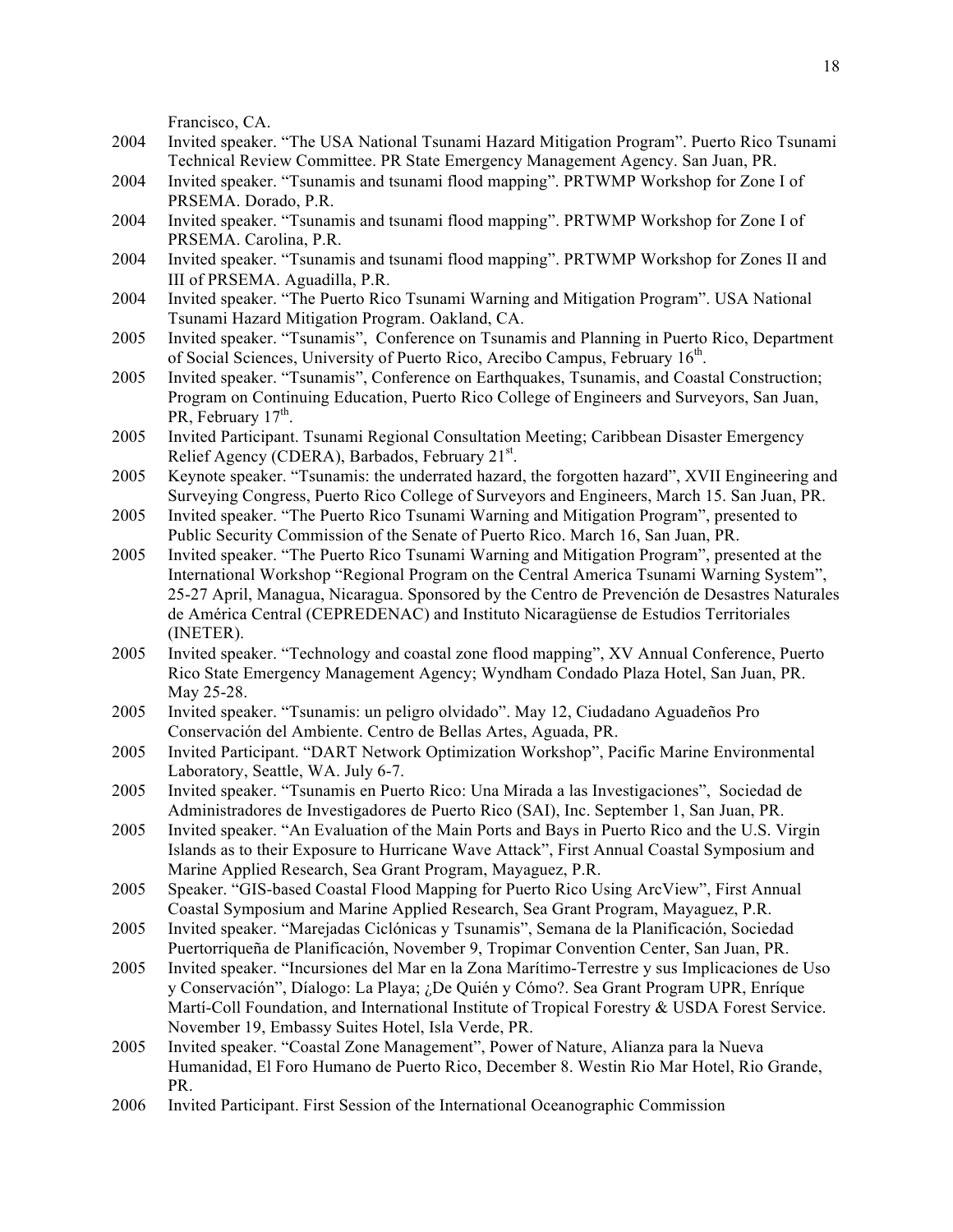Intergovernmental Co-ordination Group for the Tsunami and other Coastal Hazards Warning System for the Caribbean Sea and Adjacent Regions, United Nations House, Bridgetown, Barbados, 10-12 January. Member of the USA delegation.

- 2006 Keynote Speaker, "Caribbean real-Time Tsunami Forecasting Using DART Buoys". First International Field Symposium, Bonaire, Coastal Commission of the International Geographical Union and Sea Grant.. March.
- 2006 Speaker: "Construcción en la Zona Costera: Vulnerabilidad en las zonas costeras vis a vis los cambios climáticos". Segunda Conferencia de Derecho de Construcción. Escuela de Derecho, Universidad InterAmericana de Puerto Rico, March.
- 2006 Speaker: "Tsunami flood maps", Workshop on Tsunamis, Mayaguez Zone, College of Surveyors and Engineers,Mayagüez Chapter, March.
- 2006 Invited speaker. "Caribbean Tsunami Forecast Model Development by the University of Puerto Rico. Department of Geology Graduate Seminar. UPRM. August 30, 2006.
- 2006 Invited speaker. "NOAA/UPR Tsunami Forecasting". Presentation to the Governor of the USVI. Virgin Islands Territories Emergency Management Agency. September 28.
- 2006 Invited speaker. "Tsunami related work at UPRM". Plenary presentation. Sigma Xi Student Poster Day, April. Chemistry Bldg., UPRM
- 2006 Invited speaker. "Efectos de los Huracanes en las Costas", Conferencia de Huracanes, University of Puerto Rico, Carolina Campus, June 1.
- 2006 Speaker: "Construcción en la Zona Costera: a) Propiedad Privada vs Bienes de Dominio Público – Propuesta sobre Ley de Costas de Puerto Rico; b) Proyectos Propuestos y la Permisología Basada en Mapas de Inundación Costera Obsoletos, la Receta para un Desastre", II Congreso-Taller Internacional de Ética Ecológica, UPR/Cayey, Fundación Puertorriqueña de las Humanidades, 19 de octubre.
- 2006 Invited Participant. National Earthquake Engineering Simulation/NSF Training and Tsunami Modeling Workshop. Oregon State University. Corvallis, OR. July 27-28.
- 2006 Invited Participant. Interactions between tsunamis and underwater geological processes. USGS. Woods Hole Oceanographic Institution, MA. October 31-31.
- 2006 Participant. Segundo Charrette sobre el Plan de Uso de Terrenos de Puerto Rico. Junta de Planificación de Puerto Rico. San Juan, PR. October 12.
- 2006 Invited speaker. "Hurricanes and Tsunamis: what are the issues in Puerto Rico?". Ocean Studies Board Meeting of the USA National Research Council, The National Academies. Sheraton Hotel at Old San Juan. November 3.
- 2006 Invited speaker. "Tsunami Flood Mapping". Tsunami Workshop, municipality of Añasco, PR. Hotel El Coche, Rincon, PR. November 14.
- 2006 Invited Participant. Preparatory Meeting for the Second Session of the IOC Intergovernmental Coordination Group for the Tsunami and other Coastal Hazards Warning System for the Caribbean and Adjacent Regions ( ICG/CARIBE – EWS). San Juan, Puerto Rico. November 29- 30.
- 2006 Participant. Workshop on "Coastal Circulation & Wave Modeling with SMS". USA Corps of Engineers Waterways Experiment Station, Vicksburg, Mississippi December 5-8.
- 2006 Participant. Storm Surge and Inundation Workshop. Sponsors: GCOOS, SECOORA, NOAA/CSC. New Orleans.
- 2007 Forum Panelist. "El Cambio Climático: Sus Efectos en Puerto Rico". Univision. Puerto Rico Convention Center, San Juan, PR.
- 2007 Invited speaker. "Aspectos científico-técnicos sobre las costas". Segunda Jornada Ambiental 2007, Acceso a la justicia: a toda COSTA. Escuela de Derecho Eugenio María de Hostos Sponsor: Escuela de Derecho Universidad de Puerto Rico, Asociación Nacional de Derecho Ambiental, Clínica de Asistencia Legal UPR, Juristas Hostosianos Pro-Ambiente. March 3.
- 2007 Invited speaker. "Aspectos científico-técnicos sobre las costas". Forum: La Seguridad en el litoral costero y la costa como espacio para desarrollo económico. Location: National College of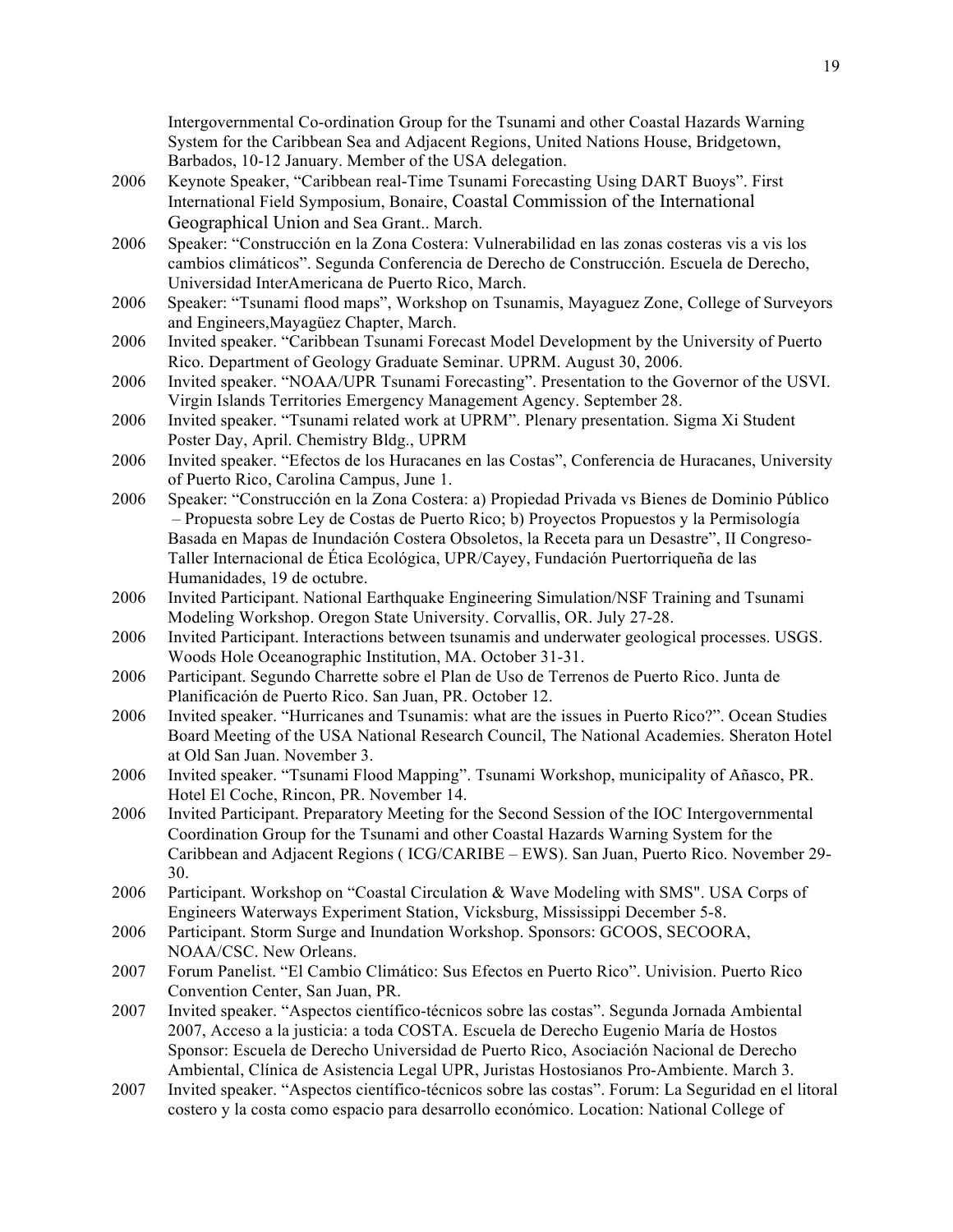Arecibo. Sponsor: Cumbre Social and Oficina de Promoción y Desarrollo Humano de Arecibo. March 28.

- 2007 Invited speaker. "Short-term Inundation Forecasting for Tsunamis in the Caribbean Sea Region". 2007 National Hurricane Conference. New Orleans. April 3.
- 2007 Co-speaker (with my ex-student Dr. J. C. Ortiz). "Estudio preliminar del impacto del oleaje de huracanes en la línea costera del Departamento del Atlántico, Colombia". XII Congreso Latinoamericano de Ciencias del Mar, Florianópolis, Brasil. Sponsored: Asociación Latinoamericana de Investigadores en Ciencias del Mar – ALICMAR y la Asociación Brasileña de Oceanografía. April.
- 2007 Invited speaker. "Cambio Climático y su Impacto en las Costas de Puerto Rico". Presented at: Cambio Climático. Location: Student Center of InterAmerican University at San Germán Sponsored by: Programa de Reciclaje, Municipio de San Germán. 28 de marzo.
- 2007 Invited speaker. "Riesgos costeros en la isla e implicaciones con los propuestos cambios climáticos". Congreso Internacional GAIA y Cambio Climático. UPR/Río Piedras. Sponsored by UPR. Date: April 20.
- 2007 Invited speaker (with C. von Hillebrandt and V. Huerfano). "Implementación de un sistema de alerta de tsunamis en el Caribe". Congreso Internacional GAIA y Cambio Climático. UPR/Río Piedras. Sponsored by UPR. Date: April 20.
- 2007 Invited speaker. "Modeling and Observational Needs in Coastal Hazards". CaRA Steering Committee Meeting. Hotel Condado Plaza, San Juan, PR. Sponsored by: Caribbean Regional Association (CaRA). April 27.
- 2007 Invited speaker. "Cambio Climático y Sus Posibles Efectos en Nuestras Costas". Foro Calentamiento Global y Sus Terribles Efectos Sobre Puerto Rico. Centro de Bellas Artes de Aguada. Sponsored by: Ciudadanos Aguadeños Pro Conservación del Ambiente. May 2.
- 2007 Speaker. "Short-term Inundation Forecasting for Tsunamis in the Caribbean Sea Region", American Geophysical Union 2007 Joint Assembly. Acapulco, Mexico. May 25.
- 2007 Invited speaker. "Mapas de Inundación Costera: Preparación, Uso, y Precauciones", Conferencia Sociedad Puertorriqueña de Planificadores, Escuela de Leyes Universidad InterAmericana, Hato Rey. June 6.
- 2007 Speaker. "Cambio Climático". Presented at: Convento Hermanas de Fátima, Yauco, PR. July 5.
- 2007 Invited speaker. "Short-term inundation forecasting in the Caribbean". Workshop on Tsunami Hazard Mitigation in the Caribbean. Organized by the Norwegian Geotechnical Institute and the University of the West Indies. 19-20 July.
- 2007 Invited speaker. "Puerto Rico *vis a vis* Climate Change and a frequently asked question: What is the government doing?". Chronic Risk of Global Climate Change to Urban Coasts and Economies. Stevens Institute of Technology and New Jersey Marine Sciences Consortium, Nov. 15-16.
- 2007 Speaker. "Riesgos Costeros en la Isla e Implicaciones con los Propuestos Cambios Climáticos". Presented at: Centro Interpretativo de las Salinas de Cabo Rojo, Cabo Rojo. Sponsor: Comité Caborrojeños Pro Salud y Ambiente. July 28.
- 2007 Invited speaker. "Riesgos Costeros en la Isla e Implicaciones con los Propuestos Cambios Climaticos". Presented at: Centro de Convenciones. Location: Aguada. Sponsor: Cooperativa de Ahorro y Crédito de Aguada. August 17.
- 2007 Invited speaker. "Riesgos Costeros en la Isla e Implicaciones con los Propuestos Cambios Climaticos". Presented at: Escuela de Arquitectura de la Universidad de Puerto Rico. Location: Río Piedras. Sponsor: Sierra Club. August 22.
- 2007 Speaker. "Revocación de la Sección 85.07 del Reglamento Número 4 de la Junta de Planificación". Presented at: Foro Ciudadanos y la Agenda Ciudadana para Puerto Rico. Apoyo a Programas Educativos y Comunitarios y El Nuevo Día. Location: Inter-American University, San Germán. August 25.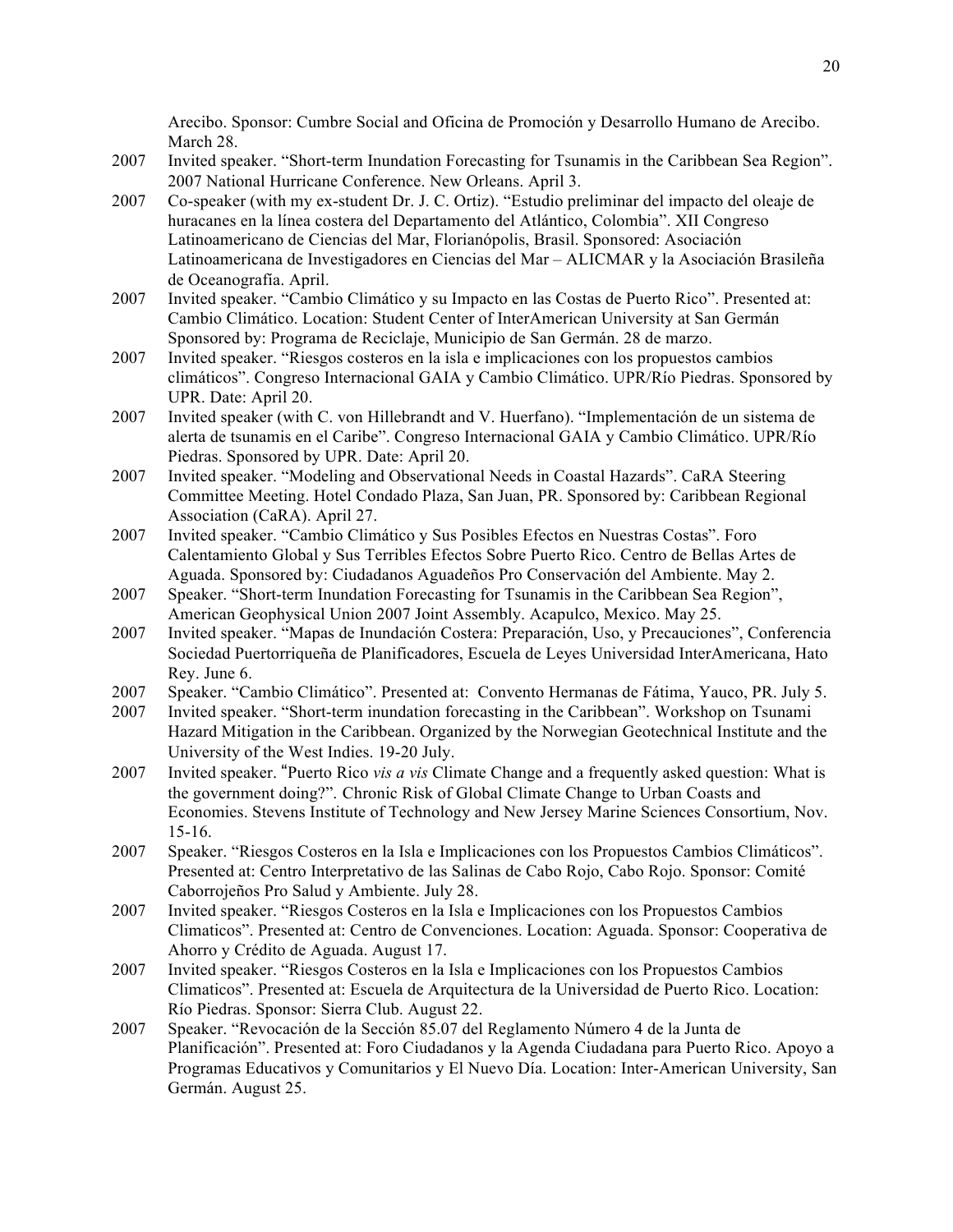- 2007 Invited speaker. "Inundaciones Costeras". Presented at: Taller sobre Eventos Atmosféricos y Sísmicos: monitoreo, impacto y alcance social". Location: Universidad Autónoma Santo Domingo, República Dominicana, Sponsor: Universidad Autónoma Santo Domingo and University of Puerto Rico, Mayagüez. August 29-30. (this was an event in which the chancellors of UPRM and of UNAM invited selected researchers for potential collaboration).
- 2007 Invited speaker. "Tsunami: Ola de Puerto". Presented at: Taller Regional sobre los Tsunamis y los Puertos". Location: Agencia Estatal para el Manejo de Emergencias, San Juan. Sponsor: NSF. September 11.
- 2007 Invited speaker. "Riesgos Costeros en la Isla e Implicaciones con los Propuestos Cambios Climaticos". Presented at: Programa de Ciencias Ambientales, Location: UPR/Rio Piedras Sponsor: Programa de Ciencias Ambientales, UPR/RP. September 11.
- 2007 Participated as invited panelist in the conference "Climate, Climate Change, and Education", sponsored by the Puerto Rico Louis Stokes Alliance for Minority Participation, UPR/Río Piedras. Held at Embassy Suites, Dorado. September 28.
- 2007 Invited speaker. "Riesgos Costeros en la Isla e Implicaciones con los Propuestos Cambios Climáticos". Presented at: Centro de Convenciones Santiago Palmer. Location: San Germán. Sponsor: Municipio de San Germán. October 2.
- 2007 Invited speaker. "Riesgos Costeros en la Isla e Implicaciones con los Propuestos Cambios Climaticos". Presented at: UPR/Aguadilla. Location: Aguadilla. Sponsor: Noroeste Unido Pro Ambiente. October 4.
- 2007 Invited speaker. "Los cambios climáticos y océanos". Presented at: Primera Convocatoria Estudiantil sobre Periodismo Ambiental, edición 2007. Location: Telemundo de Puerto Rico Sponsor: Programa de Periodismo Escolar (PPE). October 26.
- 2007 Participant. Caribbean Regional Association (NOAA) meeting of researchers. University of the US Virgin Islands, St. Thomas. August 7.
- 2007 Invited speaker and Participant. USA National Tsunami Hazard and Mitigation Program meeting. Hawaii. Sponsored by NTHMP/NOAA. November 2.
- 2007 Invited speaker. "Tsunami forecasting in the Caribbean/Atlantic and the ComMit software package". Presented at the ICG-CARIBE-EWS Officers & Working Groups Meeting, Cartagena, Colombia, December  $5 - 7$ .
- 2008 Invited speaker. "Desinterés y desidia para con las playas de Puerto Rico; ¿Es esto progreso?". 12da Conferencia Caribeña sobre Forestación Urbana y de Comunidades: Cambio Climático, Salud y Economía. Centro de Bellas Artes, Caguas, PR. Feb. 5-6, 2008. Sponsored by US Forest Service, Dept. of Environmental and Natural Resources, International Institute of Tropical Forestry.
- 2008 Invited speaker. "Situación actual de nuestras costas". Seminar at Surveyor's Institute, Puerto Rico College of Engineers and Surveyors. Sponsored by Attitude-Communications Consultants. February 15, 2008.
- 2008 Invited speaker. "WG2 Report", III ICG Caribbean Early Warning System Meeting, Panamá City, Panamá. Sponsored by UNESCO's Intergovernmental Oceanographic Commission. March 12-15.
- 2008 Speaker: "Tsunamis for reporters". Workshop on Tsunami Basics for the Press. April 5, 2008. Darlington Building, Mayaguez, PR
- 2008 Invited speaker. "Sea Grant's Contribution to Tsunami Hazard Mitigation in the Caribbean". Solutions to Coastal Disasters 2008. Sponsored by the Amer. Soc. Civil Eng., April 12-16 2008, Hawaii.
- 2008 Invited speaker. "Tsunamis". Carolina Emergency Management Agency. Sponsored by the Puerto Rico Component of NTHMP. April 13.
- 2008 Invited speaker. "Situación Actual de Nuestras Costas vis a vis el Calentamiento Global: (situación no sostenible) **",** II Magna Conferencia Sobre La Situación Ambiental de Puerto Rico, Teatro Taboas, Manatí. Sponsored by the Environmental Protection Agency and Junta de Calidad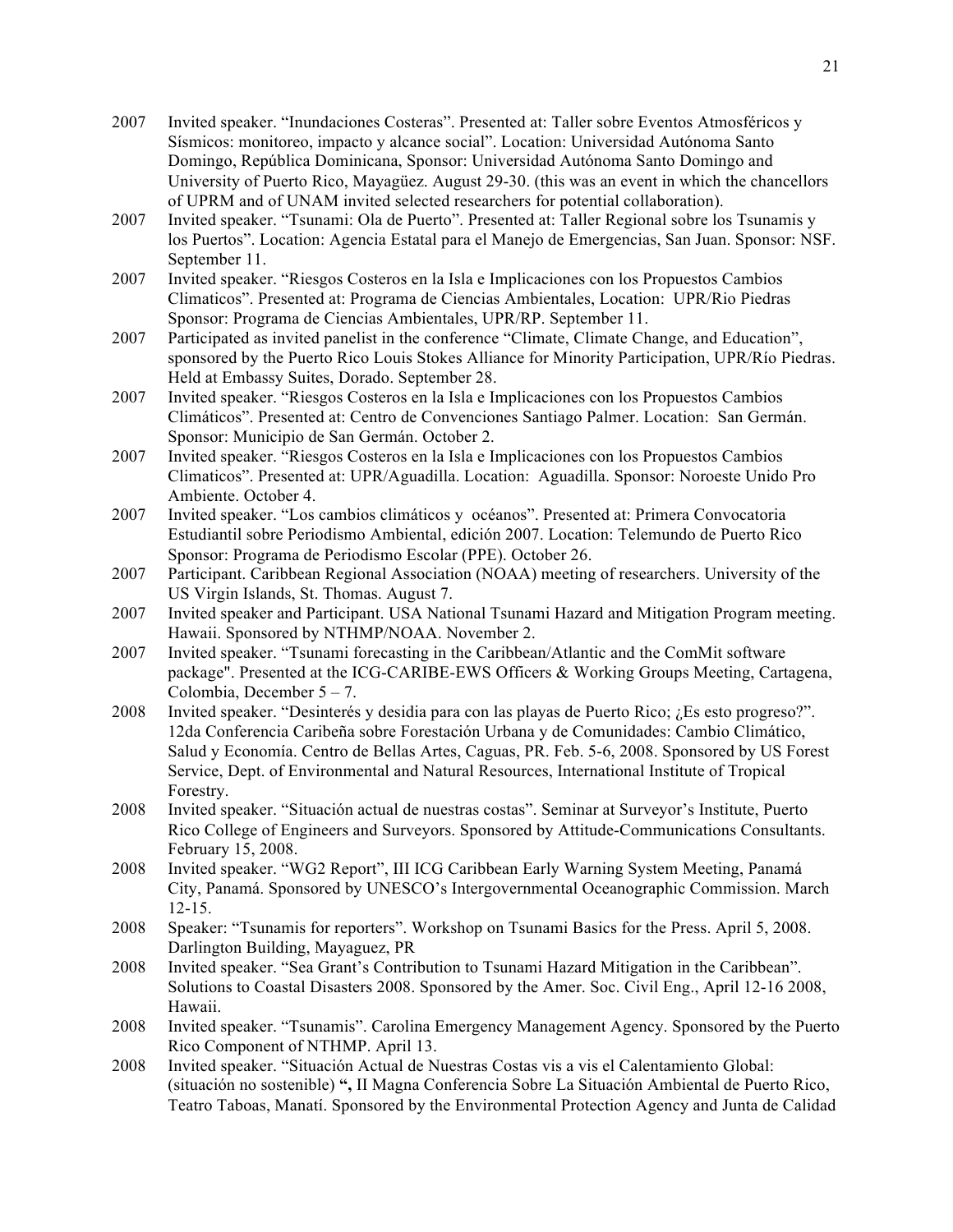Ambiental de PR. April 22-23.

- 2008 Invited speaker. "Aumento en el Nivel del Mar vs la Situación Actual de Nuestras Costas (situación no sostenible)". Jardín Botánico de Caguas. Semana de la Tierra Puertorriqueña. Sponsored by the Puerto Rico Department of Agriculture. May 1, 2008.
- 2008 Invited speaker : "CambioClimático vs el Desarrollo en las Costas de Puerto Rico: situación no sostenible". IV Congreso de la Cumbre Social: Puerto Rico: Desarrollo Socioeconómico y Calentamiento Global. Centro de Convenciones de Puerto Rico, San Juan. May 6-7.
- 2008 Invited speaker. "Estructuras aledañas a las costas: desarrollo no sostenible". Decimoséptima Conferencia Anual Agencia Estatal para el Manejo de Emergencias y Administración de Desastres. Embassy Suites Hotel, Dorado, PR. May 20-23.
- 2008 Invited speaker. "Arrecifes de coral: rompeolas naturales". Primer Conversatorio de Arrecifes de Coral. Departamento de Recursos Naturales y Ambientales. Hotel Embassy Suites, Isla Verde, Carolina. August 28.
- 2008 Invited speaker. "Tsunamis". Sponsors: Vecinos y Amigos de Islote, Arecibo, PR.
- 2008 Invited speaker. "Cambio Cambio Climático vs el Desarrollo en las Costas de Puerto Rico: situación no sostenible". Quincuagésima Asamblea Anual de la Asociación de Profesionales de Salud Ambiental de Puerto Rico. Hotel El Faro, Aguadilla, PR. August 29.
- 2008 Invited speaker and Participant. Meeting of the Mapping and Modeling Sub-Committee of the USA National Tsunami Hazard Mitigation Program. Sponsor: USA NTHMP. Boulder, CO. September 9-11.
- 2008 Participant. Workshop on Ocean Observing in Support of Coastal Management. Carolina, Embassy Suites Hotel, Sponsors: Caribbean Regional Association (NOAA), National Federation of Regional Associations for Coastal and Ocean Observing, Sea Grant. September 30.
- 2008 Invited speaker. "Tsunami modeling in the Caribbean", Scientific Regional Symposium on Tsunamis, Puerto La Cruz, Venezuela. Sponsor: UNESCO's Intergovernmental Oceanographic Commission and the Venezuelan Foundation on Seismic Research (FUNVISIS). October 20-21.
- 2008 Invited speaker. "Coastal Hazards Mitigation via Computer Modeling". ACADEMIA 2008 Integrando Nuevas Estrategias en las Ciencias y Matemáticas: Hacia un Aprendizaje Distribuido Descripción de la actividad Taller de Capacitación Maestros de Escuela. Carolina, PR. Sponsor: Inter-American University, Ponce Campus. October 11.
- 2008 Invited speaker. "The Development of SIM's at the University of Puerto Rico", Annual meeting of the National Tsunami Hazard Mitigation Program. Silver Springs, MD. NOAA/NTHMP. November 17-20.
- 2008 Invited speaker. "Desarrollo Costero en Puerto Rico: Situación no Sostenible". Rotary Club of San Germán. November 12.
- 2008 Invited speaker. "Tsunami modeling at the University of Puerto Rico", Workshop on Tsunamis, Norwegian Geotechnical Institute and the University of the West Indies. Barbados. December 3- 5.
- 2008 Invited Participant. Preparatory meeting for the 2008 UNESCO/IOC/Intergovernmental Coordinating Group of the Caribbean Tsunami Early Warning System and Other Coastal Hazards. Guadeloupe, French West Indies. December 6-9.
- 2009 Invited speaker. "Climate Change and the Oceans", Program on Environmental Journalism. Telemundo TV, San Juan. February 27.
- 2009 Invited speaker. "Tsunami Modeling in Puerto Rico in Support of the NTHMP", NTHMP Mapping and Modeling Subcommittee Meeting. Boulder, CO. March.
- 2009 Invited Participant. Global Meeting of the Intergovernmental Coordination Groups for Tsunami Warning Systems (GLOBAL TWS). Paris, France. Sponsor: UNESCO's Intergovernmental Oceanographic Commission. Travel expenses paid by UNESCO.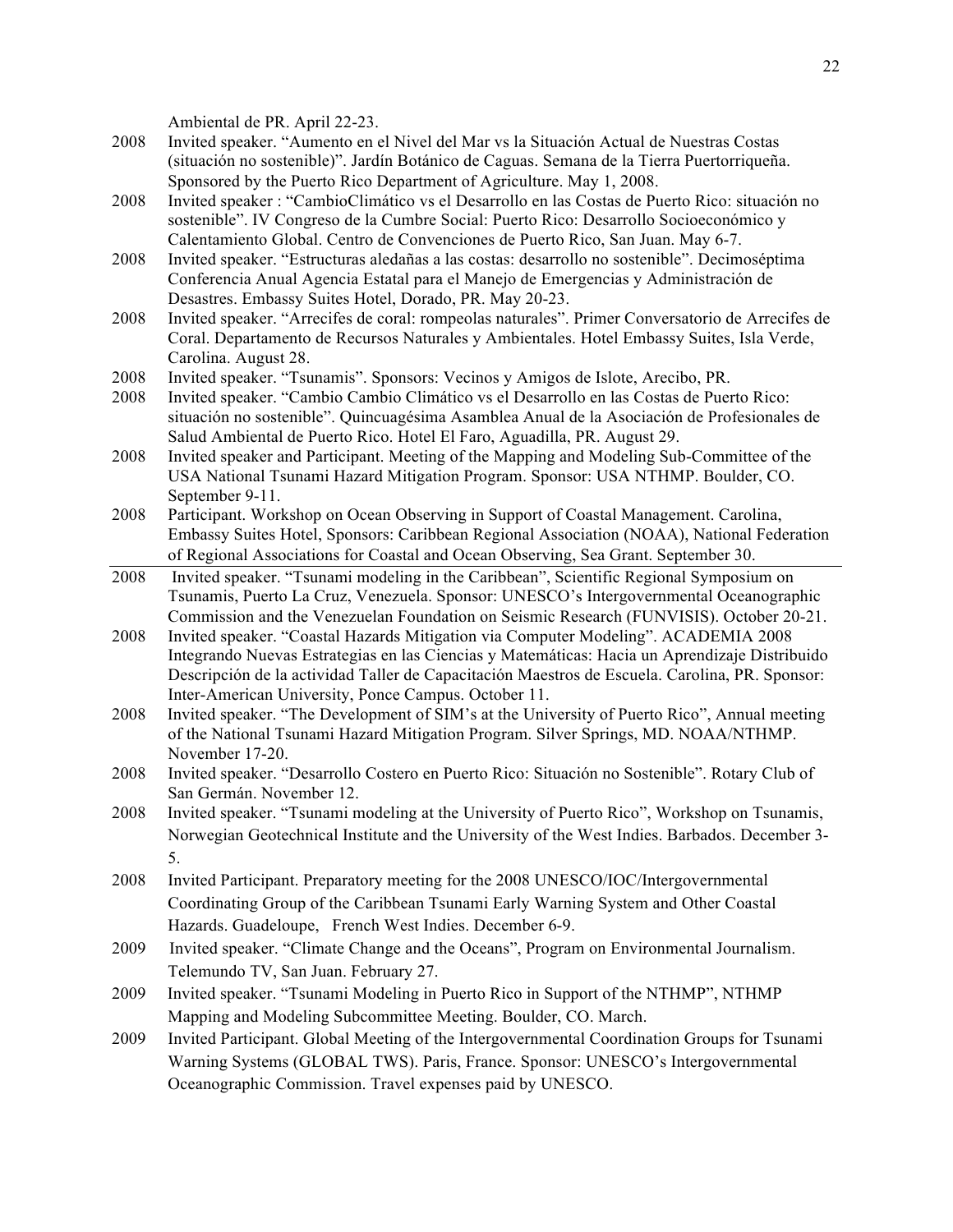- 2009 Invited speaker. "Tsunami risk for the Luis Muñoz Marin International Airport", San Juan Airport Aviation Safety Meeting, Sponsor: San Juan Airport Aviation Safety Group. March.
- 2009 Invited speaker. "Tsunami Modeling in Puerto Rico in Support of the NTHMP". NTHMP Mapping and Modeling Subcommittee Meeting. Sponsor: USA National Tsunami Hazard Mitigation Program/NOAA. Boulder, CO. March 27-29.
- 2009 Invited speaker. "Tsunami: Harbor Wave", Caribbean Regional Response Team Meeting, Sponsors: FEMA, Homeland Security, Virgin Islands Territory Emergency Management Agency, US Army, Navy, Coast Guard, NOAA, USFWS, EPA. St. Thomas, US Virgin Islands. May 7.
- 2009 Invited speaker. "Work on the new storm surge atlas for Puerto Rico", Annual Puerto Rico State Emergency Management Agency. San Juan. June 8.
- 2009 Invited speaker. "Coastal flooding due to hurricanes: a recreation of the 1928 San Felipe cat 5 hurricane". 5to. Congreso en Desastres: Problemas Multidimensionales, Soluciones Multidisciplinarias, Convención Anual de la Coalición de Enfermería para Comunidades en Desastre (CONCID). Location: Museo de los Próceres "Don Luis A. Ferré Aguayo", Cabo Rojo Sponsors: CONCID. September 4.
- 2009 Invited speaker. "La confusión sobre la zona marítimo-terrestre: aspecto técnico". Programa de Educación Continua, Convención Anual del Colegio de Abogados de Puerto Rico, Colegio de Abogados de Puerto Rico. Fajardo. September 11.
- 2009 Invited speaker. "User requirement in the Caribbean region on storm surge monitoring and forecasting", User Consultation Meeting on European Space Agency Storm Surge Agency, European Space Agency, Venezia, Italy. September 16-18. Travel expenses paid by UNESCO's IOC.
- 2009 Invited speaker. "Sobre el concepto de marea "sensible" versus "no sensible" en la definición de la zona marítimo-terrestre de Puerto Rico: una verdad inconveniente", II Jornada de Derecho Civil Eduardo Vázquez Bote, Facultad de Derecho Eugenio María de Hostos. Mayaguez. October 2. NOTE: This presentation was quoted, and given as reference, in the Puerto Rico Supreme Court case 2009 DTS 166 BUONO CORREA V. VELEZ AROCHO 2009TSPR166 (http://www.lexjuris.com/LexJuris/tspr2009/lexj2009166a.htm).
- 2010 Invited speaker. "La Cartilla de la Zona Marítimo Terrestre", Primera Feria del Libro Internacional Eugenio Maria de Hostos, University of Puerto Rico. Sea Grant. March 5. I am a co-author.
- 2010 Invited speaker. "Revision of the tsunami flood maps for Puerto Rico", Primera Feria del Libro Internacional Eugenio Maria de Hostos, University of Puerto Rico. Mayaguez Municipality and the Puerto Rico Seismic Network. March 4.
- 2010 Invited to form part of a panel on Earthquakes and Tsunamis. Primera Feria del Libro Internacional Eugenio Maria de Hostos, University of Puerto Rico. Mayaguez Municipality and the Puerto Rico Seismic Network. March 4.
- 2010 Invited speaker. "Working Group 2 Report: Hazard Assessment and Modeling". Intergovernmental Oceanographic Commission (of UNESCO) Fifth Session of the Intergovernmental Coordination Group for the Tsunami and other Coastal Hazards Warning System for the Caribbean and Adjacent Regions. Sponsored by UNESCO/IOC. Managua, Nicaragua. March 15-17.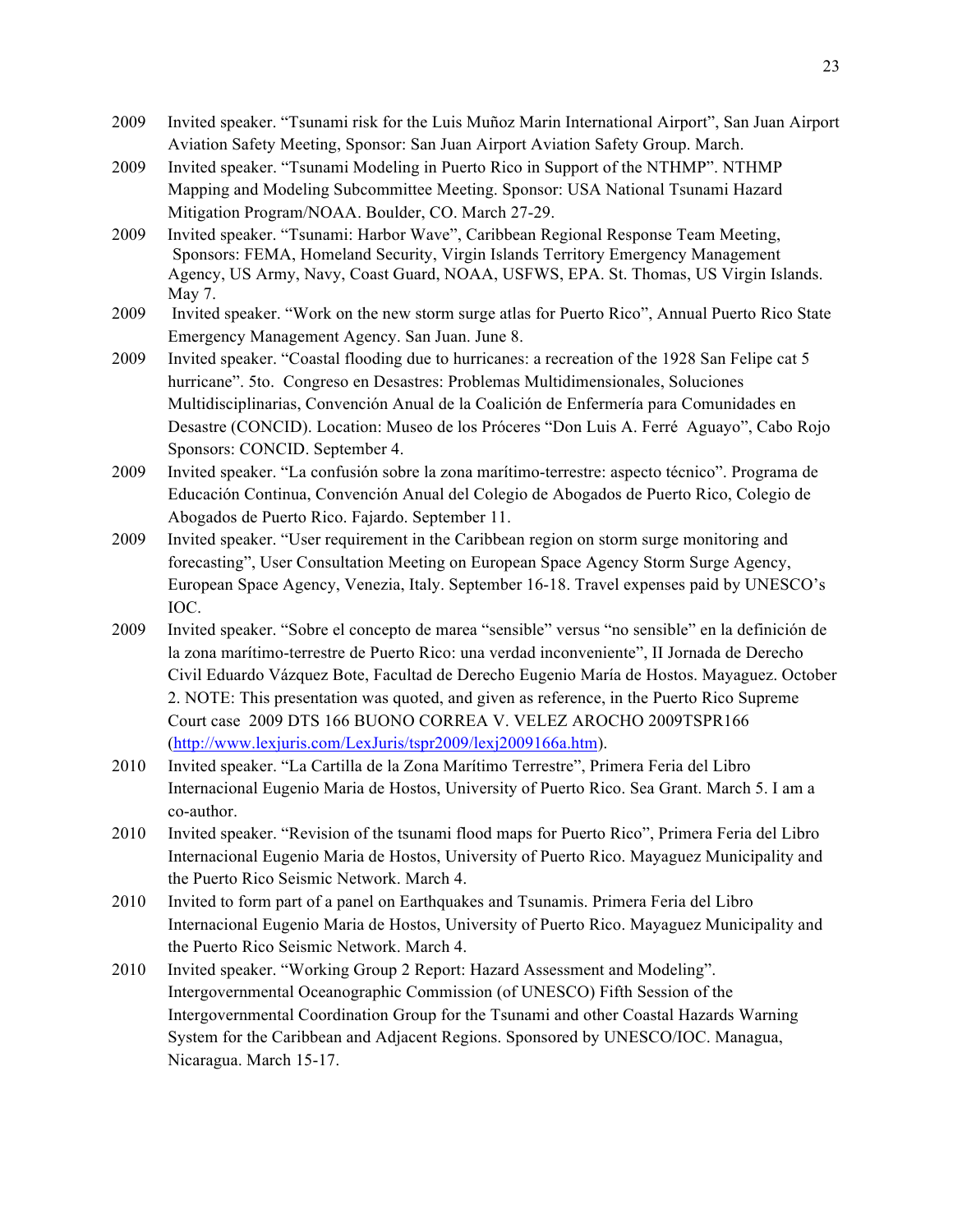- 2010 Invited speaker and Participant. "Sea Level Rise around Puerto Rico", 2<sup>nd</sup> Summit on Confronting Climate Change. UPR/Carolina, Sea Grant, National Weather Service, Puerto Rico Space Grant Consortium. April 29.
- 2010 Invited speaker. "The Puerto Rico Tsunami Inundation Maps", Tsunami Ready Summit. Sponsor: NOAA, PR Seismic Network. Mayaguez Resort and Casino. May.
- 2010 Invited speaker and Hurricane Panelist, "Intense hurricane: are we prepared", Puerto Rico State Emergency Management Agency Annual Convention. Puerto Rico Convention Center, San Juan. May 27.
- 2010 Invited speaker and Earthquake/Tsunamis Panelist, "El tsunami de Haití y la nueva generación de mapas de inundación por tsunami", Puerto Rico State Emergency Management Agency Annual Convention. Puerto Rico Convention Center, San Juan. May 27.
- 2010 Invited speaker. "Bad coastal construction practices". Universidad Metropolitana, San Juan, PR. Sponsored by UMET. September 16.
- 2010 Invited speaker. "Disaster Mitigation through Numerical Modeling at the University of Puerto Rico". First International Workshop on Integrated Disaster Management. University of Plymouth, UK. Sponsored by University of Plymouth (who paid for all expenses).
- 2010 Invited speaker. "Programa de Tsunamis de Puerto Rico: desde la A hasta la Z (Investigación/ Mitigación/Educación". Congreso Internacional de Gestión de Riesgos, Ambiente y Energías Alternativas. Hotel Hilton Colon, Quito, Ecuador. Sponsored by the Colegio de Ingenieros Geólogos, de Minas, Petróleos, y Ambiental. November 10-12. (all travel expenses paid by the sponsor).
- 2010 Speaker. "Evaluacion preliminary de la construccion del gasoducto a lo largo del frente maritime de Levittown, Toa Baja". Location: Colegio de Abogados de Puerto Rico. Sponsor: Cumbre Social de Puerto Rico. October 7.
- 2011 Co-speaker (with my ex-student J. Gonzalez and others). "Optimum mesh resolution for wave and storm surge modeling over a steep and complex-featured shelf using an unstructured circulation-wave coupled model". Limnology & Oceanography in a Changing World, Association for the Sciences of Limnology and Oceanography 2011, Aquatic Sciences Meeting, San Juan, PR. February 13-18.
- 2011 Co-speaker (with my ex-student C. Anselmi and others). "CariCOOS coastal and marine spatial planning framework". Limnology & Oceanography in a Changing World, Association for the Sciences of Limnology and Oceanography 2011, Aquatic Sciences Meeting, San Juan, PR. February 13-18.
- 2011 Invited speaker. "Tsunami models for inundation mapping in the Caribbean". 6th Workshop on Storm Surges and Waves Forecasting. Sponsored by UNESCO's World Meteorological Organization. Coastal Inundation Forecasting Demonstration Project in the Dominican Republic. February 22. (all travel expenses paid)
- 2011 Invited speaker. "Tsunami Applications in Puerto Rico based on simulated events database". 6th Workshop on Storm Surges and Waves Forecasting. Sponsored by UNESCO's World Meteorological Organization. Coastal Inundation Forecasting Demonstration Project in the Dominican Republic February 25. (all travel expenses paid)
- 2011 Invited Co-Speaker (with my ex-student J. Gonzalez). "ADCIRC/unSWAN models coupling in Puerto Rico". 6th Workshop on Storm Surges and Waves Forecasting. Sponsored by UNESCO's World Meteorological Organization. Coastal Inundation Forecasting Demonstration Project in the Dominican Republic. February 25. (all travel expenses paid)
- 2011 Speaker. "Zona maritimo-terrestre". Sponsor: General Engineering students. UPRM.
- 2011 Invited speaker. "The Tsunami Hazard vis a vis the AEE Via Verde; and Panel Sobre Riesgos". Sponsors: Casa Pueblo de Adjuntas. Location: Colegio de Ingenieros y Agrimensores de Puerto Rico. August 3.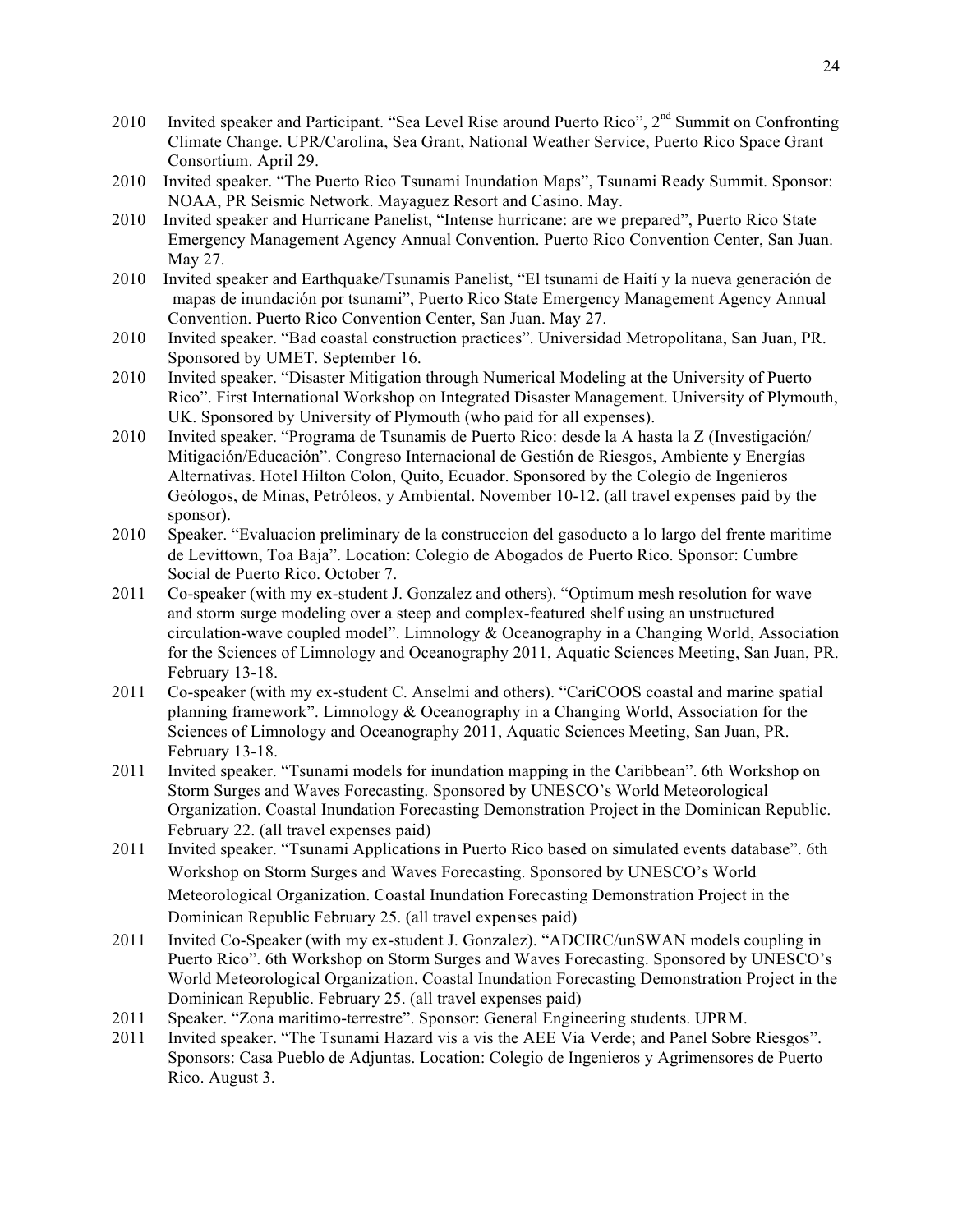- 2011 Invited speaker. "Progress Report on Modeling: Puerto Rico Component of the National Tsunami Hazard Mitigation Program". Sponsor: National Tsunami Hazard Mitigation Program (NOAA) Location: National Geophysical Data Center, Boulder, CO. August 9-11.
- 2011 Invited speaker. "The new generation of tsunami inundation maps for Puerto Rico: Characteristics and challenges". Sponsors: 27th Annual Caribbean Geology Symposium/ Department of Geology/UPRM. UPRM. October 12.
- 2012 Invited speaker. "Tsunamis y Marejadas Ciclonicas". Location: Universidad del Norte, Barranquilla, Colombia. Sponsor: Departamento de Física Aplicada, Universidad del Norte, Barranquilla, Colombia. March 8. (all expenses paid)
- 2012 Invited speaker. "La Zona Maritimo-Terrestre en Puerto Rico". Location: Civil Engineering Amphitheater. Sponsor: Puerto Rico Water & Environment Association (PRW&EA). March 20.
- 2012 Co-Speaker (with my ex-student and others). "Effect of a steep and complex-featured shelf on computed wave spectra". 12th International Workshop on Wave Hindcasting and Forecasting  $\&$ 3rd Coastal Hazards Symposium. Hawaii. November 7.
- 2012 Invited speaker. "Inundaciones Costeras". Semana de la Planificación, Sociedad Puertorriqueña de Planificación. Colegio de Arquitectos de Puerto Rico. November 11.
- 2012 Invited speaker. "What's being done in other parts of the Caribbean". Coastal Inundation Forecasting Demonstration Project in the Dominican Republic. National Meteorological Office. November 17. (all travel expenses paid)
- 2012 Invited speaker. "Evidence of Sea Level Rise around Puerto Rico". 28th Geology Symposium Physics Building Amphitheater FC. UPRM. February 28.
- 2012 Invited speaker. "FEMA response and the Storm Surge Atlas". CariCOOS Workshop on Simulation and Model Testbed of Hurricane Wave, Surge, and Rainfall Runoff Events for Puerto Rico. Location: UPRM. Sponsors: CariCOOS, NOAA, IOOS,USA Corps of Engineers, Sea Grant, U of Notre Dame and U of North Carolina, FEMA. March 30.
- 2012 Invited speaker. "Working Group 2 Report". Intergovernmental Coordinating Group CARIBE Tsunami Early Warning System and Other Coastal Hazards. Location: Curacao, Dutch West Indies. Sponsors: UNESCO/IOC. May 15-16. April 3.
- 2012 Invited speaker. "Ongoing Risk and Coastal Hazards Mitigation Efforts in the US Caribbean". NOAA in the Caribbean. Location: St. Thomas, USVI. Sponsors: NOAA, University of the Virgin Islands. May 15-16.
- 2012 Invited speaker. "Desarrollo del mapa de inundación por tsunami para Puerto Rico". Taller de desalojo vertical para tsunamis. Location: Colegio de Ingenieros y Agrimensores de Puerto Rico Sponsors: Colegio de Ingenieros y Agrimensores de Puerto Rico, Red de Movimientos Fuertes de PR, Red Sismica de PR, National Tsunami Hazard Mitigation Program. June 18.
- 2012 Invited speaker. "Tsunamis en el Caribe e Intentos Actuales para su Mitigación". XX Seminario Nacional de Hidraulica e Hidrologia de Colombia. Location: Barranquilla, Colombia. Sponsors: Sociedad de Ingenieros de Colombia, Sociedad de Ingenieros del Atlántico y Universidad del Norte. August 10. (all travel expenses paid)
- 2012 Invited Webinar. "Calentamiento global y el efecto en nuestras costas". Webinar to the hotel and tourism industry. Sponsors: Puerto Rico Tourism Company. September 14.
- 2012 Invited speaker. "Calentamiento Global y el Efecto en Nuestras Costas". XVII Encuentro de los Programas de Honor de Puerto Rico. Sponsor: UPR-Cayey. October 6.
- 2012 Invited speaker. "Climate Change, Coastal Hazards and the case of Anegada". Regional Risk Reduction Initiative Addressing the Sustainability of R3I. Hilton Rose Hall Resort and Spa, Montego Bay, Jamaica. December 3.
- 2012 A. Lopez, J. Horrillo, V. Huerfano and A. Mercado, " Modeling Tsunamis from Potential Submarine Landslides in the Puerto Rico Region". American Geophysical Union Fall 2012 meeting, San Francisco, CA. December 5, 2012
- 2013 Joannes Westerink, André van der Westhuysen, J. Smith, J. Feyen, J. Gonzalez, A. Mercado-Irizarry, J. Morell, A. Kennedy, M. Canals, S. Boc, S. Stripling, C. Anselmi, E. Rodriguez, E.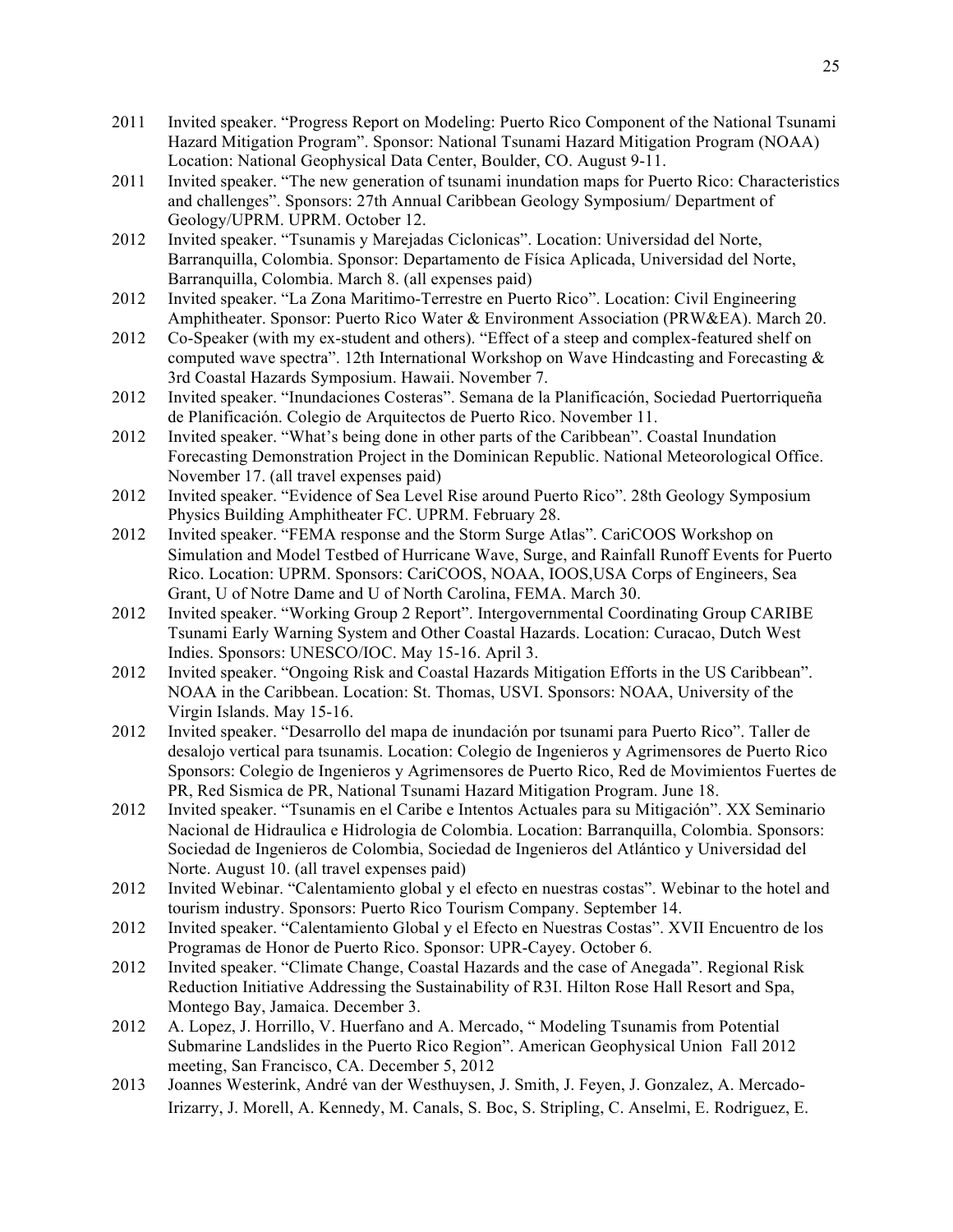Diaz, P. Diaz, and R. Baltes. "Establishment of an islands wave, surge and hydrologic testbed based on Puerto Rico and the U.S. Virgin Islands". 93<sup>rd</sup> American Meteorological Society Annual Meeting, Austin, TX. January 13.

- 2013 Poster. A. Mercado, V. Huerfano, and J. Lopez. "The Puerto Rico Tsunami Program after the 2004 Tsunami: Hazard and Vulnerability Assessment, Public Outreach and the Tsunami-Ready Program for Coastal Towns". International Tsunami Symposium 2013. Gocek, Turkey. September 25-28. Chair of "Tsunami Sources" session.
- 2014 Mercado, A., V. Huerfano, and J. Lopez, 2014. "The Puerto Rico Tsunami Program after the 2004 Tsunami: Hazard and Vulnerability Assessment, Public Outreach and the Tsunami-Ready Program for Coastal Towns". Universidad de Málaga, España. April 9-11. Mathematical Modelling for Tsunami Early Warning Systems: An International Conference (TsuMaMoS 2014)
- 2014 Jorge Macías, José M. González-Vida, Aurelio Mercado, Sergio Ortega, Manuel J. Castro. "Numerical simulation of Lantex 2013 tsunami scenario with the HySEA model. Impact assessment on Puerto Rico coasts". 6<sup>th</sup> International Tsunami Symposium. Costa Rica. September 2-5, 2014.
- 2015 Mercado, A., "Storm Surge and Tsunami Hazards", Designing for Tourism, 2-Day Conference on Tourism Structures. The Institution of Structural Engineers, Caribbean Regional Group. September 24-25, 2015. Barbados.
- 2015 Mercado, A. "Vulnerability of Hospitals: Building in Coastal Areas". Presented to the Disaster Mitigation Advisory Group, PanAmerican Health Organization. Barbados. September.
- 2015 Mercado, A. Sea Level Rise around Puerto Rico and What if Puerto Rico is Hit, Again, by a Patricia-like Hurricane: Results from Computer Simulations of Potential Coastal Flooding. Climate Change in the Caribbean Conference 2015: Puerto Rico and US Virgin Islands. InterAmerican University Law School.
- 2015 Mercado, A. "Marea Sensible versus Marea No Sensible en la Definición de la Zona Marítimo Terrestre de Puerto Rico: Esa es la Pregunta y Aumento en el Nivel del Mar alrededor de Puerto Rico/Atlas de Mareas Ciclónicas de Puerto Rico". Talk given to the Puerto Rico Institute of Surveyors and the Puerto Rico Institute od Environmental Engineers. Colegio de Ingenieros y Agrimensores de Puerto Rico. December 10.
- 2016 Mercado, A. "Marea Sensible versus Marea No Sensible en la Definición de la Zona Marítimo Terrestre de Puerto Rico: Esa es la Pregunta y Aumento en el Nivel del Mar alrededor de Puerto Rico/Atlas de Mareas Ciclónicas de Puerto Rico". Talk given to the Puerto Rico Institute of Surveyors and the Puerto Rico Institute od Environmental Engineers. Colegio de Ingenieros y Agrimensores de Puerto Rico. February 27.
- 2016 Mercado, A. "A Comparison of CPUs vs. GPUs in tsunami modeling: Testing with the LANTEX 2013 Scenario"31 Simposio Annual de Geologia del Caribe. 7-8 de marzo.

# **CONTINUING PROFESSIONAL EDUCATION**

- 1982 Workshop on Tropical Meteorology, National Weather Service, San Juan, P.R.
- 1983 Workshop in Coastal Engineering, Office of Continuing Professional Education, Drexel University, Phil.
- 1992 Principles and Applications of Beach Nourishment. Short Course. Florida Shore & Beach Preservation Assoc. St. Petersburg, FL.
- 1995 Invited Participant, Hurricane Preparedness Course, National Hurricane Center, Miami, FL. Sponsored by the Federal Emergency Management Agency and the Puerto Rico State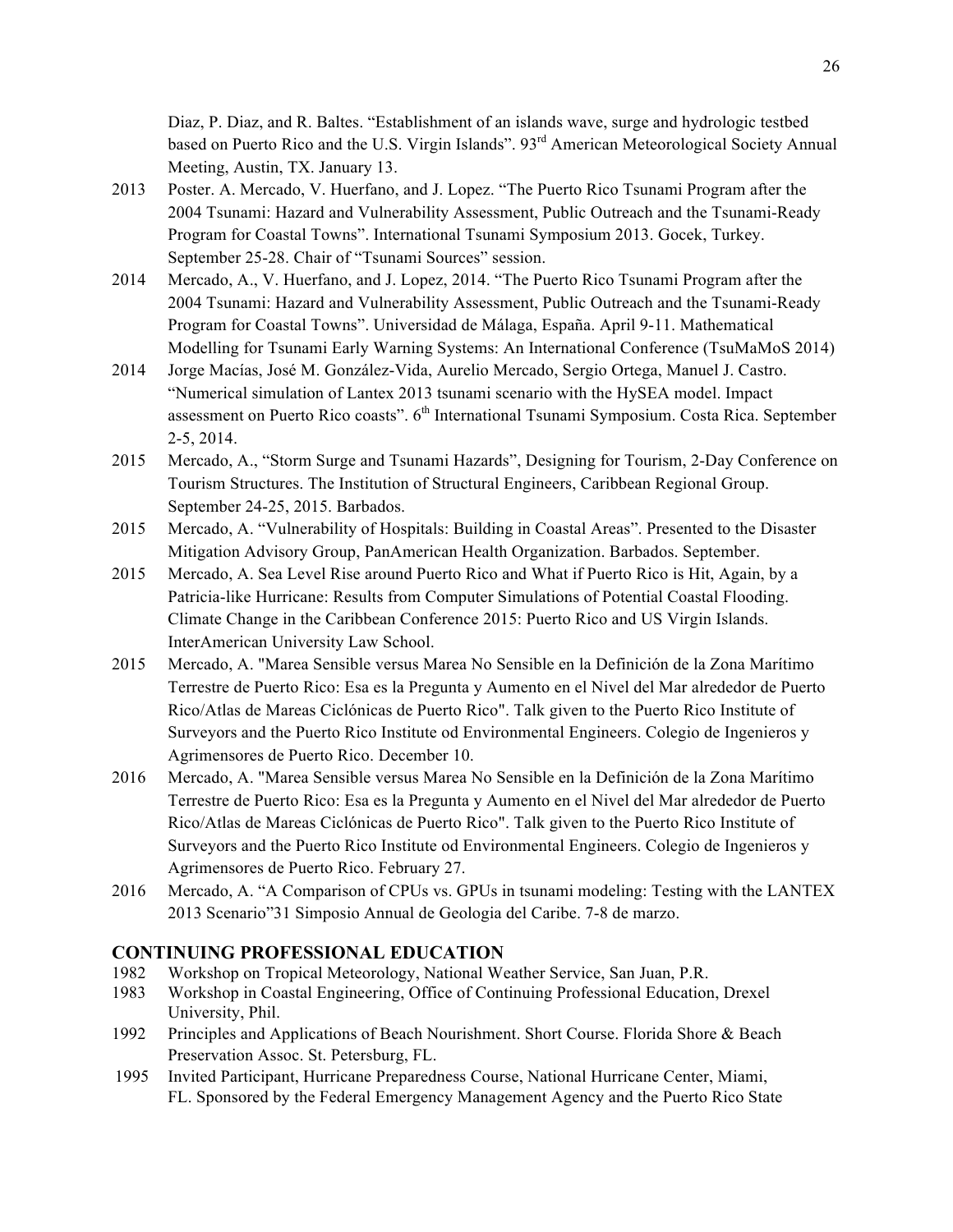Civil Defense. January 9-13.

- 1995 Hurricane Workshop, National Weather Service, San Juan, P.R., July 26-27.
- 1998 International Workshop on Bathymetry and Coastal Topography data Management. University of Washington, Seattle, WA. March  $20 - 21$ .
- 1998 National Science Foundation/National Oceanographic and Atmospheric Administration Tsunami Workshop, December 4-5, Pacific Environmental Marine Laboratory, Seattle, WA.
- 1999 10CARIBE User's and the Global Ocean Observing System (GOOS) Capacity Building Workshop, San Jose, Costa Rica, 22-24 April. Sponsored by Intergovernmental Oceanographic Commission (UNESCO).
- 2001 Tsunami Warning Workshop, sponsored by the National Tsunami Hazard Mitigation Program, Portland, OR, May 14-15.
- 2002 M1KE21 Boussinesq Wave Module Training Course, Danish Hydraulics Institute, Denmark. April 29 - May 3.
- 2004 Environmental Hydrodynamics and Sediment Transport Modeling with the Princeton Ocean Model/ECOMSED. Stevens Institute of Technology, Hoboken, NJ. June 22-24.
- 2004 "Tsunamis and Flood Maps", Puerto Rico Tsunami Hazard Mitigation Program Workshop, Puerto Rico State Emergency Management Agency Zone V. Mayaguez, P.R. May 5.
- 2004 "Tsunamis and Flood Maps", Puerto Rico Tsunami Hazard Mitigation Program Workshop, Puerto Rico State Emergency Management Agency Zone I. Dorado, P.R. Sept. 30.
- 2006 NOAA Coastal Inundation Workshop, Jacksonville, FL, February.
- 2006 NOAA ADCIRC Workshop, Silver Spring, MD, March.
- 2006 NEES/NSF Training and Tsunami Modeling Workshop July 27+28, Oregon State University.
- 2006 "Interactions between Tsunamis and Underwater Geological Processes", USGS, Woods Hole Oceanographic Institution, workshop October 30+31.
- 2006 "Coastal Circulation & Wave Modeling with SMS", EMS-I, USA Army Corps of Engineers Waterways Experimental Station, Coastal and Hydraulics Laboratory, Vicksburg, MS.
- 2007 "Storm Surge and Inundation Workshop". Sponsors: GCOOS, SECOORA, NOAA/CSC. New Orleans. January.
- 2008 "New Developments in Coastal Structure Design". Solutions to Coastal Disasters 2008. ASCE, Hawaii, April 2008.

## **COURSES TAUGHT (GRADUATE)**

- CMOF 6005 Oceanographic Data Analysis
- CMOF 6006 Atmospheric and Oceanic Turbulence
- CMOF 6617 Physical Oceanography
- CMOF 5015 Physical Oceanography for Meteorologists
- CMOF 6631 Geophysical Fluid Dynamics (I)
- CMOF 6632 Geophysical Fluid Dynamics (II)
- CMOF 6667 Mechanics of Coastal Sediment Transport
- CMOF 8619 Coastal Oceanography
- CMOF 8659 Computer Modeling in Oceanography and Meteorology
- CMOF 8990 Special Problems in Physical Oceanography
- CMOF 6655 Ocean Surface Gravity Wave Mechanics

### **PROFESSIONAL CONSULTING TECHNICAL REPORTS**

- 1984 Consultant, Luquillo Marina, Luquillo, Puerto Rico. Done for MHR Research Assoc., Mayaguez, P.R.
- 1985 Consultant, Malecon Playa Santa Isabel, Santa Isabel, Puerto Rico; "Playa Santa Isabel,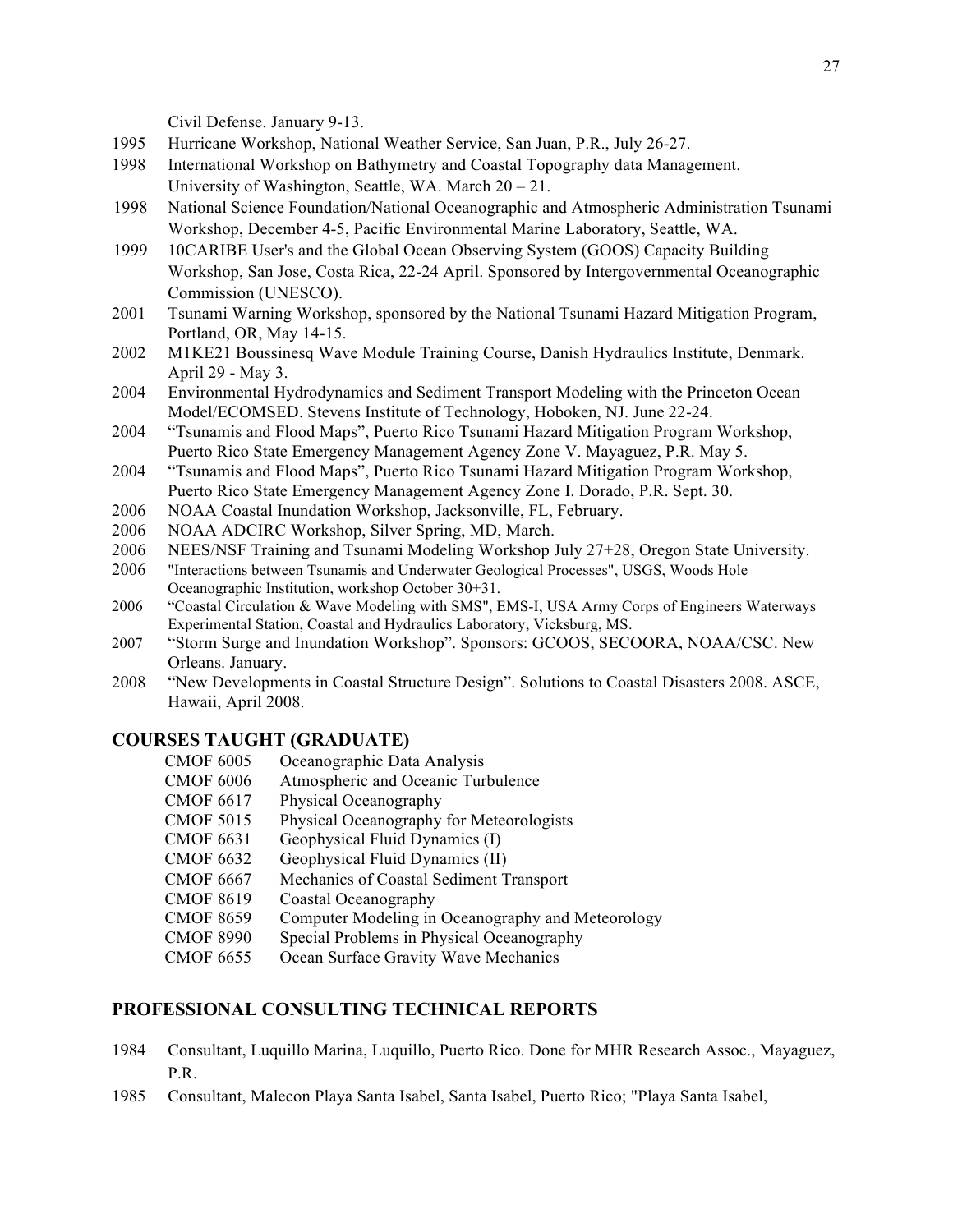Oceanographic Survey", MHR Research Assoc., Mayaguez, P.R.

- 1985 Consultant, Puerto Rico North Coast Wave Power Study. "Wave Climate Around Puerto Rico", Center for Energy and Environmental Research Report, submitted to the Puerto Rico Electric Power Authority.
- 1986 Consultant, Palmas del Mar, Humacao, P. R.; "Assessment of Coastal Dynamics and Beach Erosion at Palmas del Mar", MHR Research Assoc., Mayaguez, P.R. Submitted to Palmas del Mar Corp., Humacao, P.R.
- 1986 Consultant, Palmas del Mar, Humacao, P. R.; "Coastal Flooding Study at the North Coast of Punta Candelero, Humacao, P. R.", MHR Research Assoc., Mayaguez, P.R.. Submitted to Palmas del Mar Corp., Humacao, P.R., and Capacete, Martin & Assoc., San Juan, P.R.
- 1986 Consultant, Guayanilla Bay, Guayanilla, P. R., MHR Research Assoc., Mayaguez, P.R.
- 1986 Consultant, Rio Mar, Rio Grande, P. R.; "Assessment of Coastal Dynamics Processes at Rio Mar Development, Corp. Property in Rio Grande, P. R.", MHR Research Assoc., Mayaguez, P.R.. Submitted to Ecosystems & Assoc. and Custodio, Roe & Assoc., San Juan, P.R.
- 1986 Consultant, Arroyo Marina, Arroyo, P. R.; "Oceanographic Study to Assess the Problem of Sedimentation Inside the Marina of the Municipality of Arroyo, P. R.", MHR Research Assoc., Mayaguez, P.R.. Submitted to Enrique Ruiz & Assoc., San Juan, P.R.
- 1987 Consultant, Hurricane Evacuation Study, San Juan Metropolitan Area. Submitted to U.S. Army Corps of Engineers, Jacksonville District, FL.
- 1988 Consultant, Salinas de Cabo Rojo Marina, Cabo Rojo.P.R. "El Combate Marina Project, Stage 1 Preliminary Wave Refraction Analysis". Submitted to G. Morris, Hydrology Environmental Engineering, San Juan, P.R.
- 1988 Consultant, Ritz-Carlton Palmas del Mar Hotel, Palmas del Mar, Humacao, P. R.; "Coastal Flooding Study for the Ritz-Carlton Palmas del Mar Hotel, Palmas del Mar, Humacao, P. R.". Submitted to CMA, Architects & Engineers, San Juan, P.R.
- 1989 Consultant, Ritz-Carlton Palmas del Mar Hotel, Palmas del Mar, Humacao, P. R.; "Coastal Flooding Study for the Ritz-Carlton Palmas del Mar Hotel, Palmas del Mar, Humacao, P. R., Revision". Submitted to CMA, Architects & Engineers, San Juan, P.R.
- 1989 Consultant, Ritz-Carlton Palmas del Mar Hotel, Palmas del Mar, Humacao, P. R.; "Runup Study for the Ritz-Carlton Palmas del Mar Hotel, Palmas del Mar, Humacao, P. R.". Submitted to CMA, Architects & Engineers, San Juan, P.R.
- 1989 Consultant, Ritz-Carlton Palmas del Mar Hotel, Palmas del Mar, Humacao, P. R.; "Design Wave Height and Revetment for Ritz-Carlton Palmas del Mar Hotel, Humacao, P. R.". Submitted to CMA, Architects & Engineers, San Juan, P.R.
- 1989 Consultant, Physical Oceanography Phase, Environmental Impact Statement, Inner Brass Island, St. Thomas, U.S. Virgin Islands. "Final Report, Physical Oceanography: Marine Currents, Vol. I: Summer Study, Winter Study", "Wave Climatology and Refraction Analyses for Inner Brass Island, St. Thomas, USVI". Submitted to Virgin Islands Cay, Ltd., Houston, TX.
- 1990 Consultant, "Coastal Flooding Study, Rio Mar, Rio Grande, P. R.". Submitted to CMA, Architects & Engineers, San Juan, P.R.
- 1990 Consultant, "Coastal Dynamic Processes, Wave Climatology and Refraction Analyses for Boqueron Bay, Cabo Rojo, P.R.". MHR Research Assoc., Mayaguez, P.R.. Submitted to B.L.M. Resort Corp., San Juan, P.R.
- 1991 Consultant, "Palo Seco, Catano, P.R., Seawall Study". Submitted to CMA, Architects & Engineers, San Juan, P.R.
- 1991 Consultant, Dorado del Mar Hotel, Dorado, P.R., "Resultados de los Estudios Geologicos,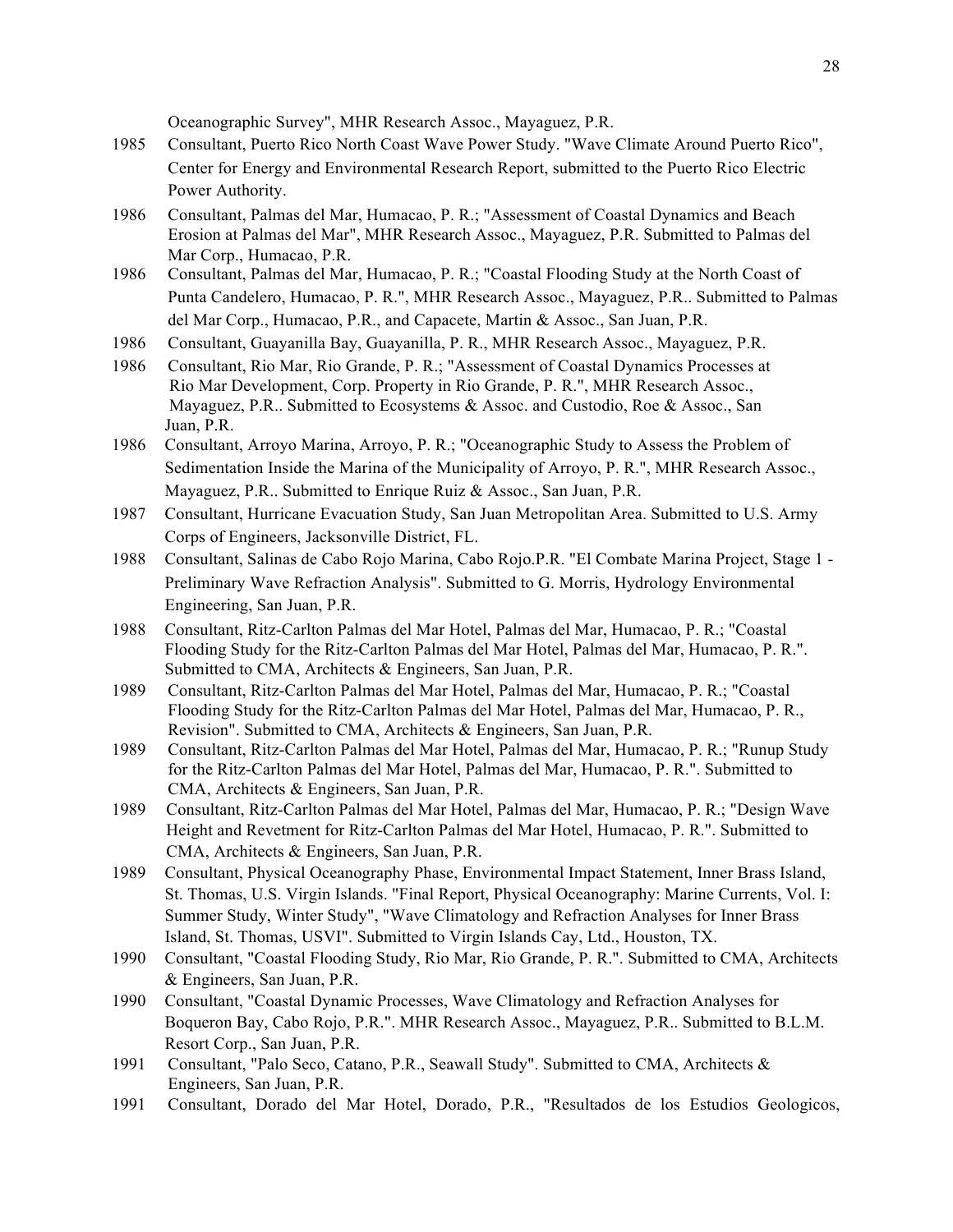Biologicos, y Dinamicos de la Playa Dorado del Mar", Environmental Impact Statement, MHR Research Assoc., Mayaguez, P.R.. Submitted to Underwood: Architects, San Juan, P.R.

- 1991 Consultant, "Estudio de "RUNUP" en Punta Bateria, Fajardo, P.R.", East Point Marina, Fajardo, P.R. Submitted to Ecosystems & Assoc., Humacao, P.R.
- 1992 Consultant, "Estudio de Procesos Dinamicos Costeros en la Playa de la Finca Quebrada Palma, Naguabo, P.R.", MHR Research Assoc., Mayaguez, P.R.. Submitted to A. Santiago Vazques & Assoc., San Juan, P.R.
- 1992 Consultant, "Estudio de Procesos Dinamicos Costeros en el Balneario Pico de Piedra, Municipio de Aguada", Aguada, P.R., MHR Research Assoc., Mayaguez, P.R.. Submitted to A. Santiago Vazquez & Assoc., San Juan, P.R.
- 1992 Consultant, "Wind and Wave Study for La Puntilla, San Juan, P.R., Coast Guard Station". Submitted to CMA Architects & Engineers, San Juan, P.R.
- 1992 Consultant, Catano Revetment. MHR Research Assoc., Mayaguez, P.R. Submitted to A. Santiago Vazquez & Assoc., San Juan, P.R.
- 1992 Consultant, "Study of Flooding by Sea, Toys R'Us, Plaza del Mar, Hatillo, P.R.". Submitted to Agrait Betancourt, Arquitectos, Hato Rey, P.R.
- 1993 Consultant, "Ponce Sewer Outfall Study, Part A: Extreme Ocean Forces on the Pipeline", submitted to Malcom Pirnie, Inc., White Plains, N.Y.
- 1993 Consultant, "Assessment of Rip Currents Dynamics at Palmas del Mar Resort". MHR Research Assoc., Mayaguez, P.R..
- 1993 Consultant, Mayaguez Elite Valley Development Study. MHR Research Assoc., Mayaguez, P.R.
- 1993 Consultant, "Punta Candelero, Palmas del Mar, Humacao, P.R. Coastal Flooding Study. Part A: Coastal Flooding Potential of Punta Candelero. Part B: Design Considerations for Seawall/Revetment at Punta Candelero". Submitted to CMA, Architects & Engineers, San Juan, P.R.
- 1994 Consultant, "Mayaguez Waterfront Development Project: Part I Wave Refraction Study of Mayaguez Bay; Part II- Coastal Flooding Potential; Part III - Estimates of the Stone Weight to be Used in the Revetment and Wave Forces on a Seawall". Submitted to Mayaguez Municipal Government, Mayaguez, P.R.
- 1995 Consultant, Cataño Waterfront Development Project. Part A: Wave Refraction/Diffraction Study; Part B: Coastal Flooding Potential; Part D: Marine Currents Observations; Part E: San Juan Bay Wave Hindcast for Cataño, P.R. Submitted to P. Panzardi & Assoc., San Juan, P.R.
- 1995 Consultant, Toa Baja Waterfront Development Project. Part A: Wave Refraction/Diffraction Study; Part B: Coastal Flooding Potential; Part D: Marine Currents Observations. Submitted to P. Panzardi & Assoc., San Juan, P.R.
- 1995 Consultant, "Bridge over Rio Bayamon and Rio Hondo Channels, Part A: Ensenada de Boca Vieja, Toa Baja, P.R., Wave Refraction/Diffraction Study; Part B: Ocean Surface Wave Loads on the Supporting Piles; Part C: Revetment Design Considerations". Submitted to H. Vafiadis & Assoc., San Juan, P.R.

1995 Consultant, "Stone Weight Estimates for Revetment and Wave Forces on Seawall, Plaza del Atlantico, Arecibo, P.R.". Submitted to Terra Tec., Inc., Santo Domingo, Dominican Republic

- 1995 Consultant, "Coastal Flooding Study, Vacia Talega, Loiza, P.R.". Submitted to Ecosystem & Assoc., Humacao, P.R.
- 1996 Consultant, "Cataño Waterfront Development Project: Part 1: Breakwater at "Marina de los Pescadores" - Design Parameters; Part 2: Wave Energy Dissipators in Front of the New City Hall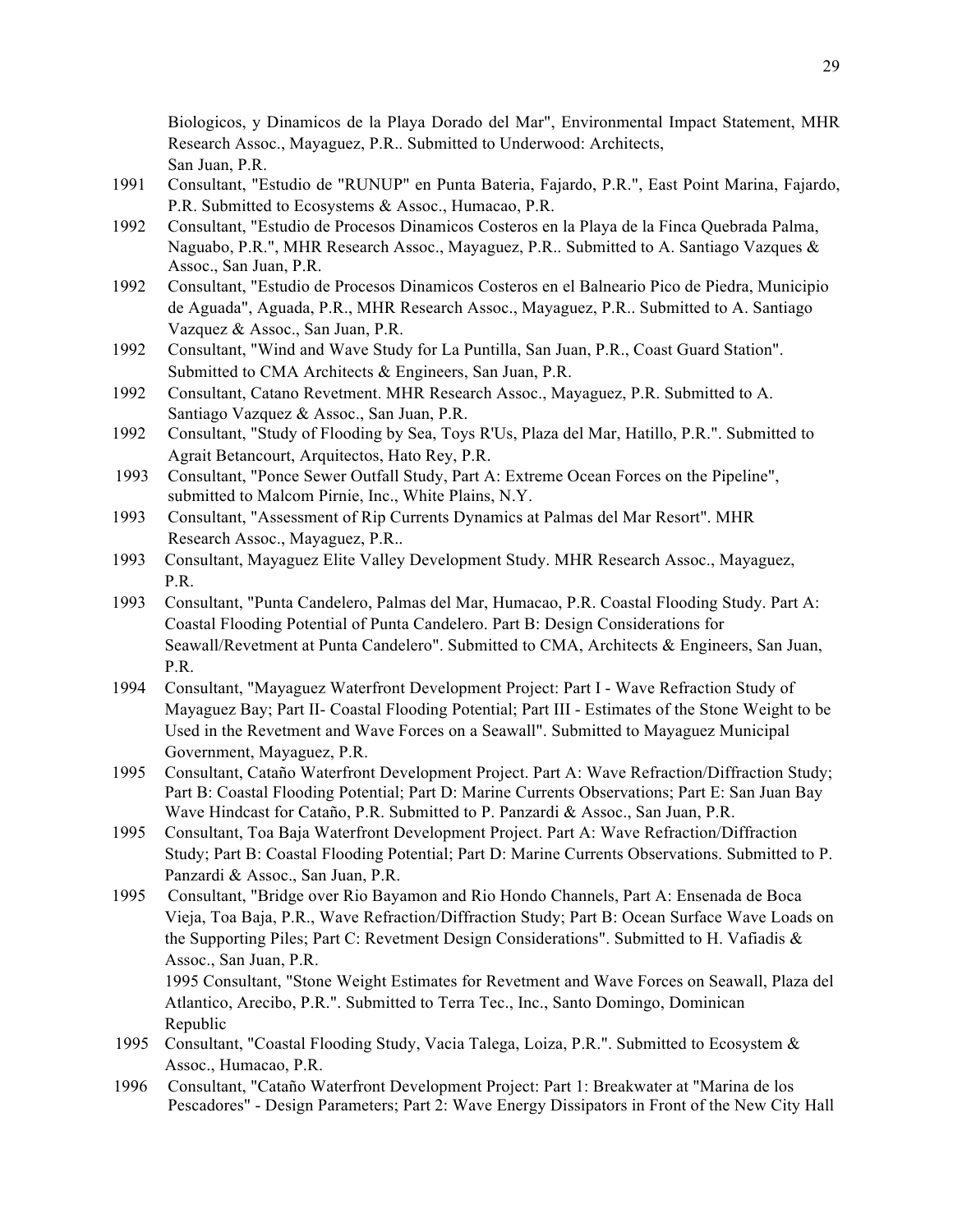and "Darsena" Squares - Design Parameters; Part 3: Seawall Design Parameters". Submitted to Garcia Cabot & Assoc., Hormigueros, P.R., and M. A. Corsino & Assoc., Bayamon, P.R.

- 1996 Consultant to M. A. Corsino & Assoc. (Bayamon, P.R.) and Rafael Jimenez & Assoc. (Ponce, P.R.) on construction of detached breakwater at Isla de Cabras, Catano, P.R.
- 1996 Consultant, "Computer Simulation of the 1918 Tsunami Along the Western Coast of Puerto Rico". Submitted to Earth Scientific Consultants, Broomfield, CO, and Puerto Rico Earthquake Commission, Government of Puerto Rico.
- 1997 Consultant, "Ocean currents at the proposed El Cano Resort, Barrio Encamacion, Peiuielas, P.R." Submitted to Servicios Cientificos y Tecnicos, San Juan, P.R.
- 1997 Consultant, "Revision of Wave Loads on Bridge over Rio Bayamon and Rio Hondo Channels". Submitted to H. Vafiadis & Assoc., San Juan, P.R.
- 1998 Consultant, "Extreme Wave Climatology and Design Wave Height at Bahia de Ocoa, Dominican Republic". Submitted to Terra Tec, Inc. Santo Domingo, Dominican Republic.
- 1999 Consultant, "Extreme Wave Climatology Around Punta Verraco, Guayanilla, P.R.". Submitted to Mr. Victor Gonzales, Antilles Cement, San Juan, P.R.
- 1999 Consultant, "Shallow-water Design Wave Height and Stone Weight to Be Used at Hotel Dorado Beach Fishing Village Jetties". Submitted to Ecosystems & Associates, Palmas del Mar, Humacao, P.R.
- 2000 Consultant, "Ocean surface gravity wave climatology assessment for Crash Boat, Aguadilla, P.R., design wave height and stone weight". Submitted to Louis Berger Group, Inc., Washington, DC.
- 2000 Consultant, "Design Wave Height and Breakwater Stone Weight, Princesa Del Mar, Punta Las Marias San Juan, P.R.". Submitted to Gregory L. Morris & Assoc., 265 San Francisco St., P.O. Box 9024157, Old San Juan, P.R. 00902-4157
- 2000 Consultant, "Part 1: Design Wave Height and Breakwater Stone Weight, Sunbay Marina, Fajardo, P.R.; Part 2: Expected Wave Heights Inside the Marina". Submitted to Molina, Garcia & Assoc., San Juan, P.R.
- 2001 Consultant, "Littoral ocean currents at Princesa del Mar, Punta Las Maria, Carolina, P.R." G. Morris @ Assoc., San Juan, P.R.
- 2001 Consultant, "Design Wave Height and Revetment Stone Weight: Paseo La Marina, Aguadilla, P.R.". Submitted to CMA Architects & Engineers, San Juan, P.R.
- 2001 Consultant, "Conceptual design of Offshore (Detached) Breakwater at Chalets de La Playa, Vega Baja, P.R.", Submitted to G.Morris & Assoc., San Juan, P.R.
- 2002 Consultant, "Coastal Flooding Impact Report (100-Year Return Period Event): CORDECO Discovery Bay Resort and Marina, Aguada, P.R.". Submitted to Cordeco Northwest Corp., San Juan, P.R.
- 2003 Consultant, "Proposal for revision of storm surge 100-year base flood elevation at Maritime Unit Headquarters, Playa de Ponce, Ponce, P.R.". Bonnin & Orozco Architects, Ponce, P.R.
- 2004 Consultant, "Wave forces on Ponce Municipality Maritime Unit pier piles, Playa de Ponce, Ponce, P.R.", Bonin & Orozco Architects, Ponce, P.R.
- 2005 Consultant, "Wave Runup Analysis at Westin Roko Ki Beach and Golf Resort, Punta Cana, Dominican Republic". Submitted to Terratec Inc., Dominican Republic.
- 2006 Consultant, "Conceptual Design of Rock Revetment at PR-686, Km 12.2, Puerto Nuevo, Vega Baja, P.R.", submitted to CMA Architects @ Engineers and P.R. Highway Authority
- 2008 Consultant, "Stone weight estimate for jetties protecting the entrance channel to Club Naútico de Arecibo", submitted to Dr. Jorge Capella, July.
- 2008 Consultant. "Computer Recreation of the Extreme Ocean Environmental Conditions at the West Coast of Vieques Island (Punta Arenas), Puerto Rico, during the Passage of Hurricane Omar".